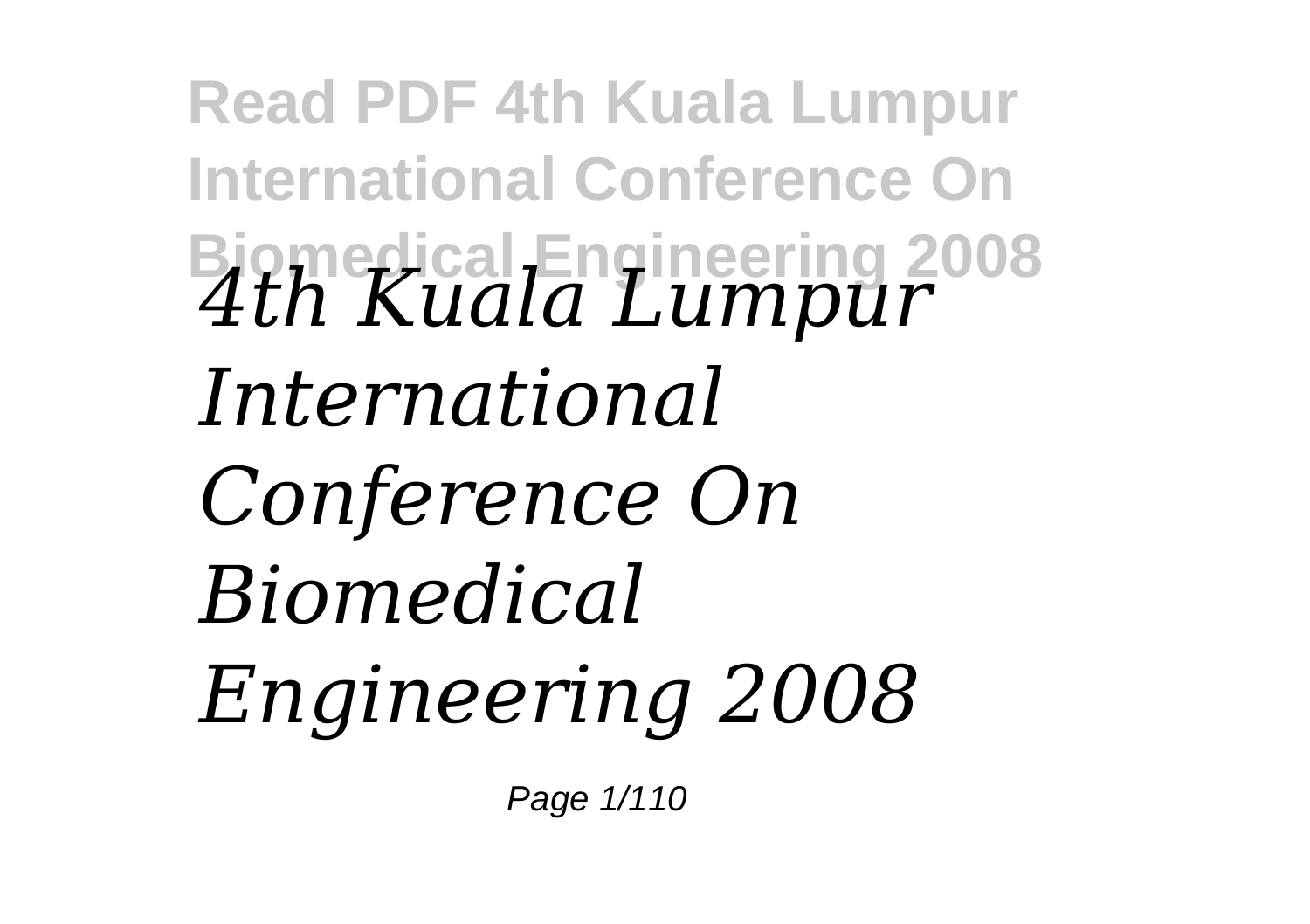**Read PDF 4th Kuala Lumpur International Conference On Biomedical Engineering 2008**

*IIARP Conference | 4th ICEBTS International Conference 2020 | Kuala Lumpur, Malaysia4th International Conference Kuala Lumpur , Malaysia Uttara* **Page 2/110**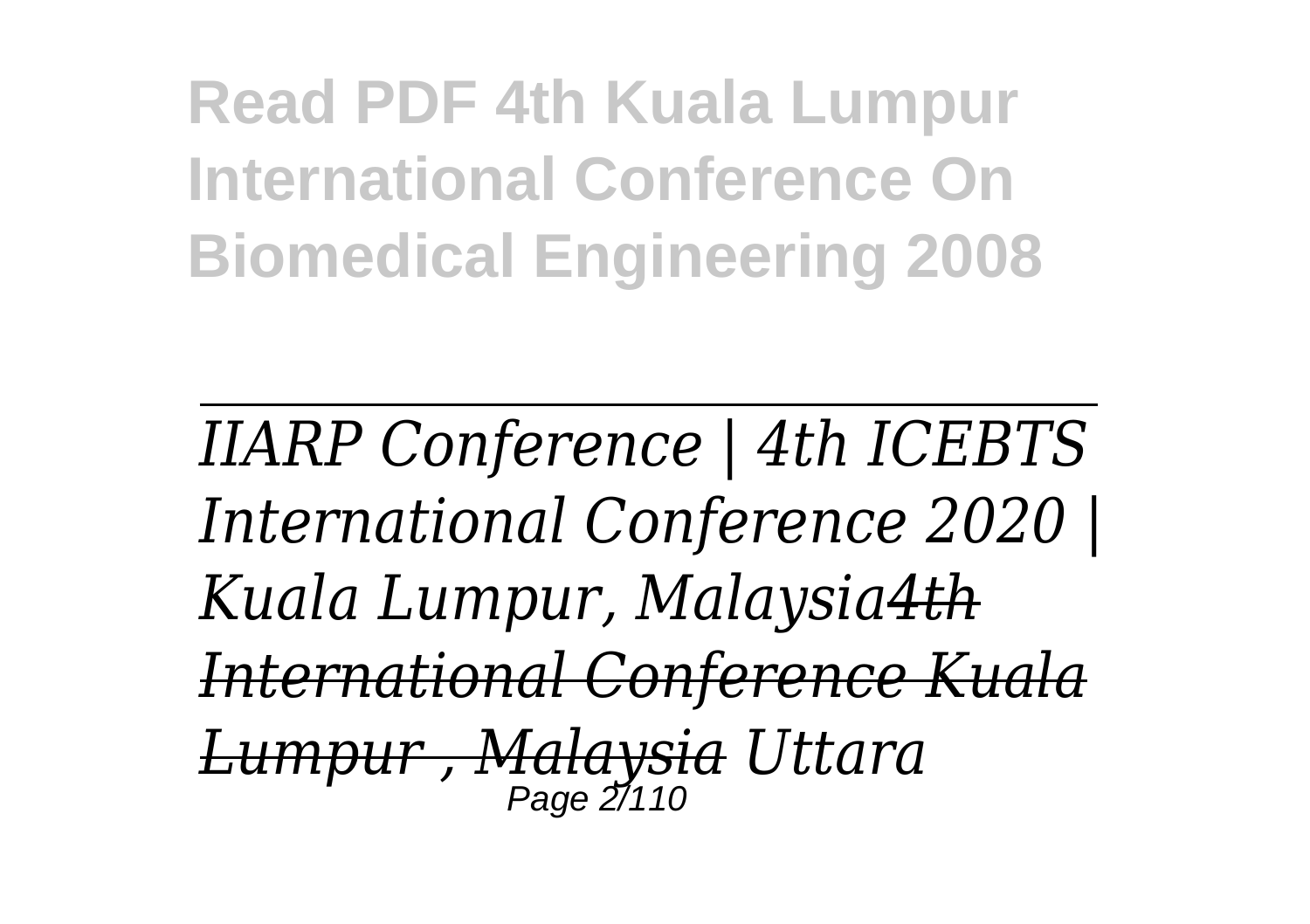**Read PDF 4th Kuala Lumpur International Conference On Biomedical Engineering 2008** *University co-organized Kuala Lumpur International Research Conference August 2015-RTV News Kuala Lumpur International PR Conference Emavadev International conference On Multidisciplinary* Page 3/110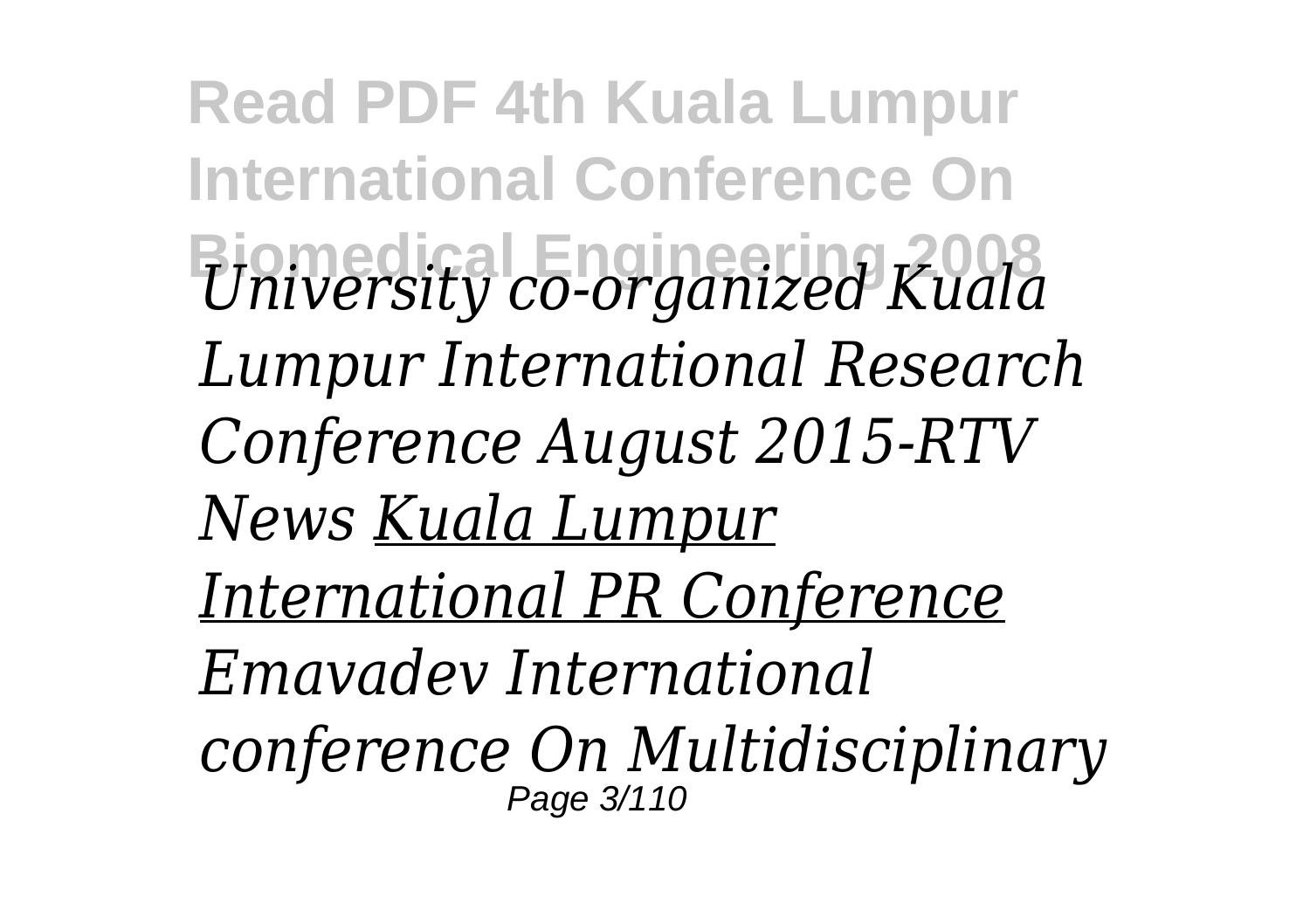**Read PDF 4th Kuala Lumpur International Conference On Biomedical Engineering 2008** *Research And Innovation 2018, Malaysia Kuala Lumpur International Book Fair Momento 2019 20th WCASET | International Conference 2019 | Kuala Lumpur, Malaysia Kuala Lumpur International Music* Page 4/110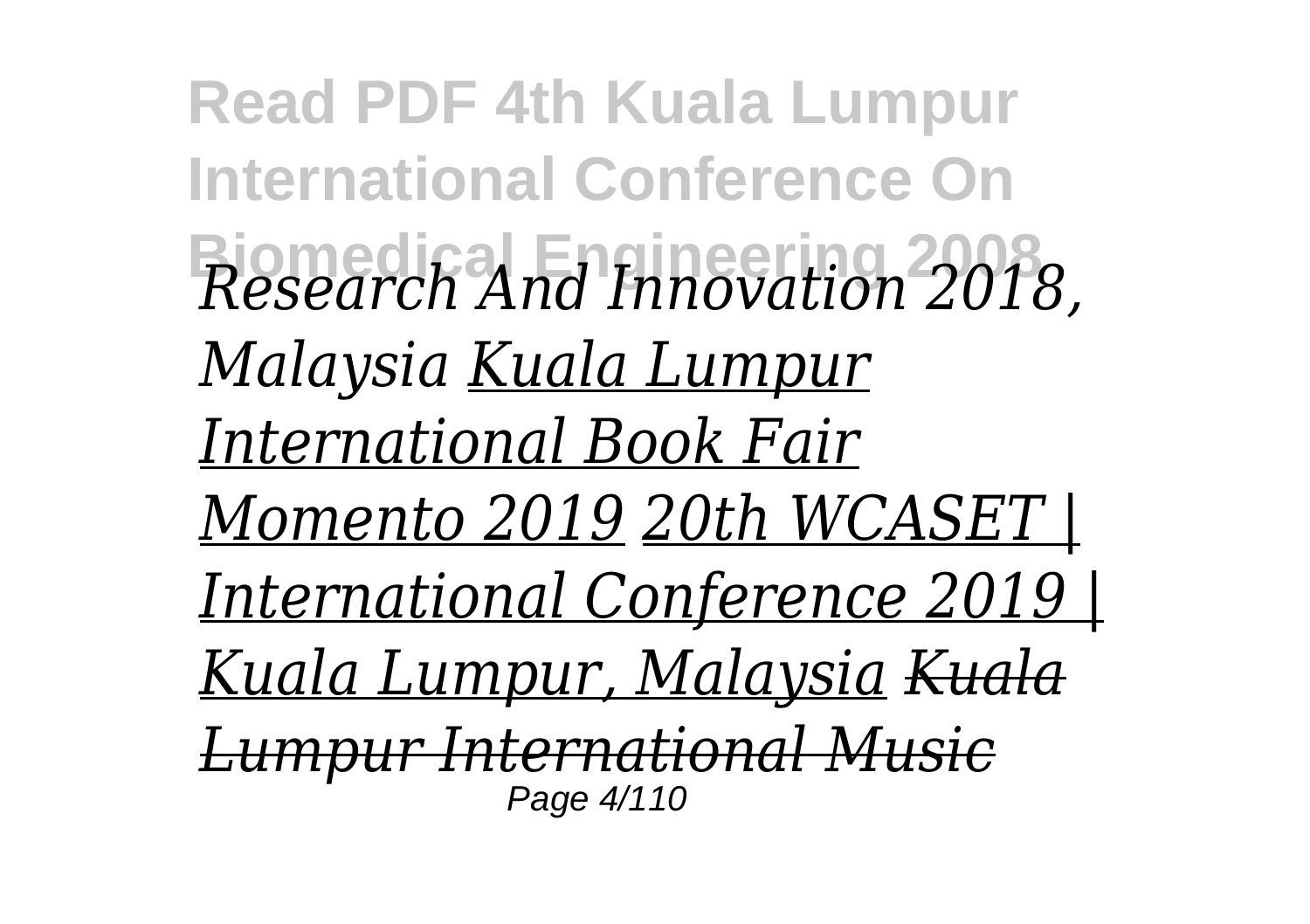**Read PDF 4th Kuala Lumpur International Conference On Biomedical Engineering 2008** *\u0026 Light Festival [World Gas Conference 2012] Announcements, Book Sales \u0026 The Islamic Summit Conference In Kuala Lumpur By Sheikh Imran N Hosein IIER International conference 2,* Page 5/110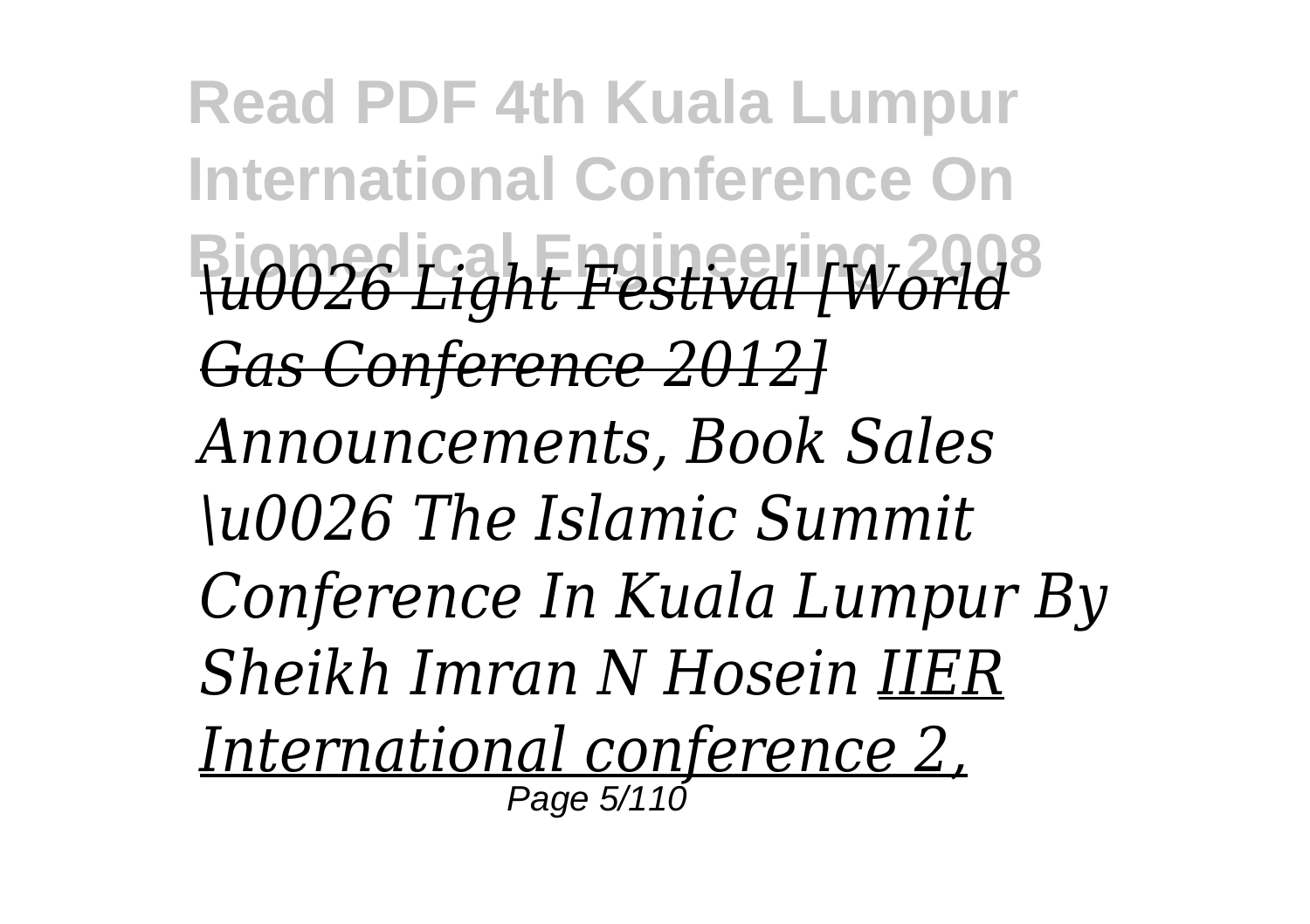**Read PDF 4th Kuala Lumpur International Conference On Biomedical Engineering 2008** *Kuala Lumpur, Malaysia, 5th June 2016 Kuala Lumpur International Airport: Arrivals IIER International conference 1, Kuala Lumpur, Malaysia, 5th <u>June 2016 UPSC EPFO 202</u> Final 90 Days PLAN \u00* Page 6/110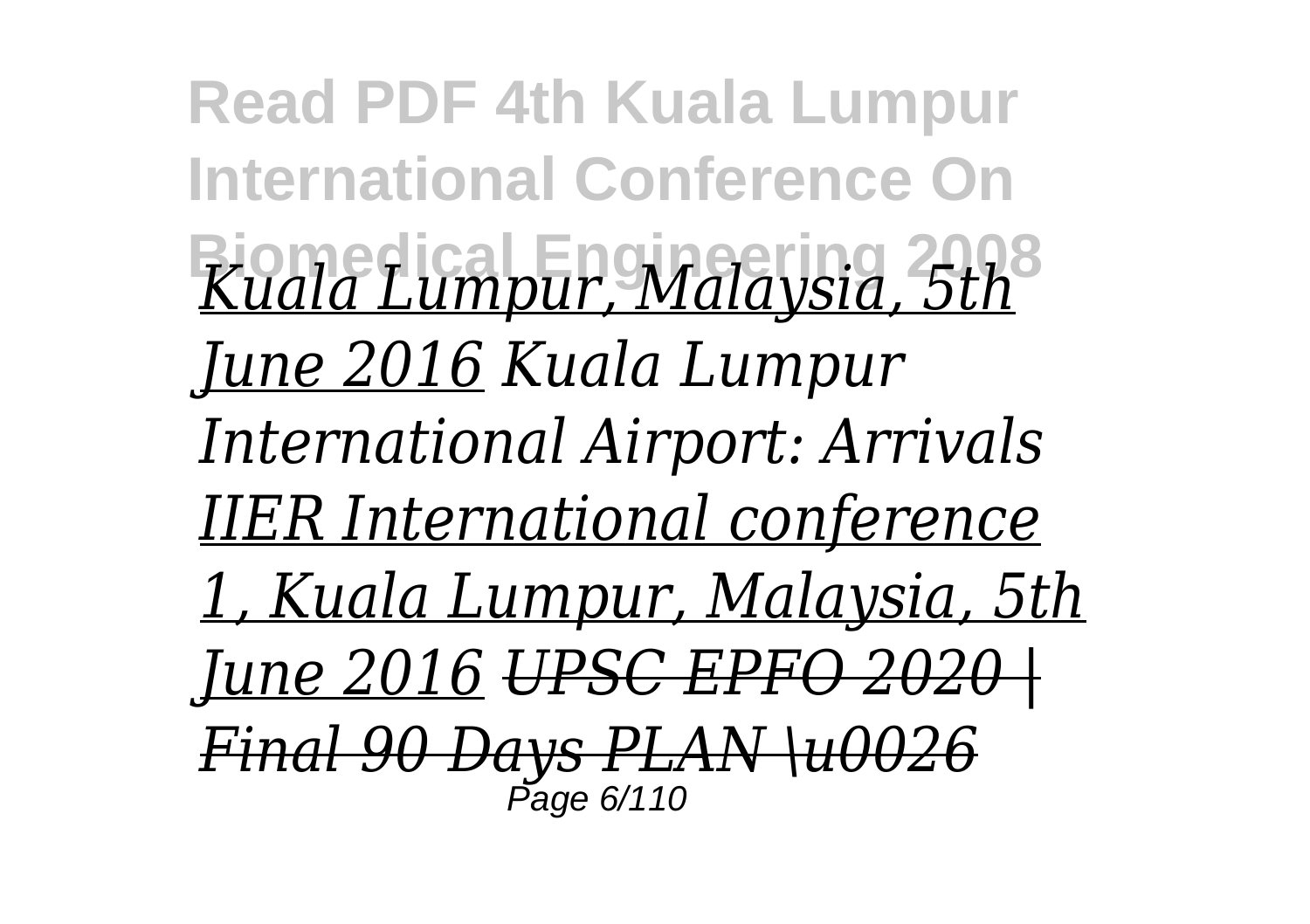**Read PDF 4th Kuala Lumpur International Conference On Biomedical Engineering 2008** *Strategy by Topper... <sup>2014</sup> Three Minute Thesis winning presentation by Emily Johnston Stock Market for Complete Beginners (Basics) Research Paper Presentation, Sixth National IR Conference 2014* Page 7/110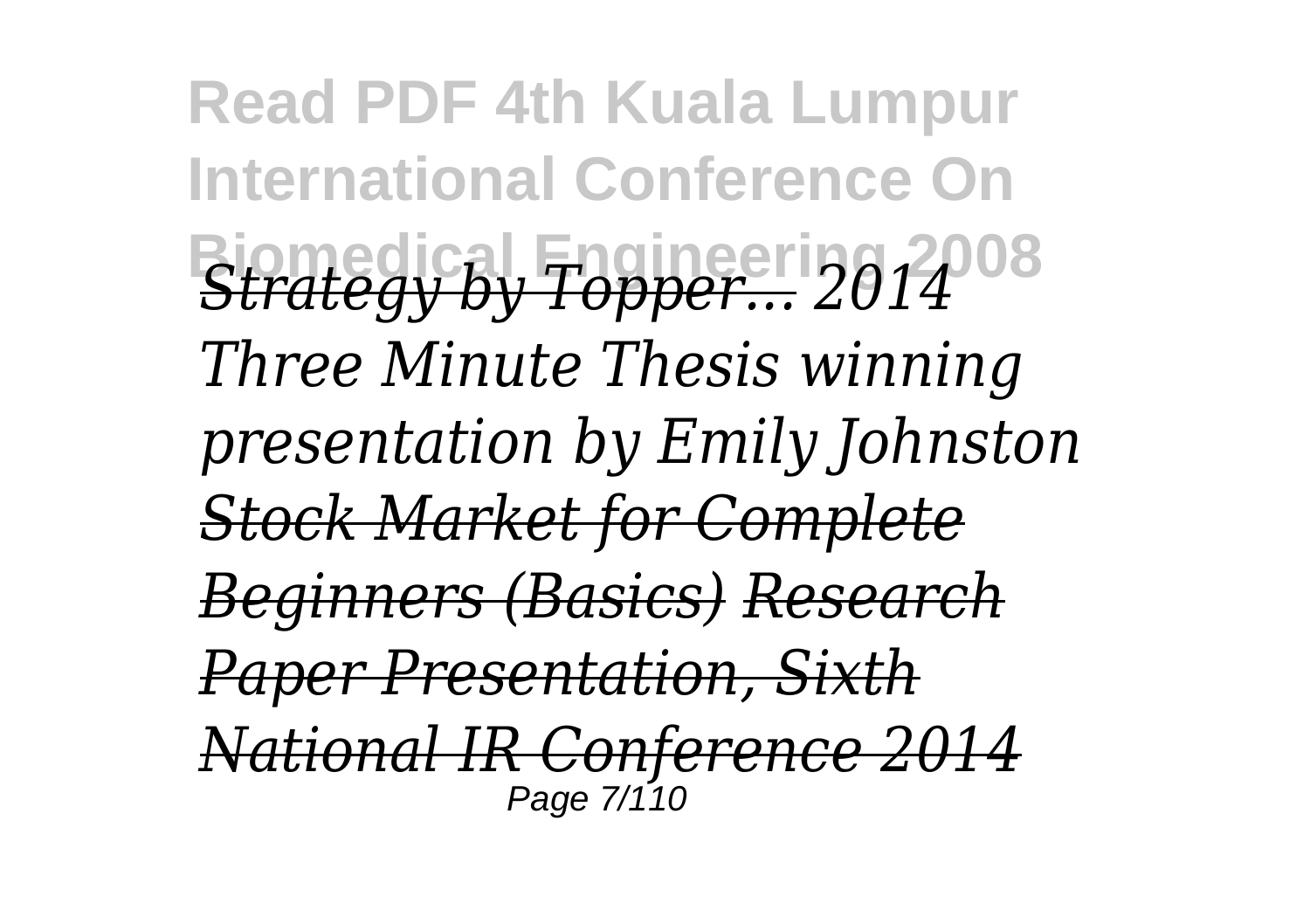**Read PDF 4th Kuala Lumpur International Conference On Biomedical Engineering 2008** *Flight Report: Emirates EK347 Kuala Lumpur to Dubai Business Class Li Lu Value Investing Insights (High quality version) Insurtech in Malaysia MC Tips: MC's Opening at Gala Dinner Event #Bali (Contoh* Page 8/110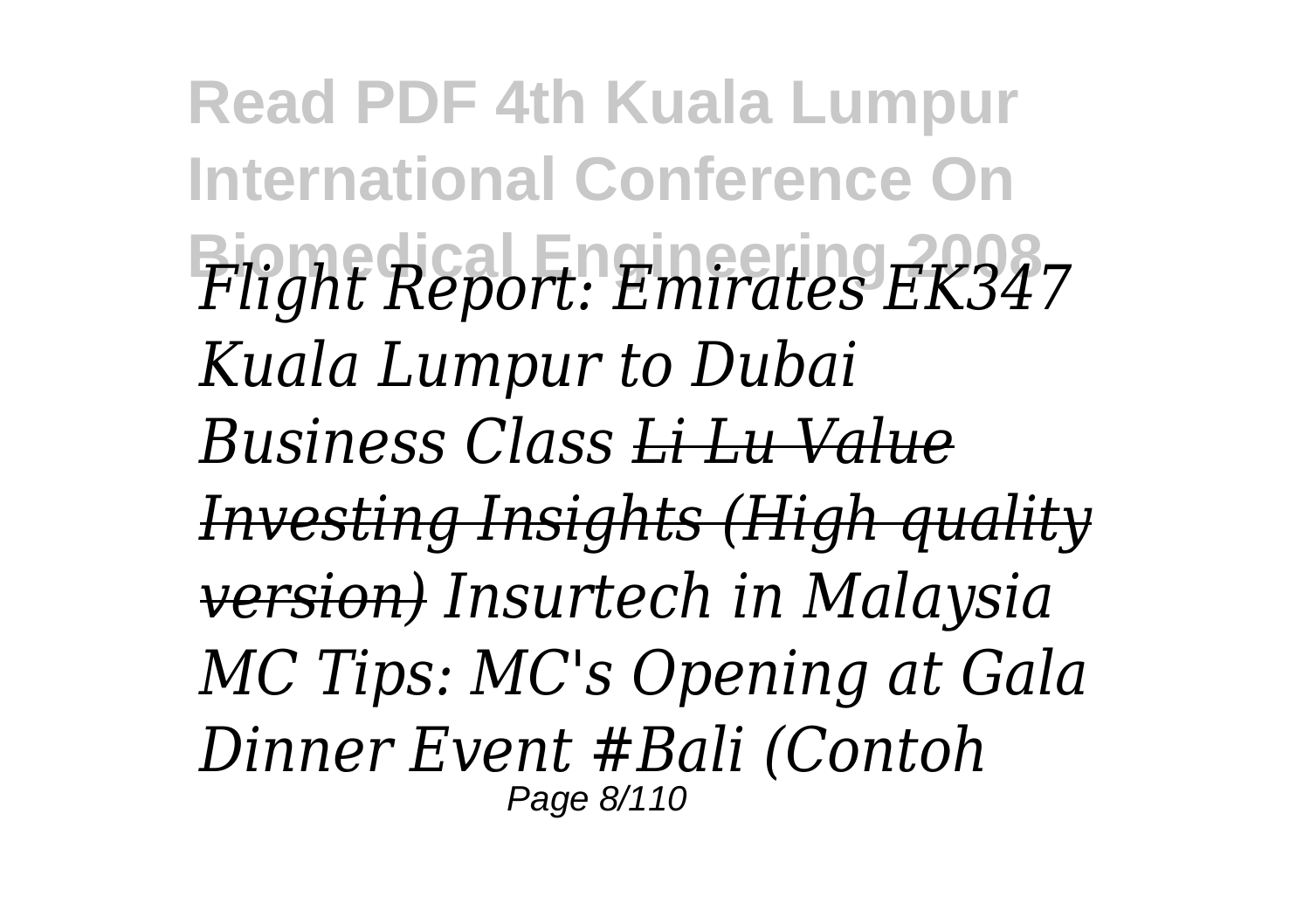**Read PDF 4th Kuala Lumpur International Conference On Biomedical Engineering 2008** *MC) Kuala Lumpur International Airport (KLIA) - Malaysia*

*Greenwald Lecture at Gabelli Value Investing Conference (Part 1 of 2) Education Conference 2018 | ICEDU 2018* Page 9/110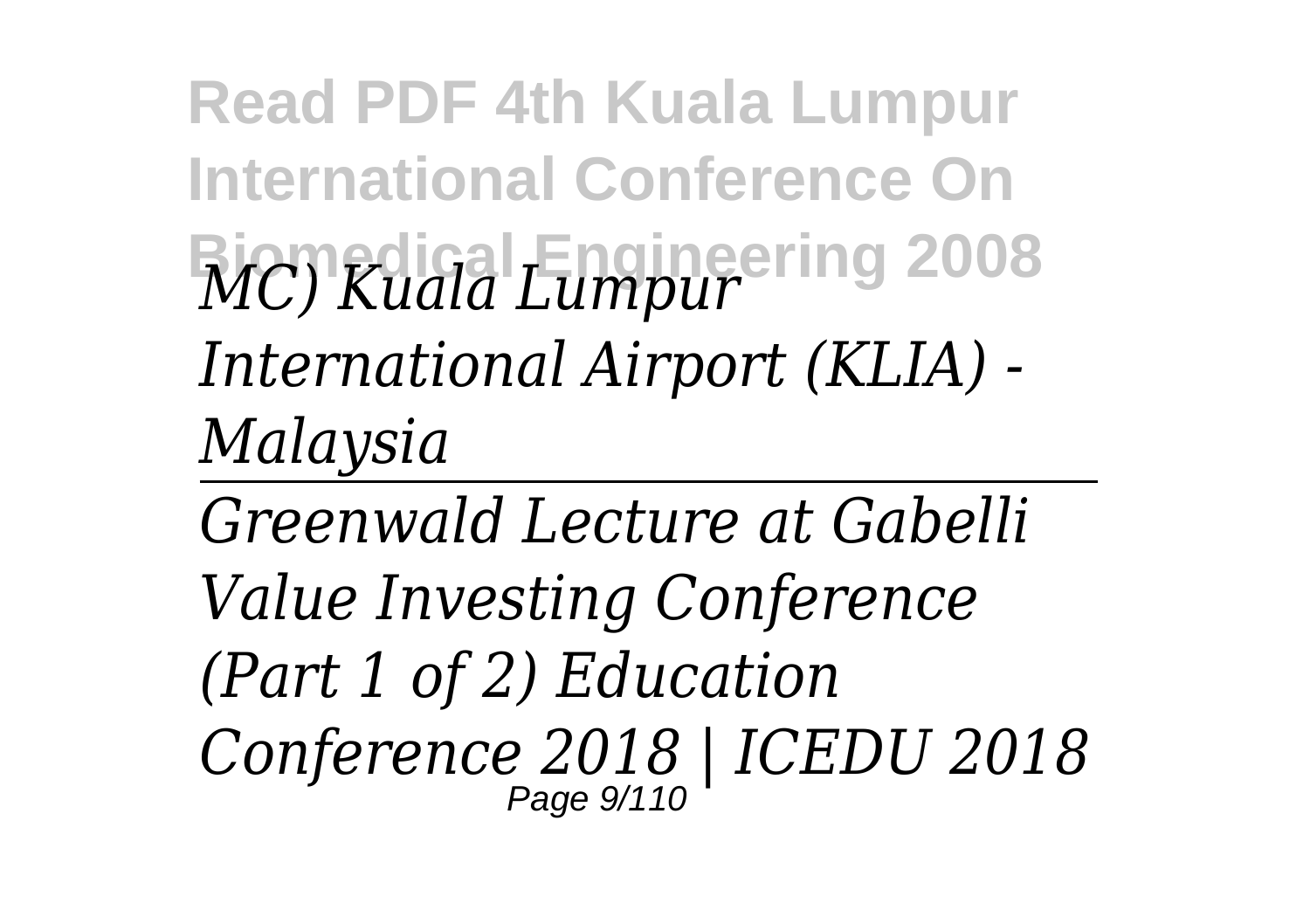**Read PDF 4th Kuala Lumpur International Conference On Biomedical Engineering 2008** *| Dr Alexander Sidorkin, USA April 2020 Current Affairs | weekly Current Affairs - Week 4 | Kuala Lumpur International Music \u0026 Light Festival 2012 Kuala Lumpur International Airport (KLIA)* Page 10/110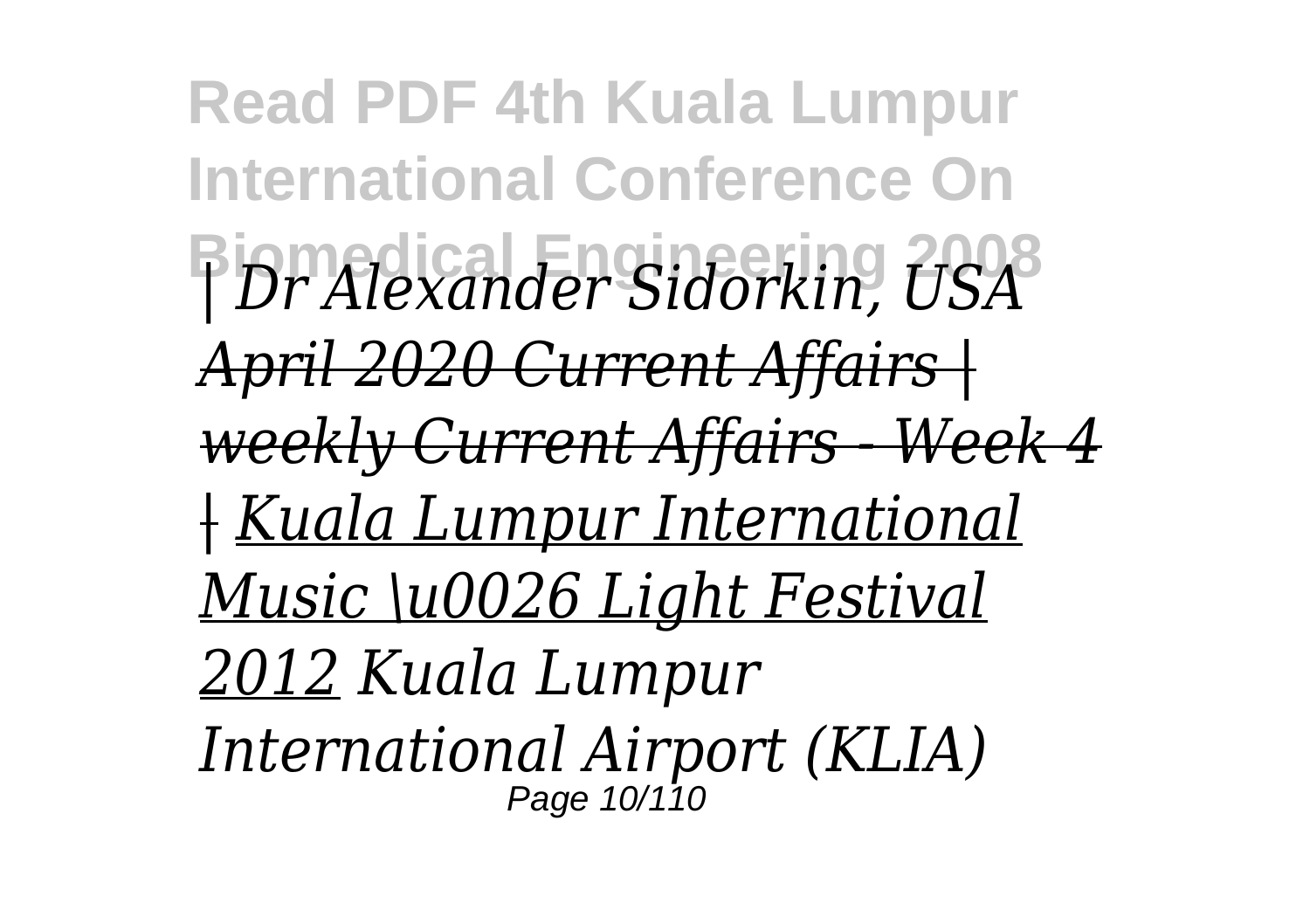**Read PDF 4th Kuala Lumpur International Conference On Biomedical Engineering 2008** *Arrival Tour Malaysia* 

*GRDS International*

*Conference, Kuala Lumpur, July 2015 4*

*International Conference on Education and Social Science ICESS 2018* Page 11/110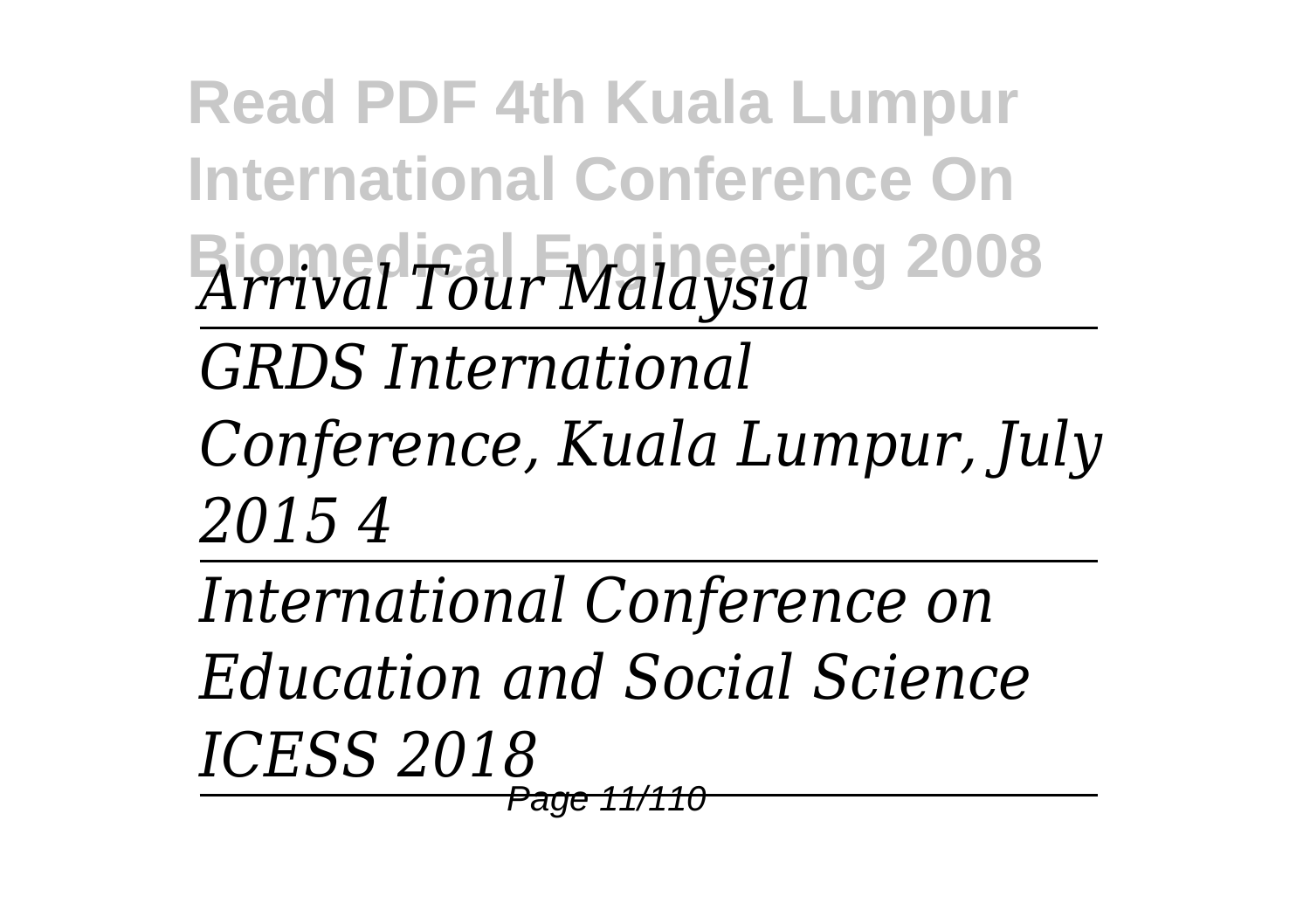**Read PDF 4th Kuala Lumpur International Conference On Biomedical Engineering 2008** *3rd - 4th May Current Affairs 2020 | Current Affairs Today | Daily Current Affairs 2020 Malaysian Retail Chain Association (MRCA) 4th Retail Conference Highlights by catTHIS 4th Kuala Lumpur* Page 12/110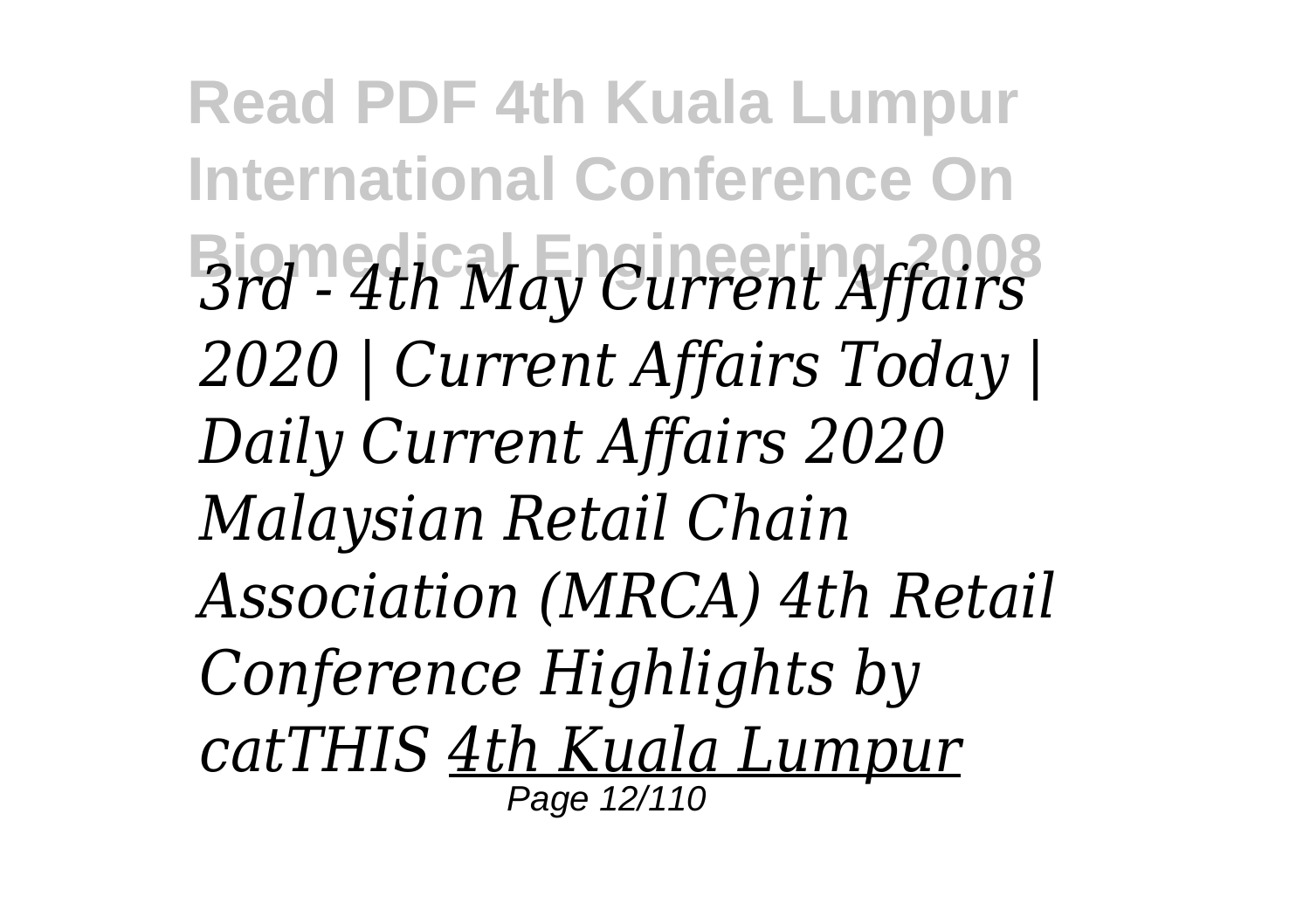**Read PDF 4th Kuala Lumpur International Conference On Biomedical Engineering 2008** *International Conference Conference Name: 4th Kuala Lumpur – International Conference on Social Science & Humanities (ICSSH), 12-13 May 2020. Conference Dates: 12-13 May 2020. Conference* Page 13/110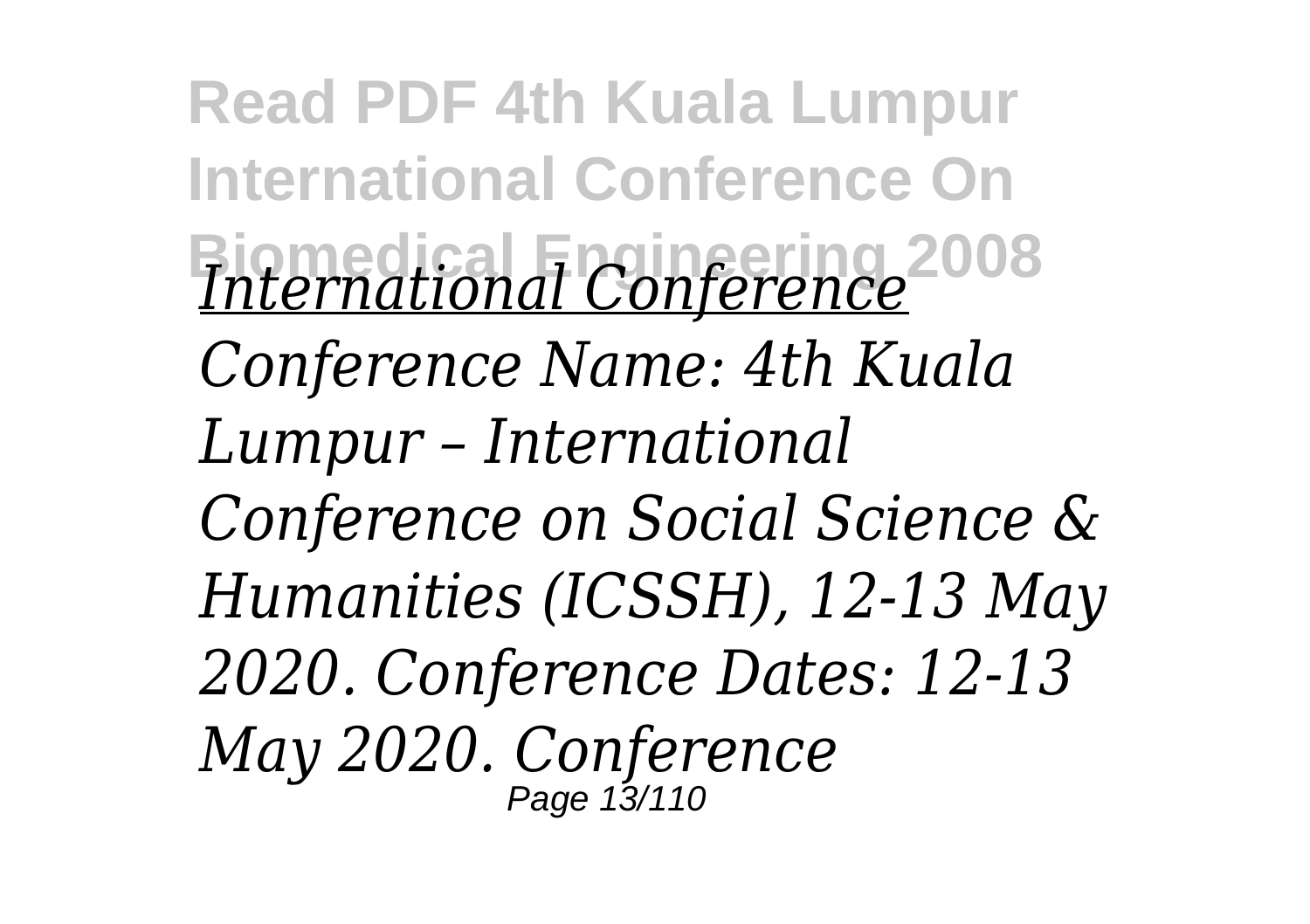**Read PDF 4th Kuala Lumpur International Conference On Biomedical Engineering 2008** *Application Form: Click Here. Upcoming Conferences: Click here. Conference Venue: The Regency Scholar's Hotel, Universiti Teknologi Malaysia (UTM), Kuala Lumpur, Malaysia*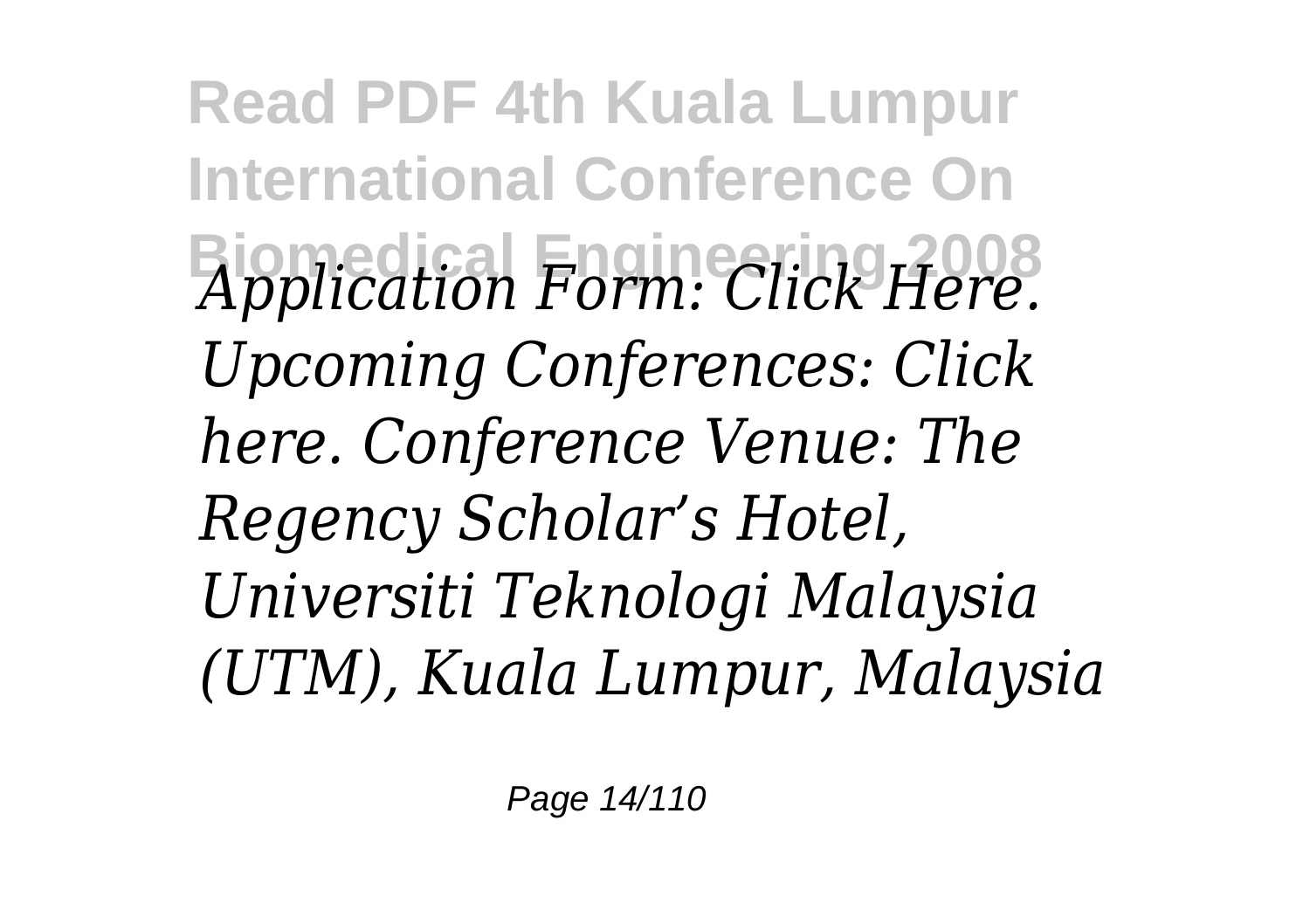**Read PDF 4th Kuala Lumpur International Conference On Biomedical Engineering 2008** *4th Kuala Lumpur - International Conference on Social ...*

*The 4th International Conference on Climate Change 2020 – ICCC 2020 | CALL FOR PAPERS 2020 THEME:* Page 15/110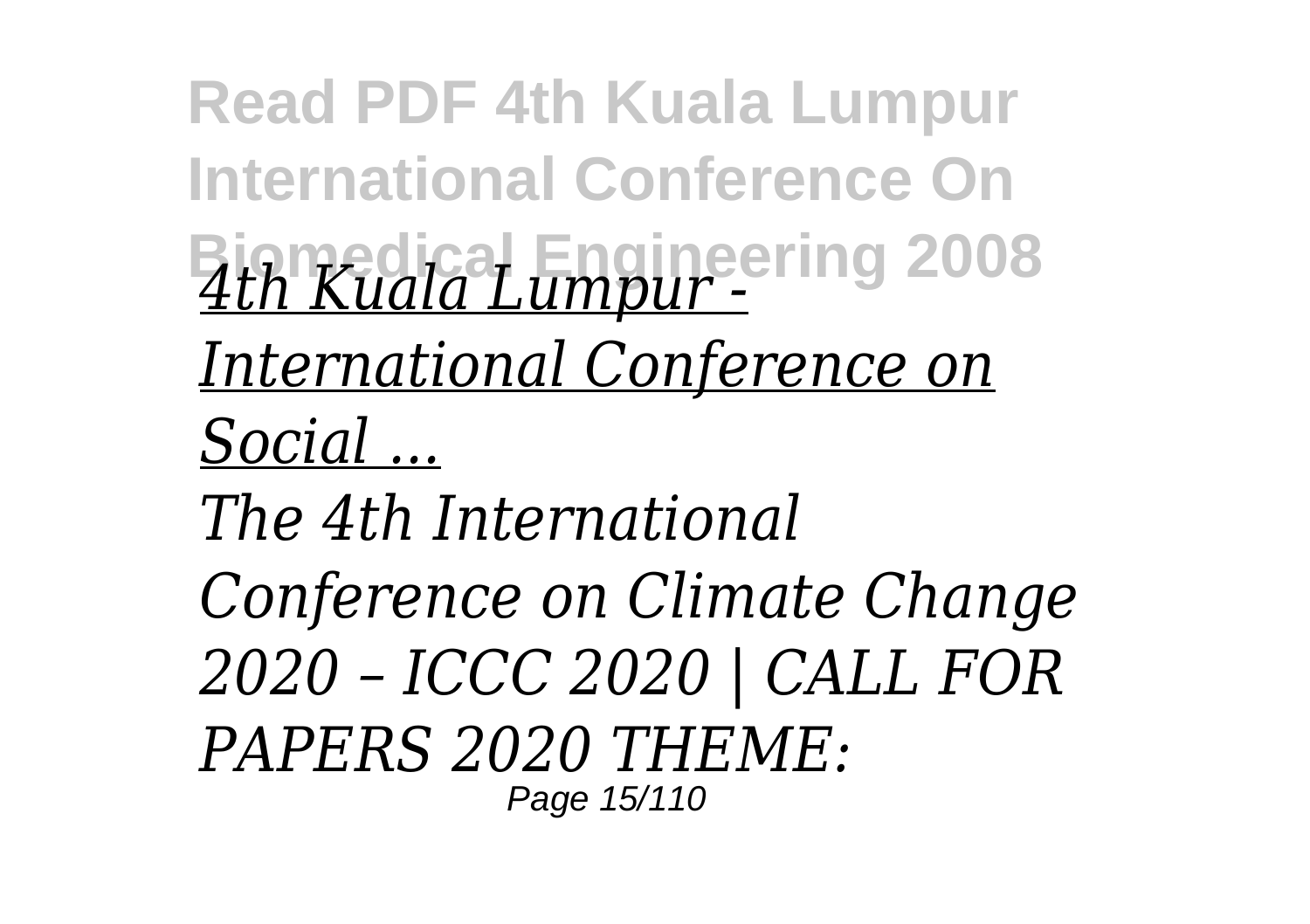**Read PDF 4th Kuala Lumpur International Conference On Biomedical Engineering 2008** *"Planning ahead: Delivering Resilience in the Face of Climate* Uncertainty" *CONFERENCE MAIN TRACKS We are particularly interested in topics focusing on global* Page 16/110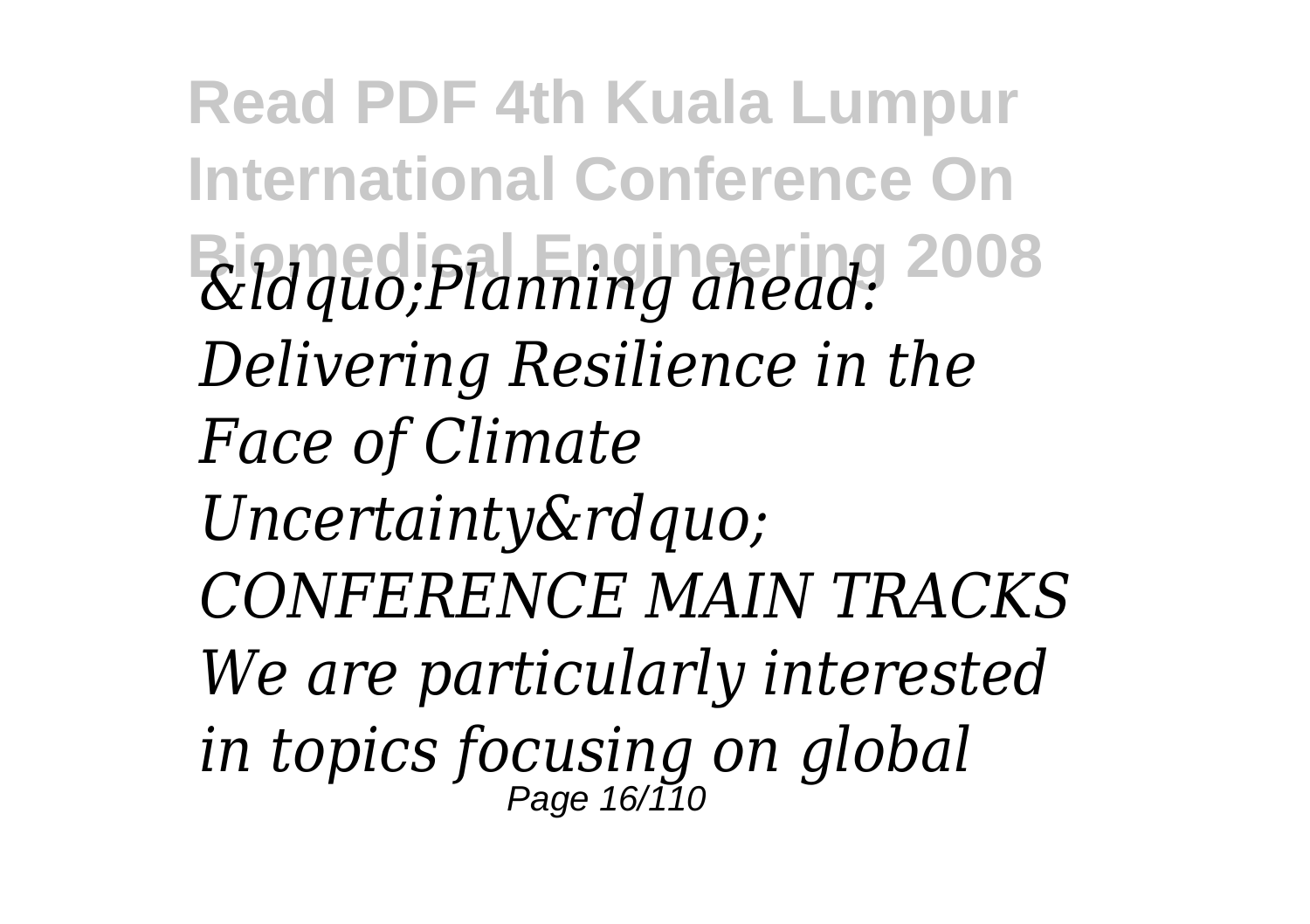**Read PDF 4th Kuala Lumpur International Conference On Biomedical Engineering 2008** *research challenges and solutions in the field of Climate Change and we welcome new research findings, ideas and suggestions ...*

*The 4th International* Page 17/110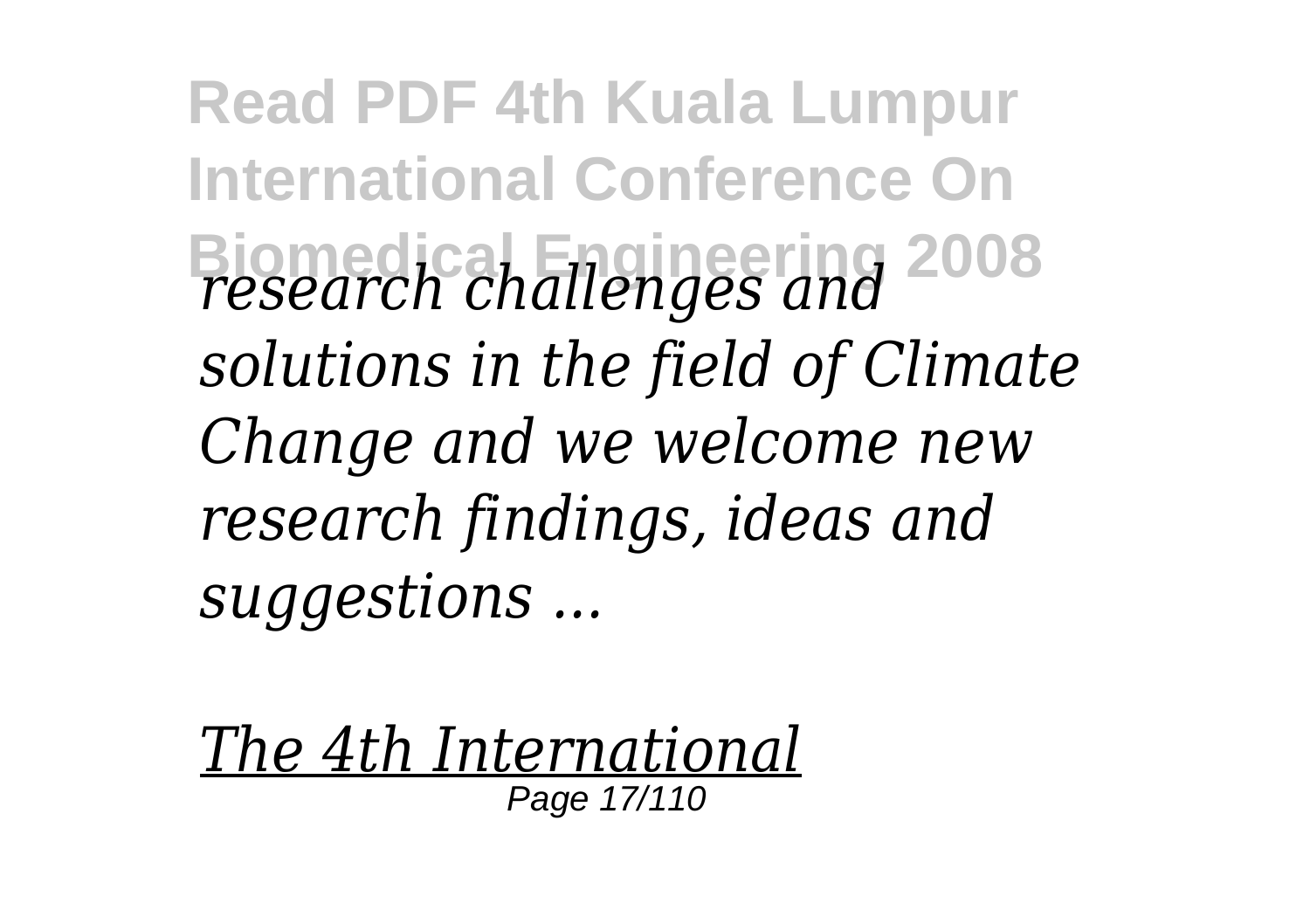## **Read PDF 4th Kuala Lumpur International Conference On Biomedical Engineering 2008** *Conference on Climate Change 2020 ...*

*Conference Name: 4th ICSTR Kuala Lumpur – International Conference on Science & Technology Research, 14-15 May 2020. Conference Dates:* Page 18/110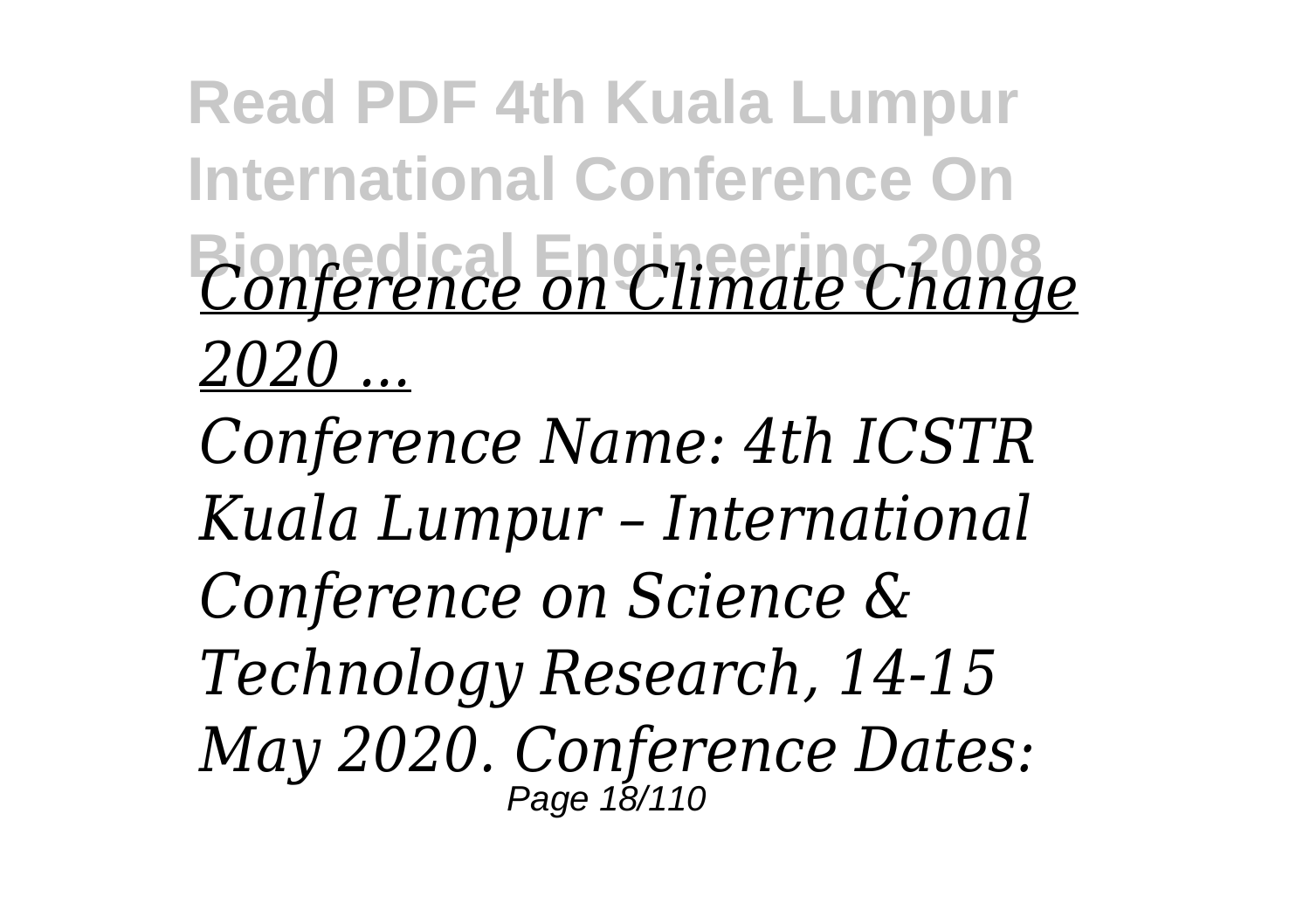**Read PDF 4th Kuala Lumpur International Conference On Biomedical Engineering 2008** *14-15 May 2020. Conference Application Form: Click Here. Upcoming Conferences: Click here. Conference Venue: The Regency Scholar's Hotel, Universiti Teknologi Malaysia (UTM), Kuala Lumpur, Malaysia* Page 19/110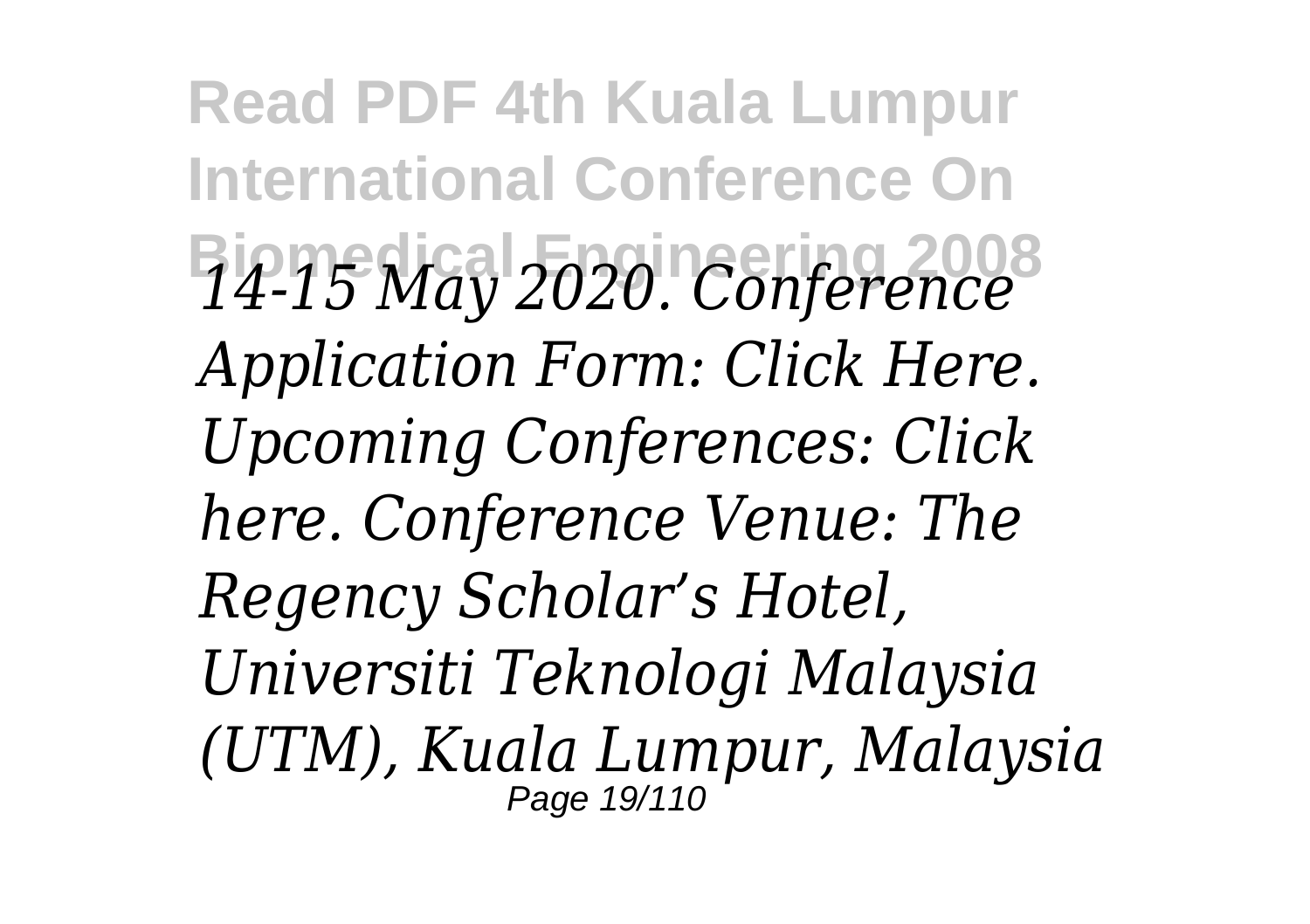**Read PDF 4th Kuala Lumpur International Conference On Biomedical Engineering 2008**

*4th ICSTR Kuala Lumpur - International Conference on ... Conference Name: 4th Kuala Lumpur – International Conference on Social Science & Humanities (ICSSH), 12-13 May* Page 20/110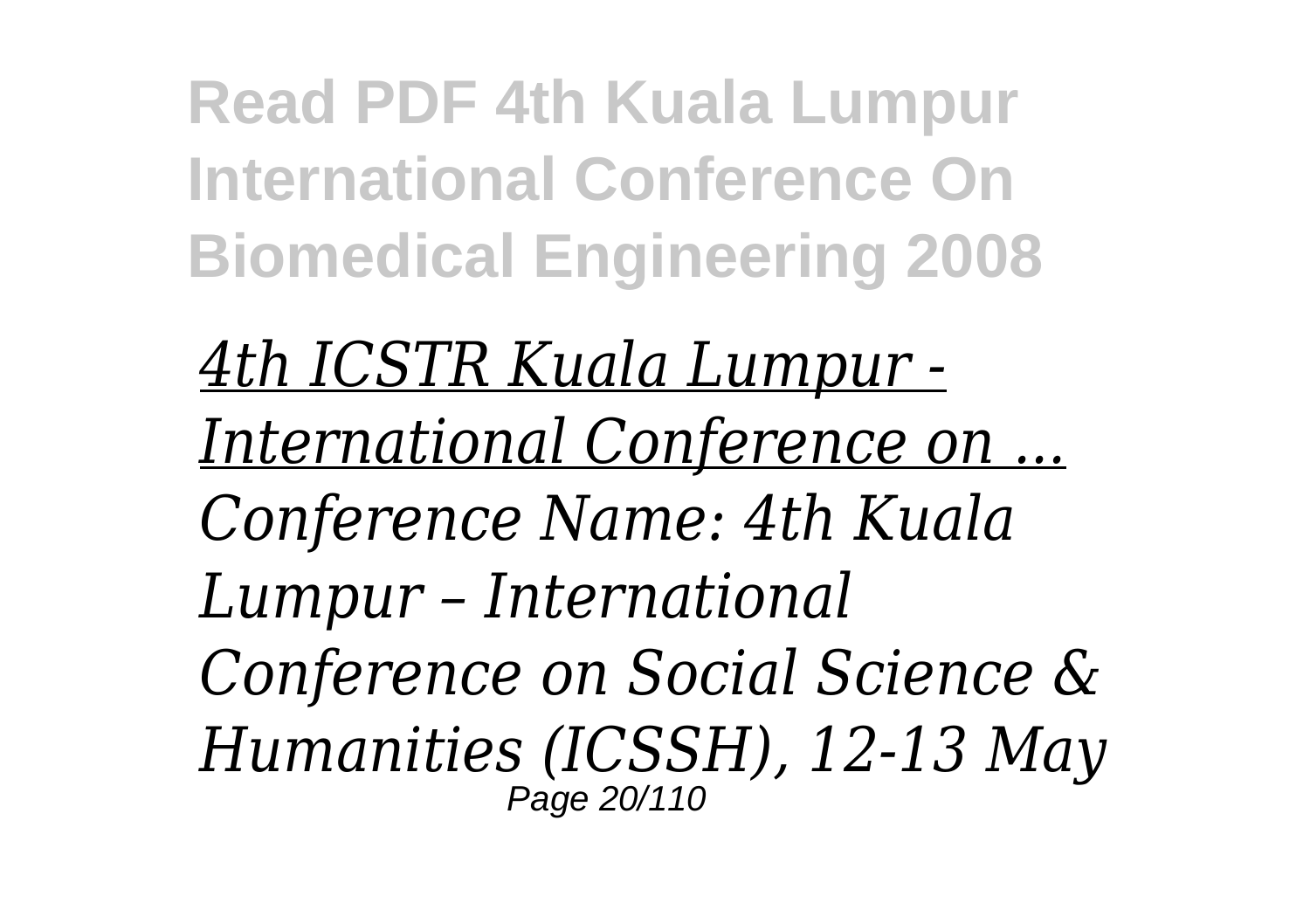**Read PDF 4th Kuala Lumpur International Conference On Biomedical Engineering 2008** *2020. Conference Dates: 12-13 May 2020. Conference Venue: The Regency Scholar's Hotel, Universiti Teknologi Malaysia (UTM), Kuala Lumpur, Malaysia. Deadline for Abstract/Paper Submissions: 10* Page 21/110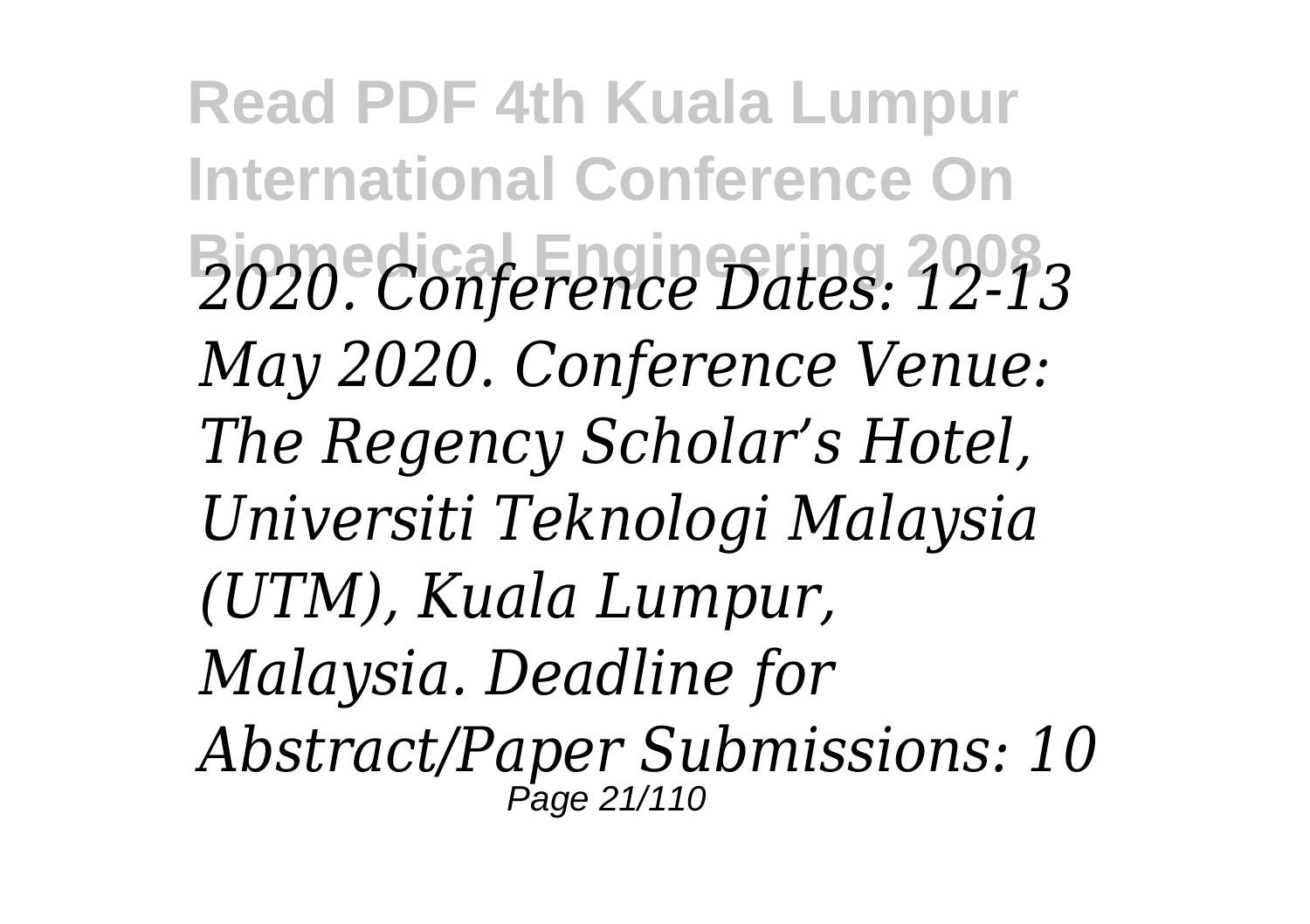**Read PDF 4th Kuala Lumpur International Conference On Biomedical Engineering 2008** *May 2020*

*4th Kuala Lumpur – International Conference on Social ...*

*4th International Conference Business, Tourism and* Page 22/110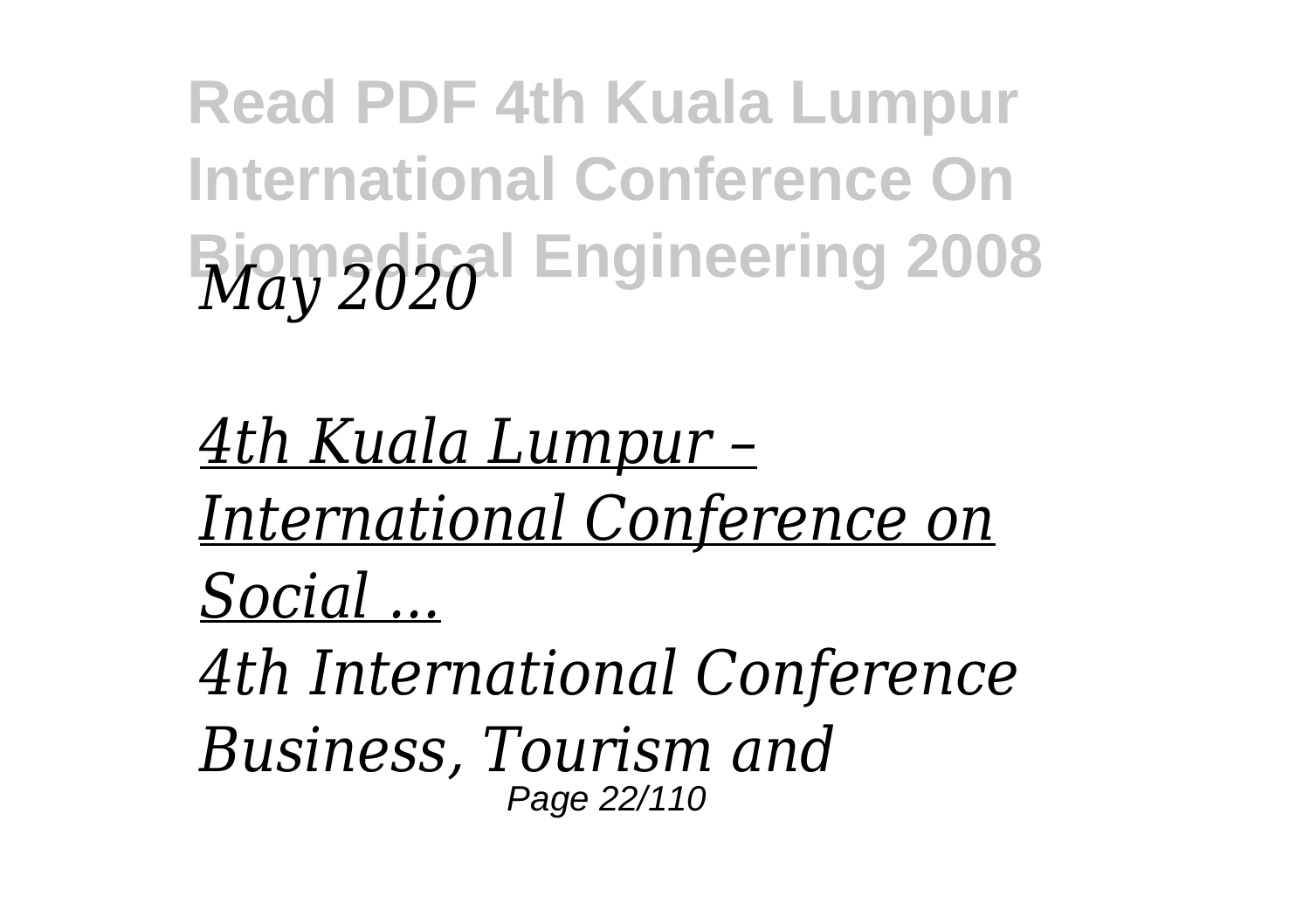**Read PDF 4th Kuala Lumpur International Conference On Biomedical Engineering 2008** *Technology 2020 (4th ICBTT, 2020) organized by Global Academic Excellence (GAE) will be held on 24th (Saturday) - 25th (Sunday) October 2020 at Kuala Lumpur, Malaysia. This conference provides a platform* Page 23/110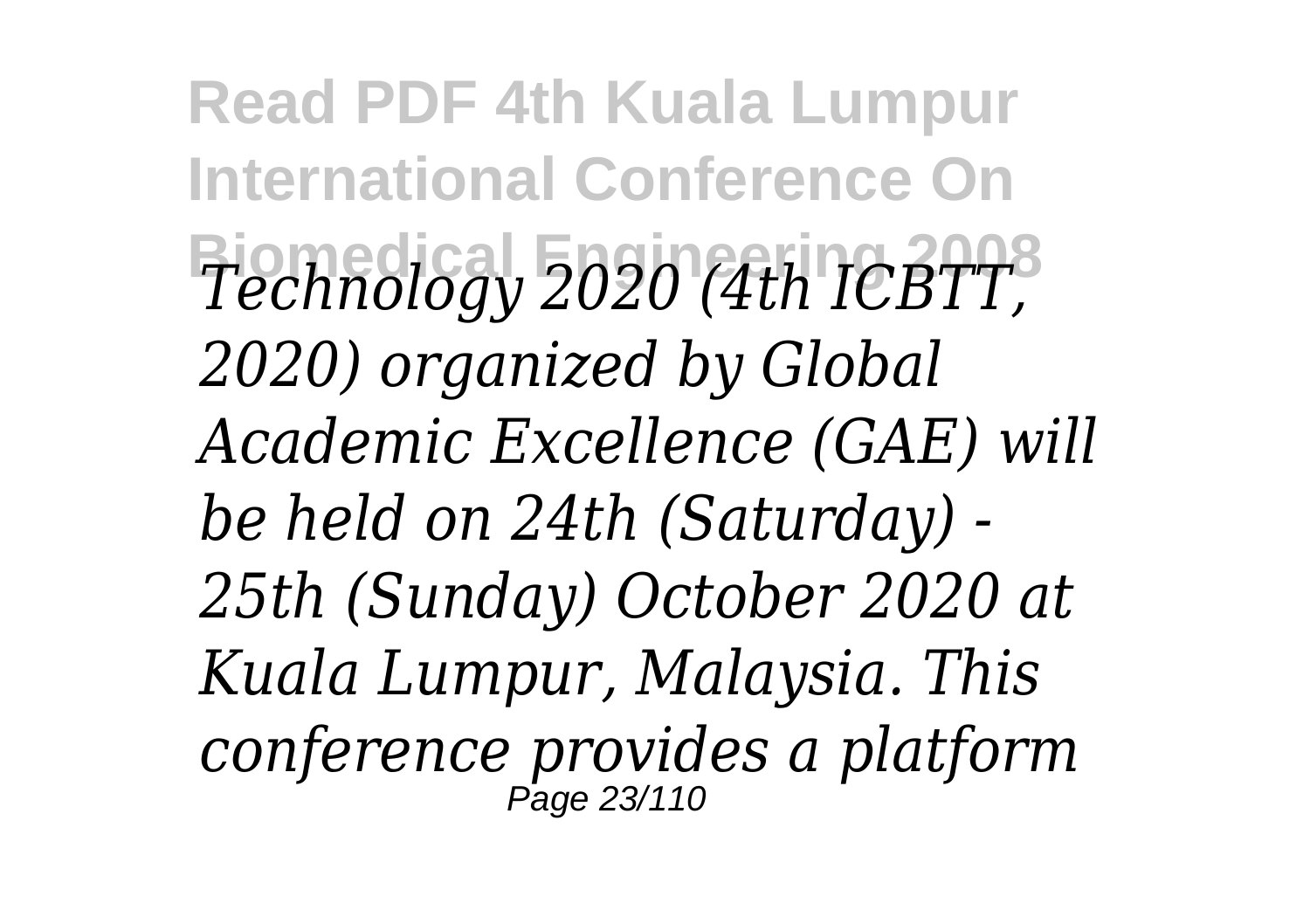**Read PDF 4th Kuala Lumpur International Conference On Biomedical Engineering 2008** *for the intellectuals from various fields and disciplines in Business, Tourism and Technology to debate and discuss the current issues worldwide as well as finding solutions to the problems,* Page 24/110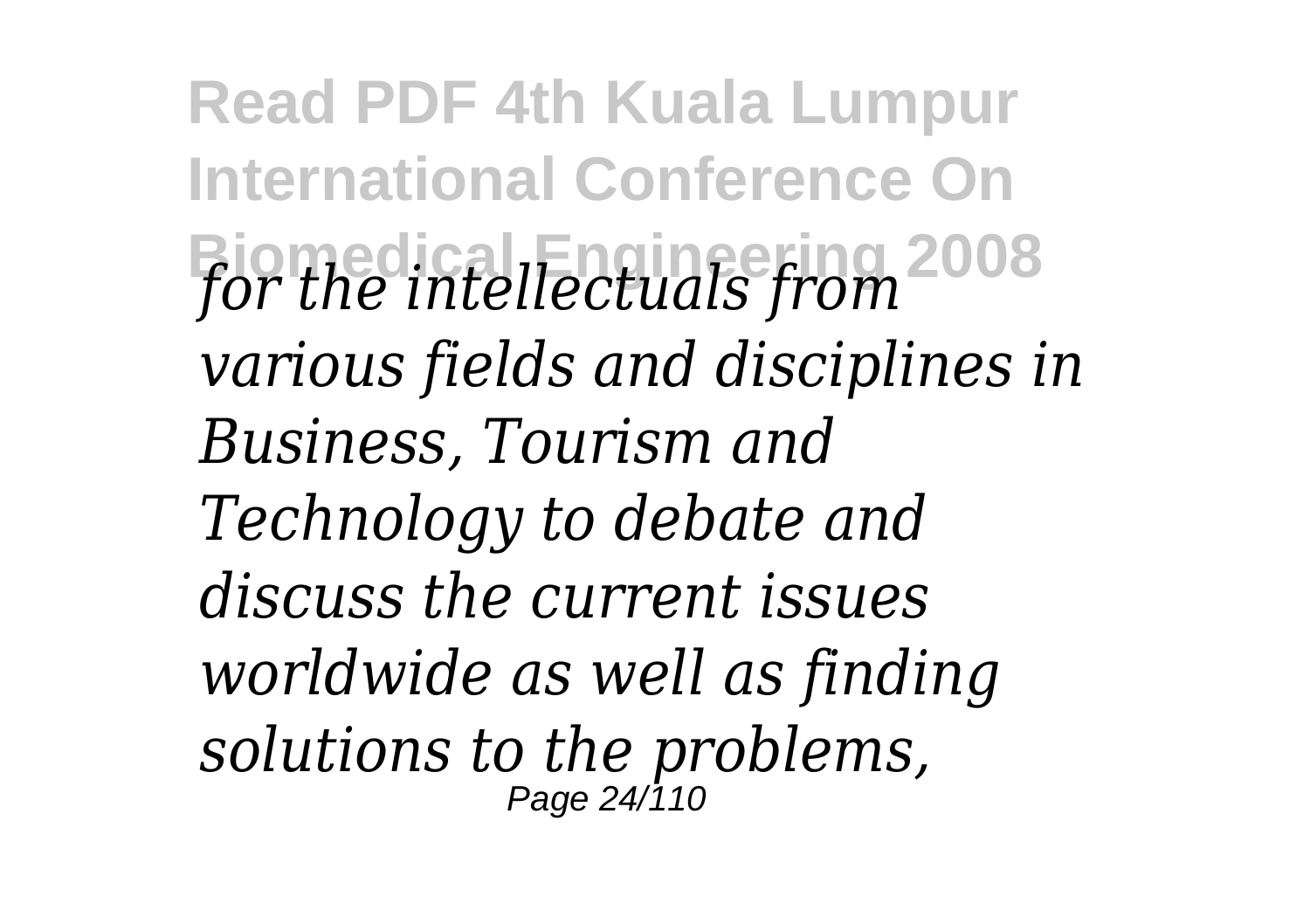**Read PDF 4th Kuala Lumpur International Conference On Biomedical Engineering 2008** *exchange and share their knowledge with others.*

*4th ICBTT 2020 - 4th International Conference Business ...*

*It is our pleasure to announce* Page 25/110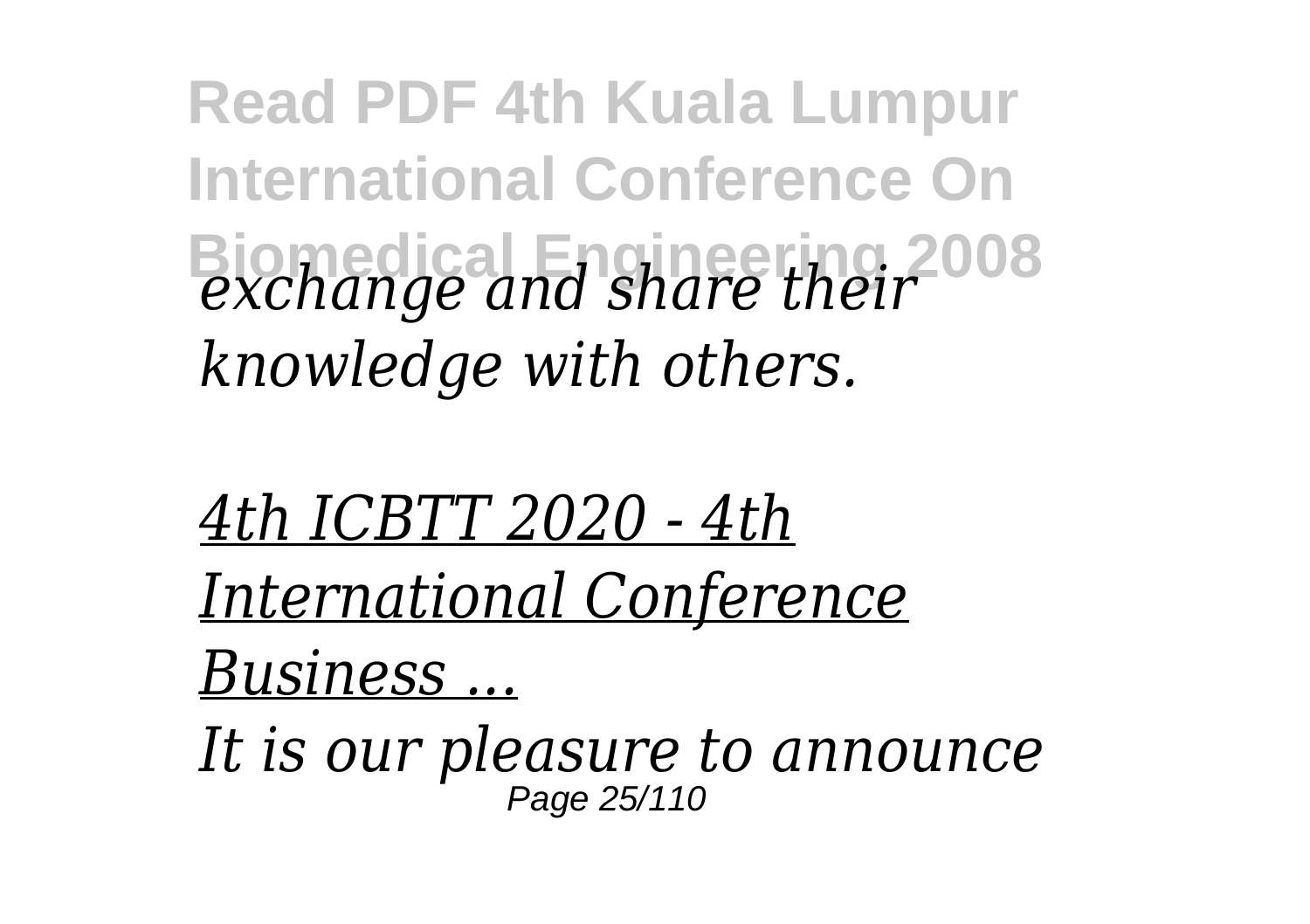**Read PDF 4th Kuala Lumpur International Conference On Biomedical Engineering 2008** *that the 2021 4th International Conference on Consumer Electronics and Devices (ICCED 2021) will be held in Universiti Putra Malaysia, Kuala Lumpur, Malaysia during May 26-28, 2021, co-hosted with ICCSS* Page 26/110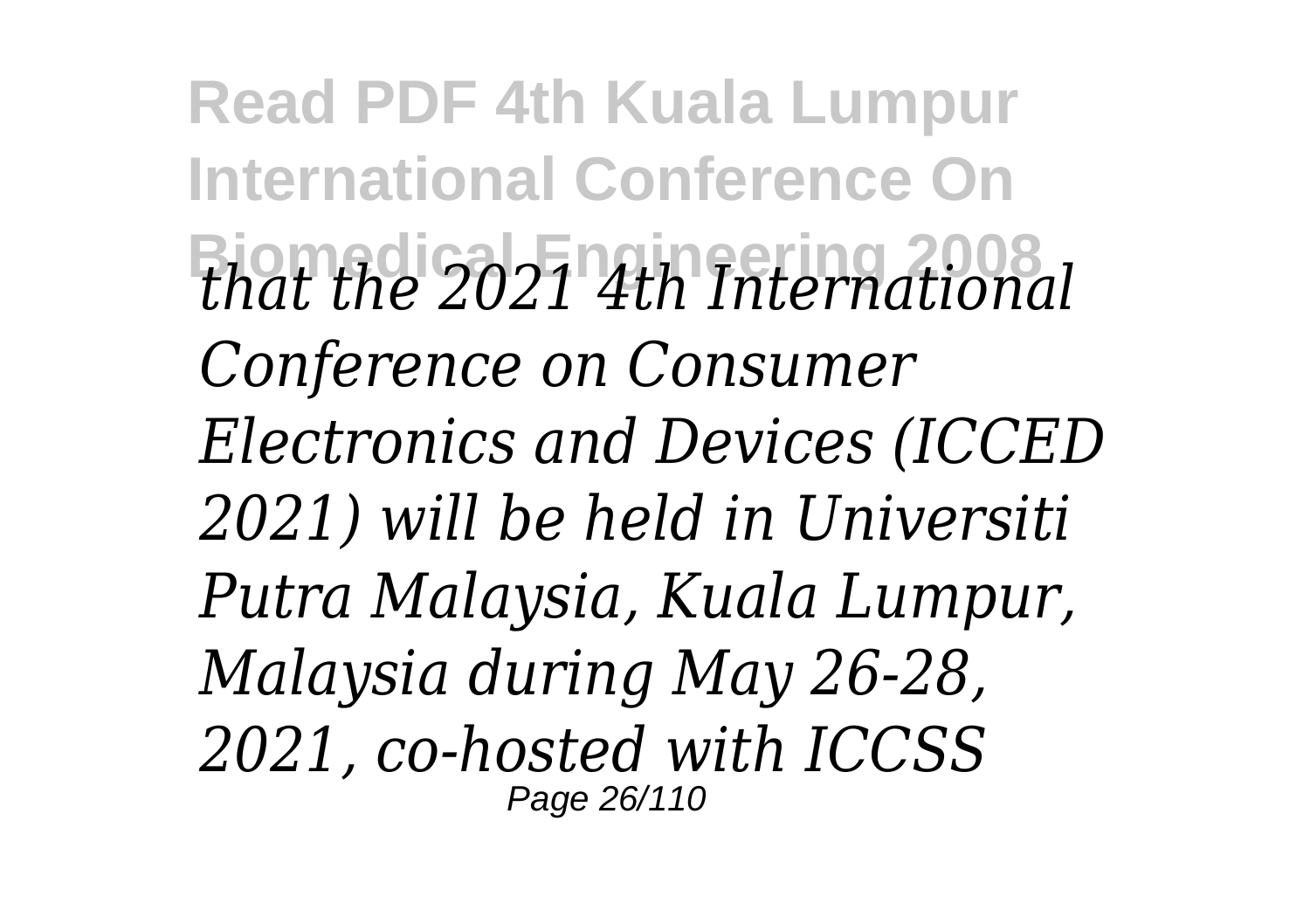**Read PDF 4th Kuala Lumpur International Conference On Biomedical Engineering 2008** *2021 as the workshop. The conference is co-organized by International Joint Research Laboratory of Information Display and Visualization, Southeast University, China, and Asia Society of* Page 27/110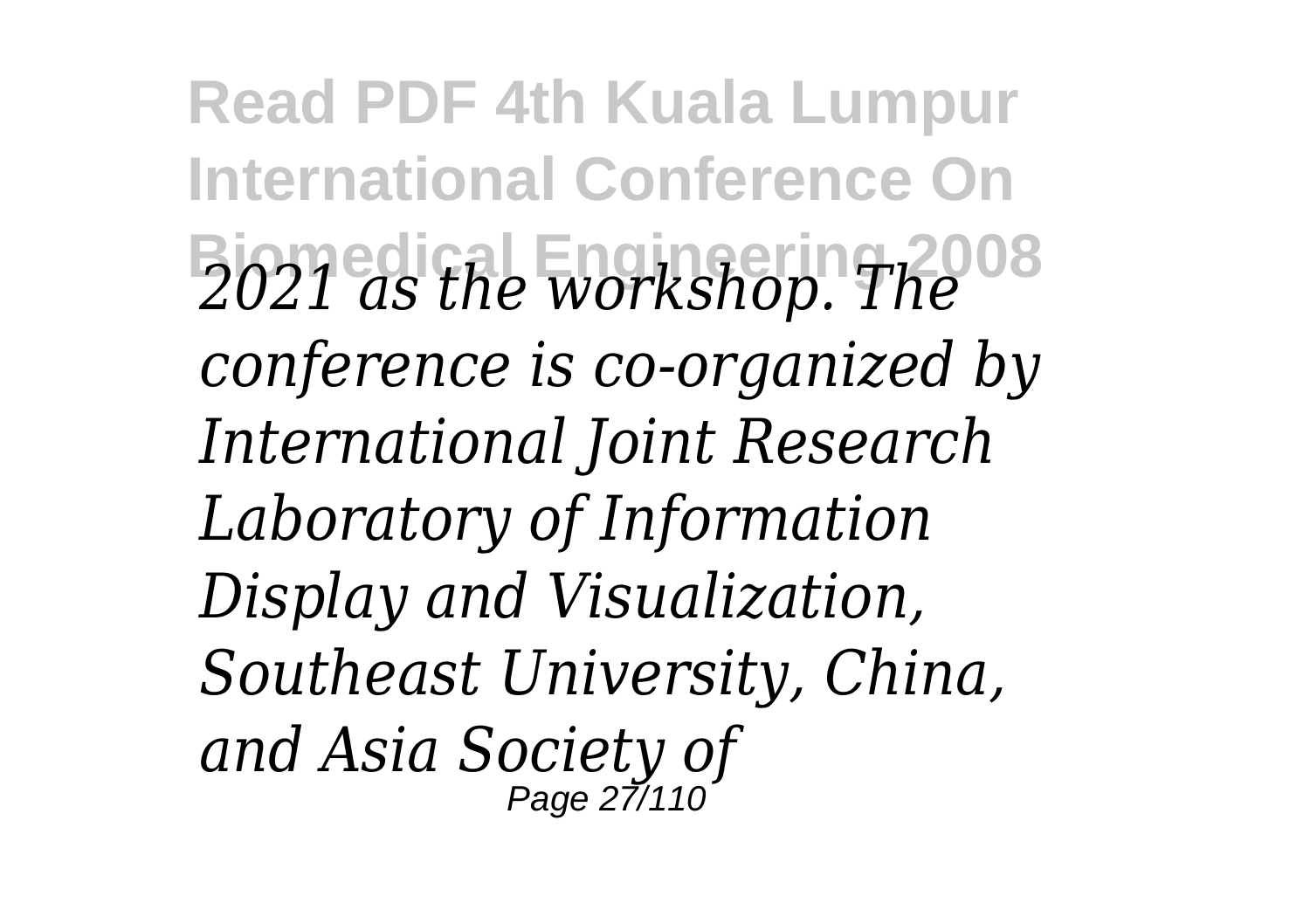**Read PDF 4th Kuala Lumpur International Conference On Biomedical Engineering 2008** *Researchers.*

## *ICCED 2021|Universiti Putra Malaysia This volume presents the proceedings of this international conference, jointly* Page 28/110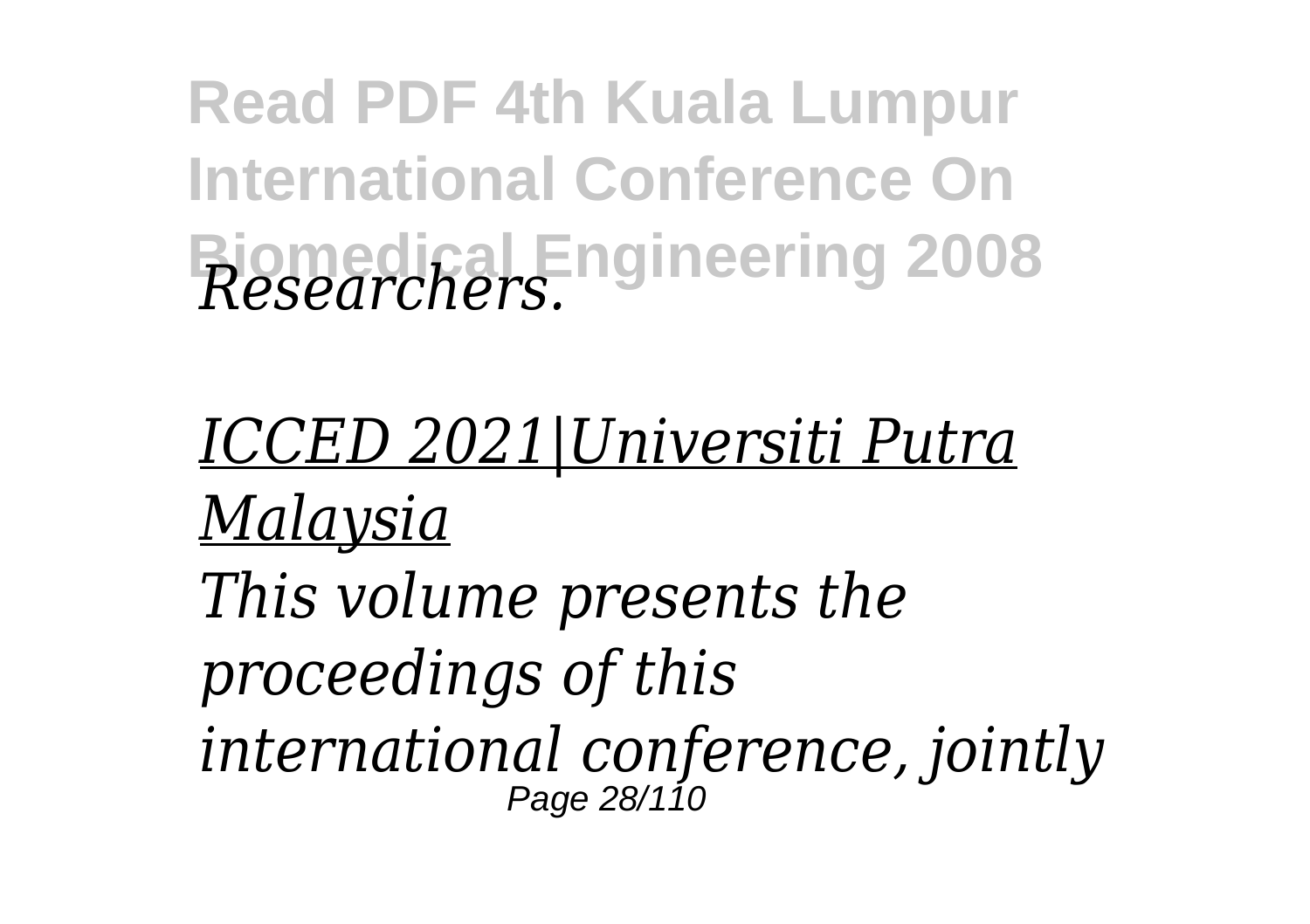**Read PDF 4th Kuala Lumpur International Conference On Biomedical Engineering 2008** *organized by the Department of Biomedical Engineering, University of Malaya, Malaysia; Department of Biomedical Engineering, Inje University, Korea; and Malaysian Society of Medical and Biological* Page 29/110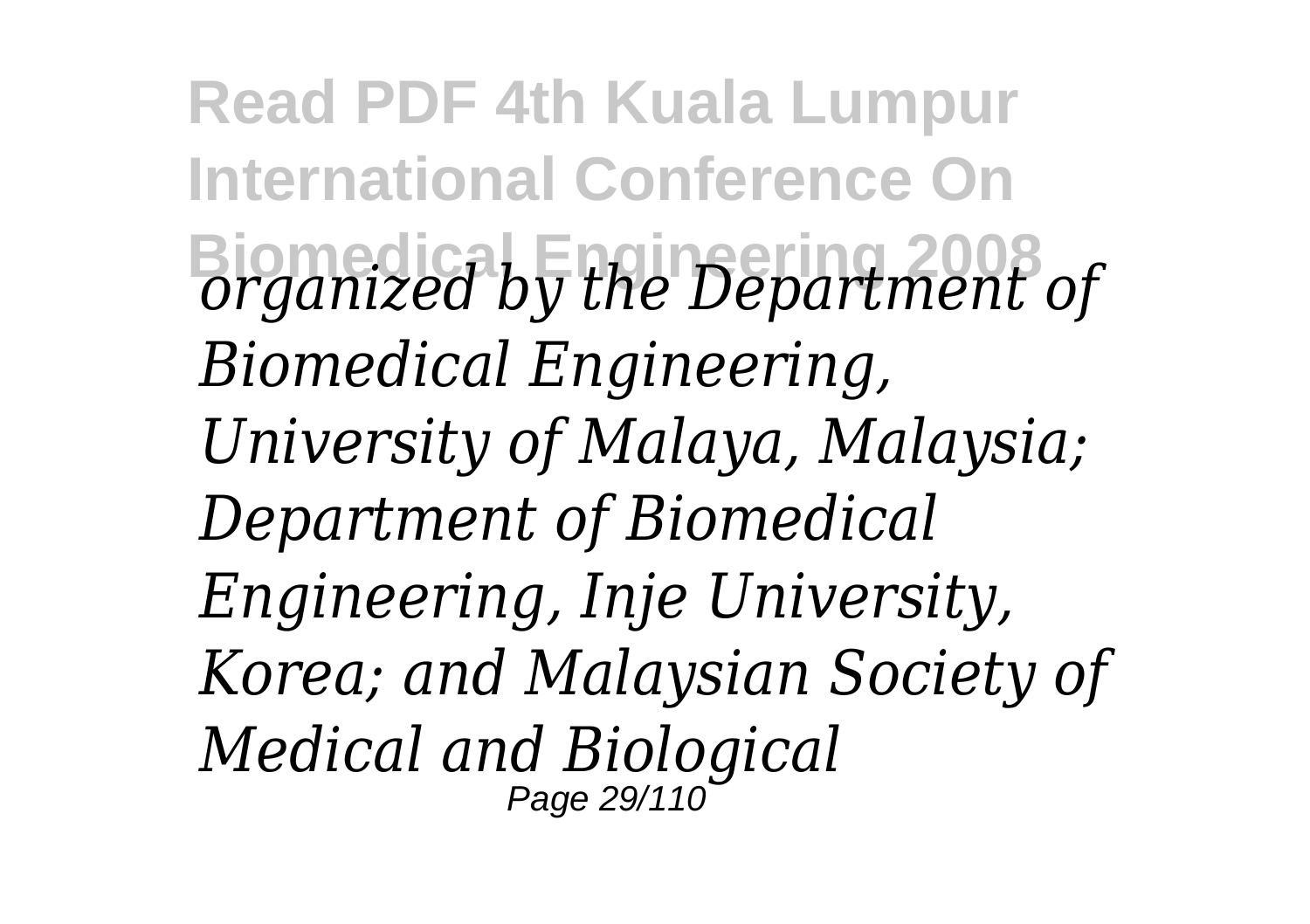**Read PDF 4th Kuala Lumpur International Conference On Biomedical Engineering 2008** *Engineering. (MSMBE). The topics covered in the conference proceedings include: Artificial organs, bioengineering education, bionanotechnology, biosignal processing, bioinformatics,* Page 30/110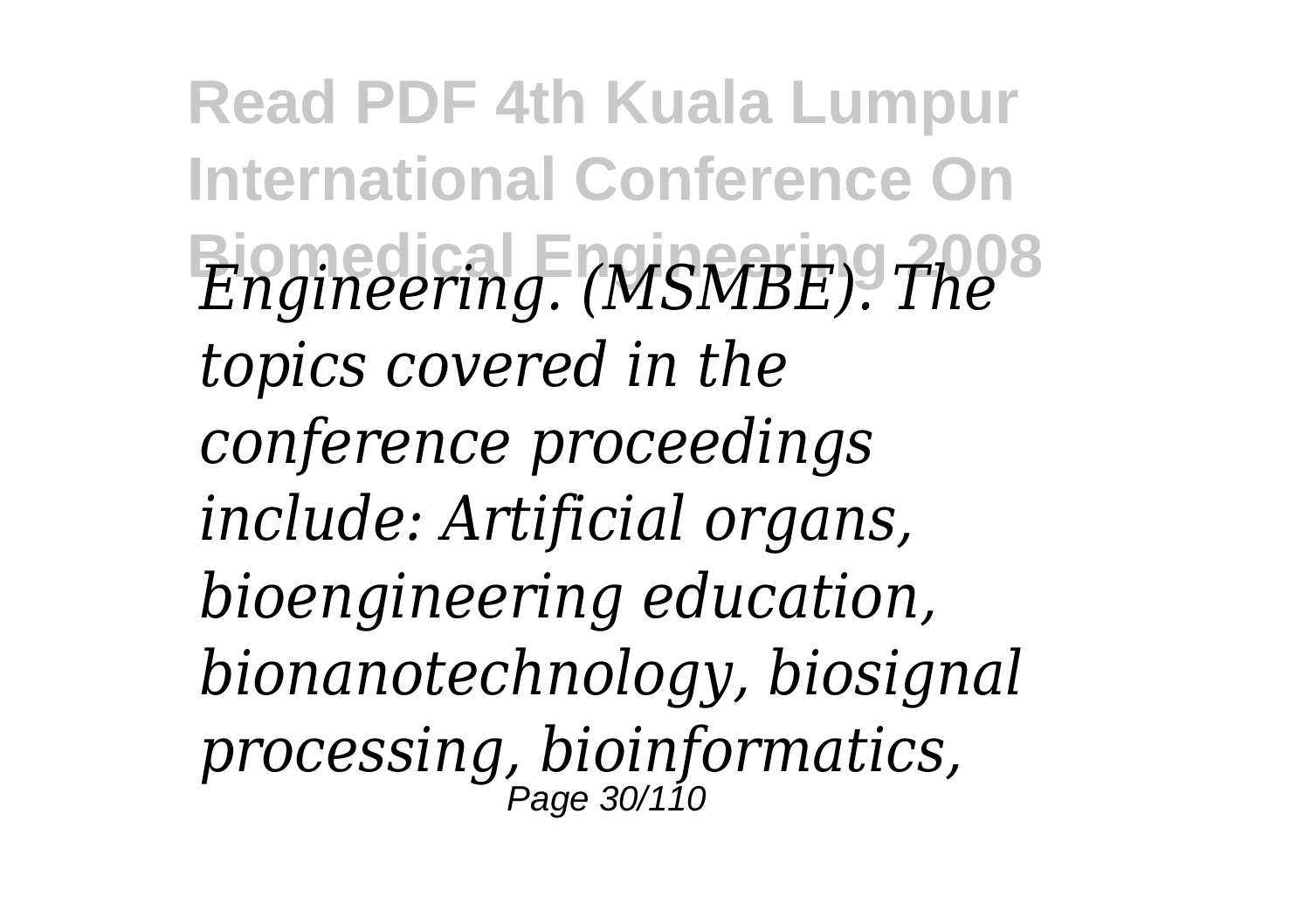**Read PDF 4th Kuala Lumpur International Conference On Biomedical Engineering 2008** *biomaterials, biomechanics, biomedical ...*

*4th Kuala Lumpur International Conference on Biomedical ... Introduction. The Biomed 2008 is a great event bringing* Page 31/110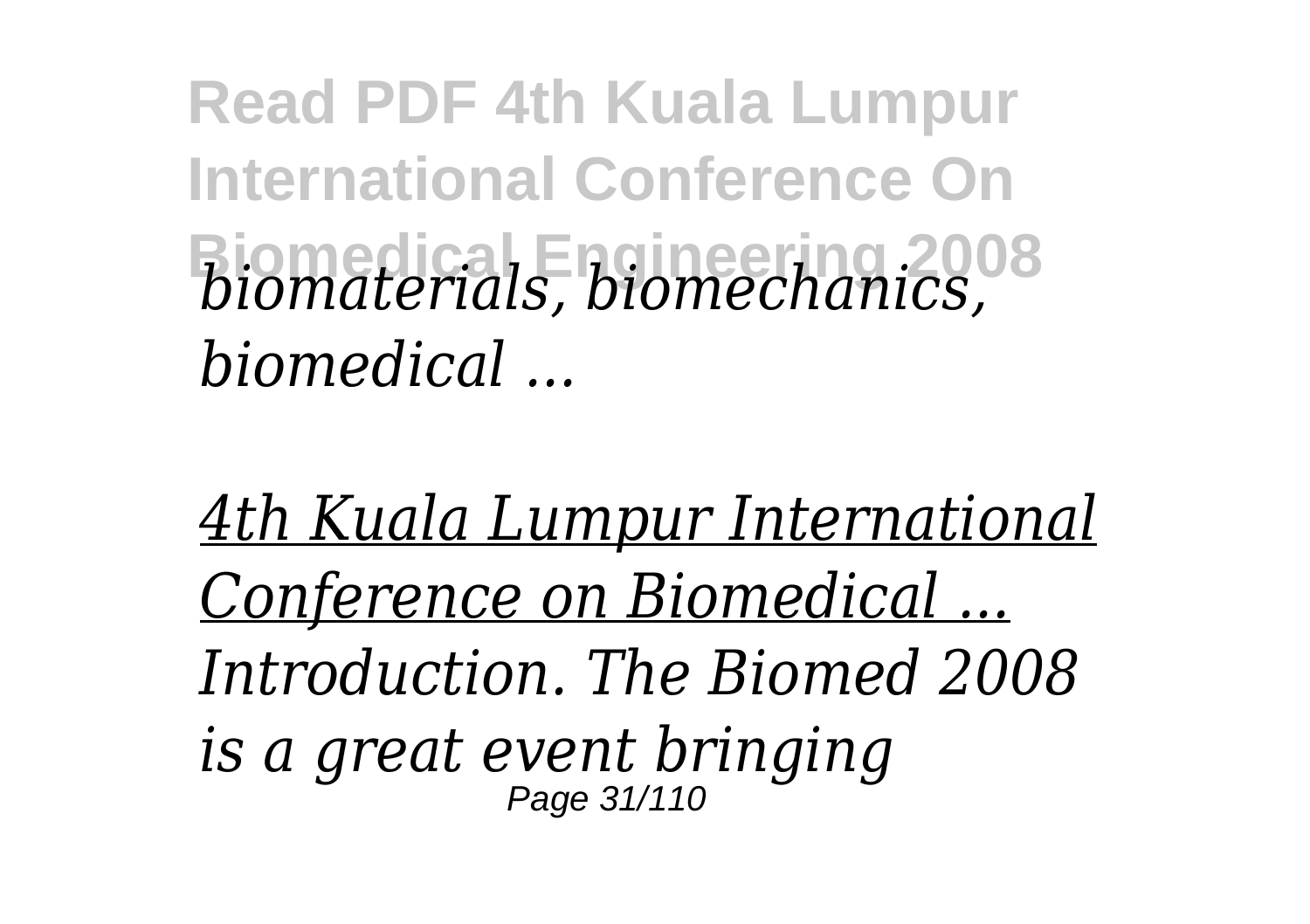**Read PDF 4th Kuala Lumpur International Conference On Biomedical Engineering 2008** *together academicians and practitioners in engineering and medicine in this ever progressing field. This volume presents the proceedings of this international conference, jointly organized by the Department of* Page 32/110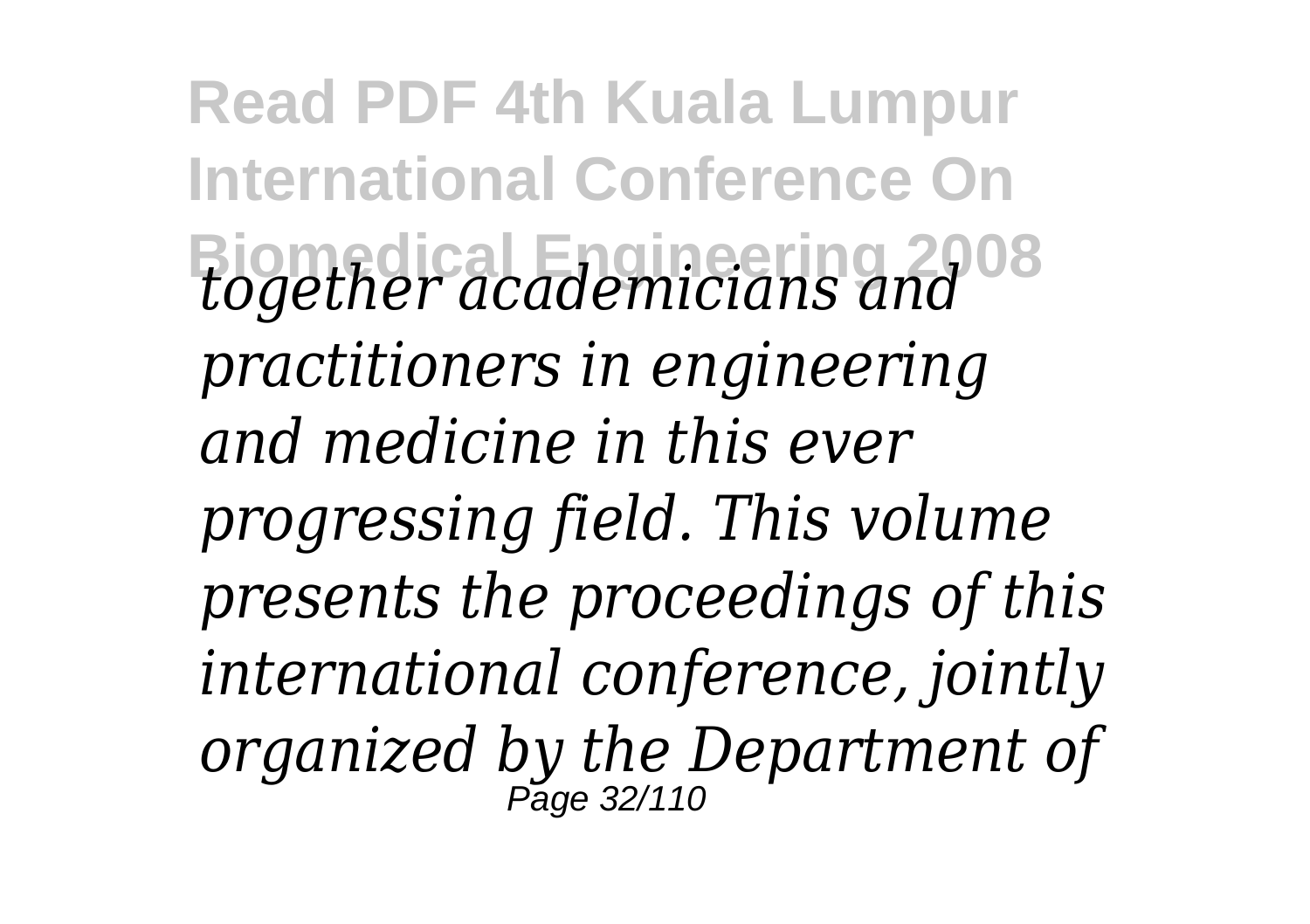**Read PDF 4th Kuala Lumpur International Conference On Biomedical Engineering 2008** *Biomedical Engineering, University of Malaya, Malaysia; Department of Biomedical Engineering, Inje University, Korea; and Malaysian Society of Medical and Biological Engineering.* Page 33/110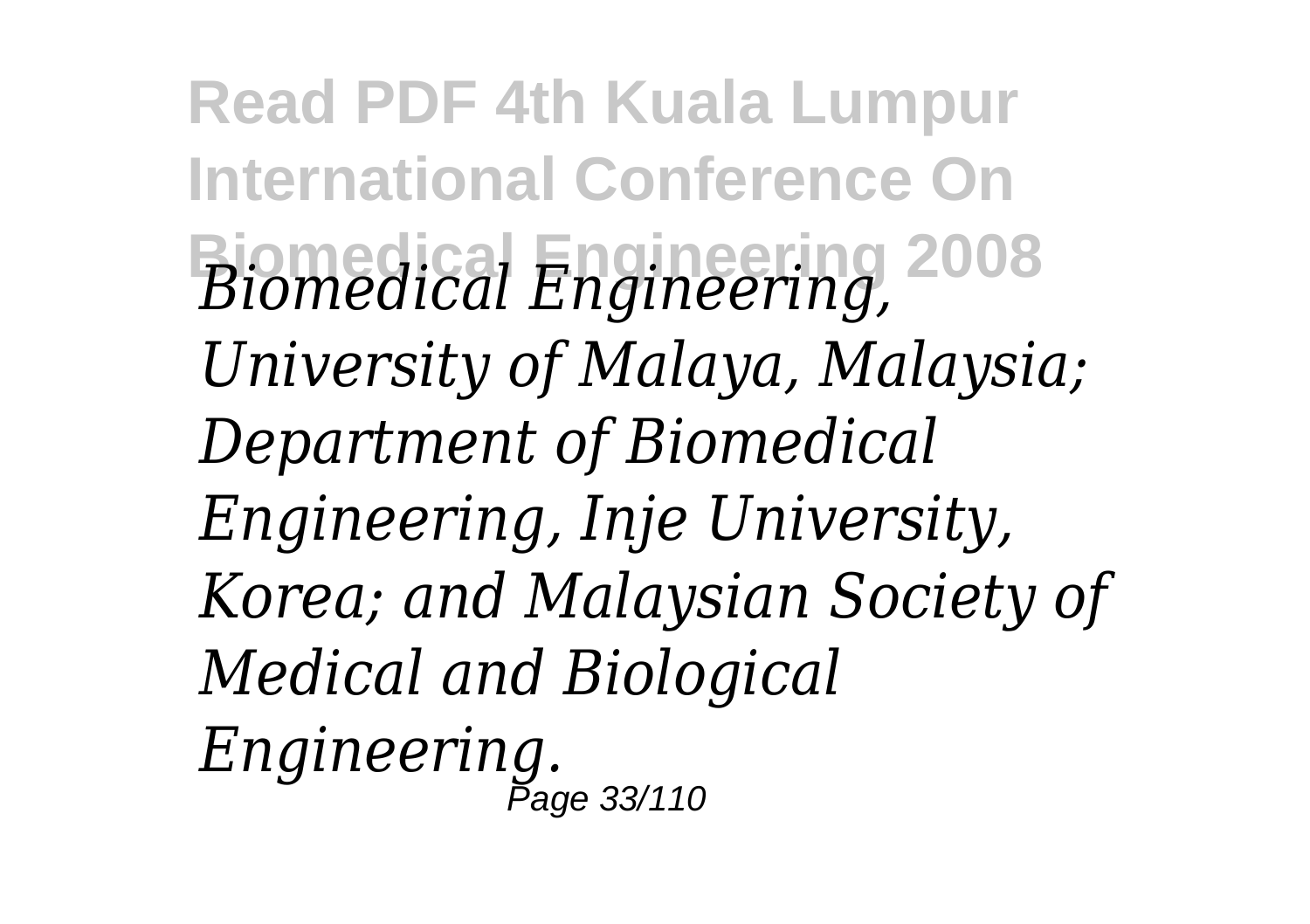**Read PDF 4th Kuala Lumpur International Conference On Biomedical Engineering 2008**

*4th Kuala Lumpur International Conference on Biomedical ... Kuala Lumpur, Malaysia: 4th Apr: International Conference on Applied Science, Mathematics and Statistics* Page 34/110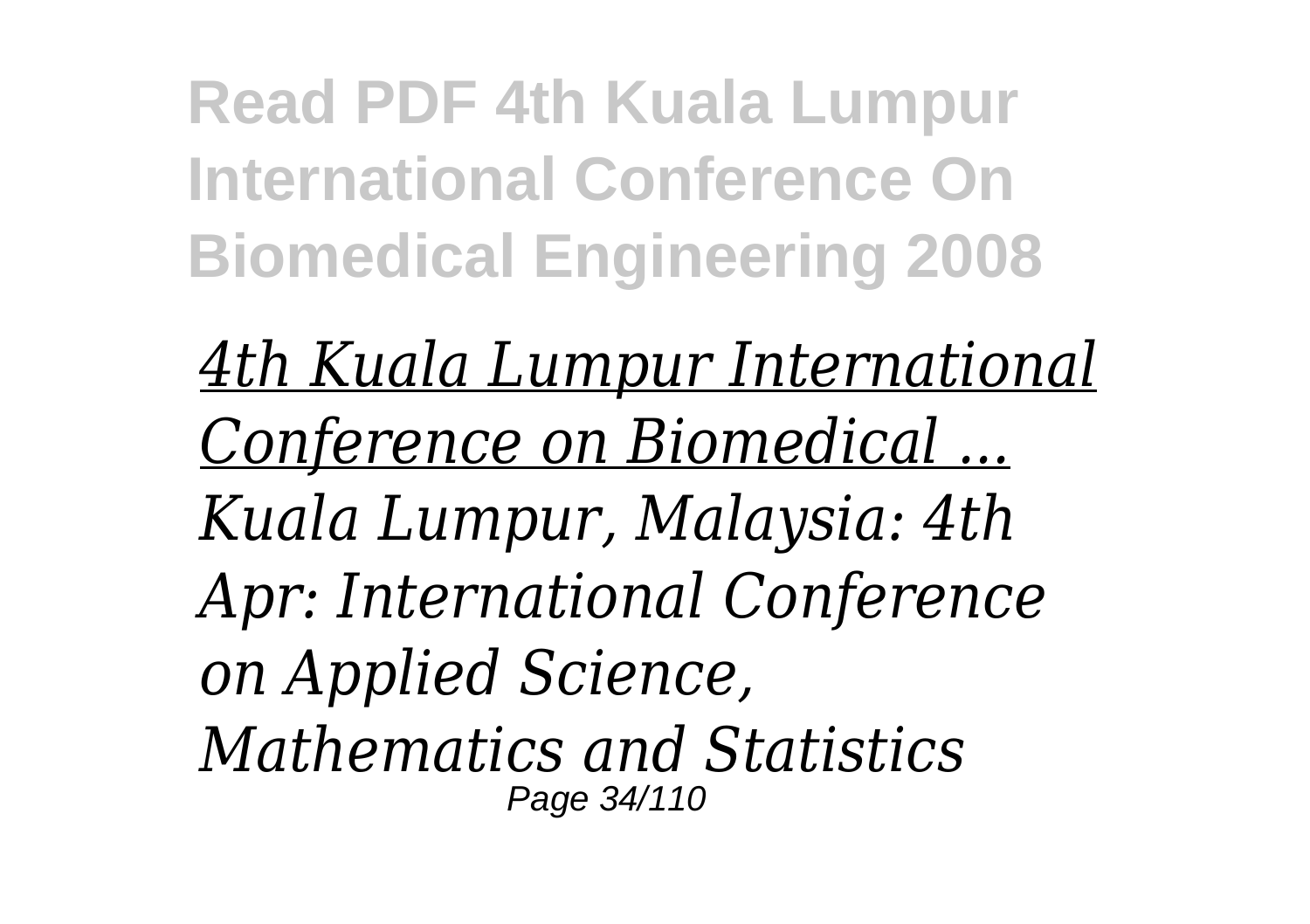**Read PDF 4th Kuala Lumpur International Conference On Biomedical Engineering 2008** *(ICASMS-21) Kuala Lumpur, Malaysia: 4th Apr: International Conference on English and American Studies (ICEAS-21) Kuala Lumpur, Malaysia: 4th Apr: International Conference on Business Management and* Page 35/110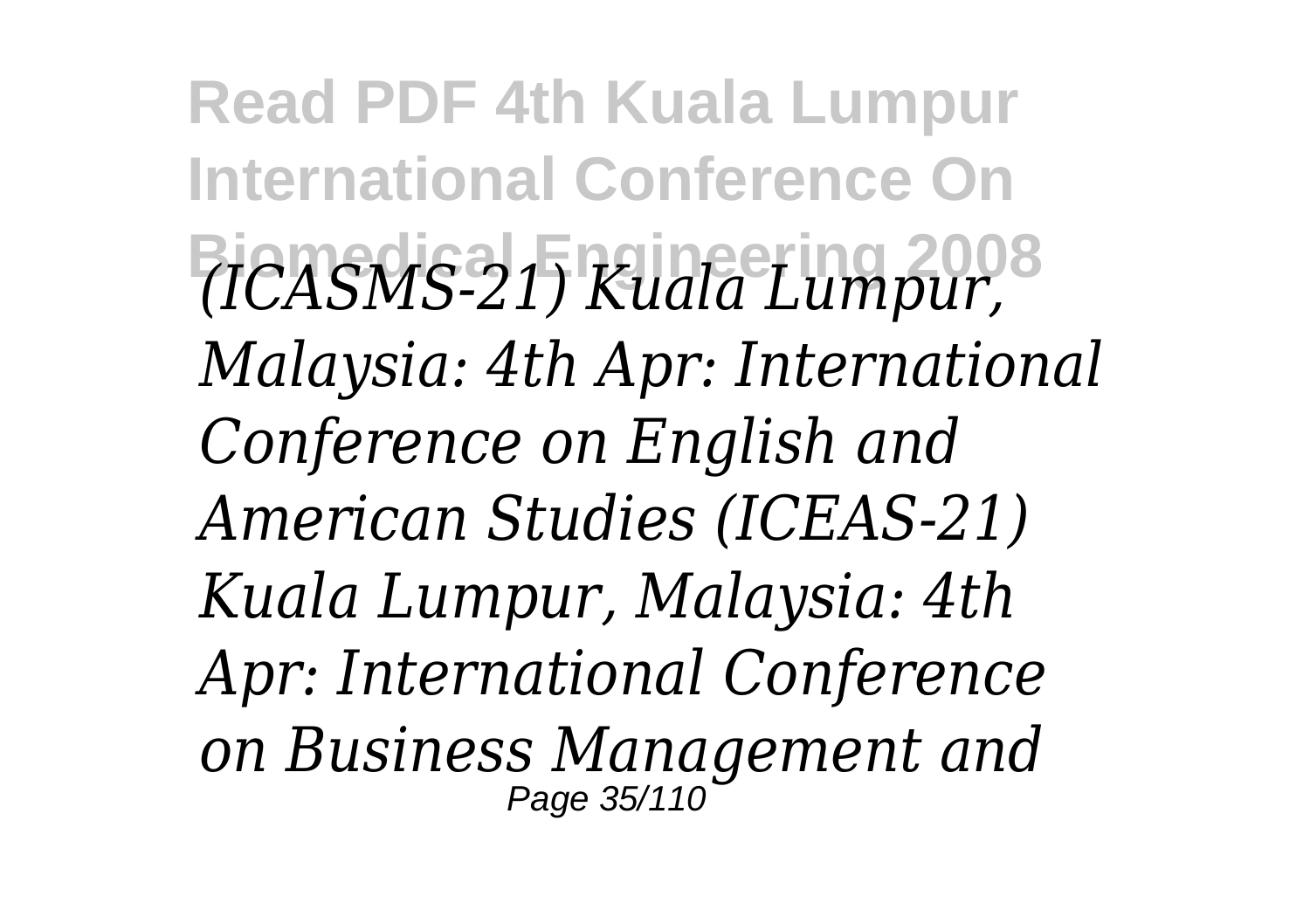**Read PDF 4th Kuala Lumpur International Conference On Biomedical Engineering 2008** *Social Innovation (ICBMSI-21) Kuala Lumpur ...*

*International conference in Kuala Lumpur 2020 5th International Conference on Geoscience, Energy and* Page 36/110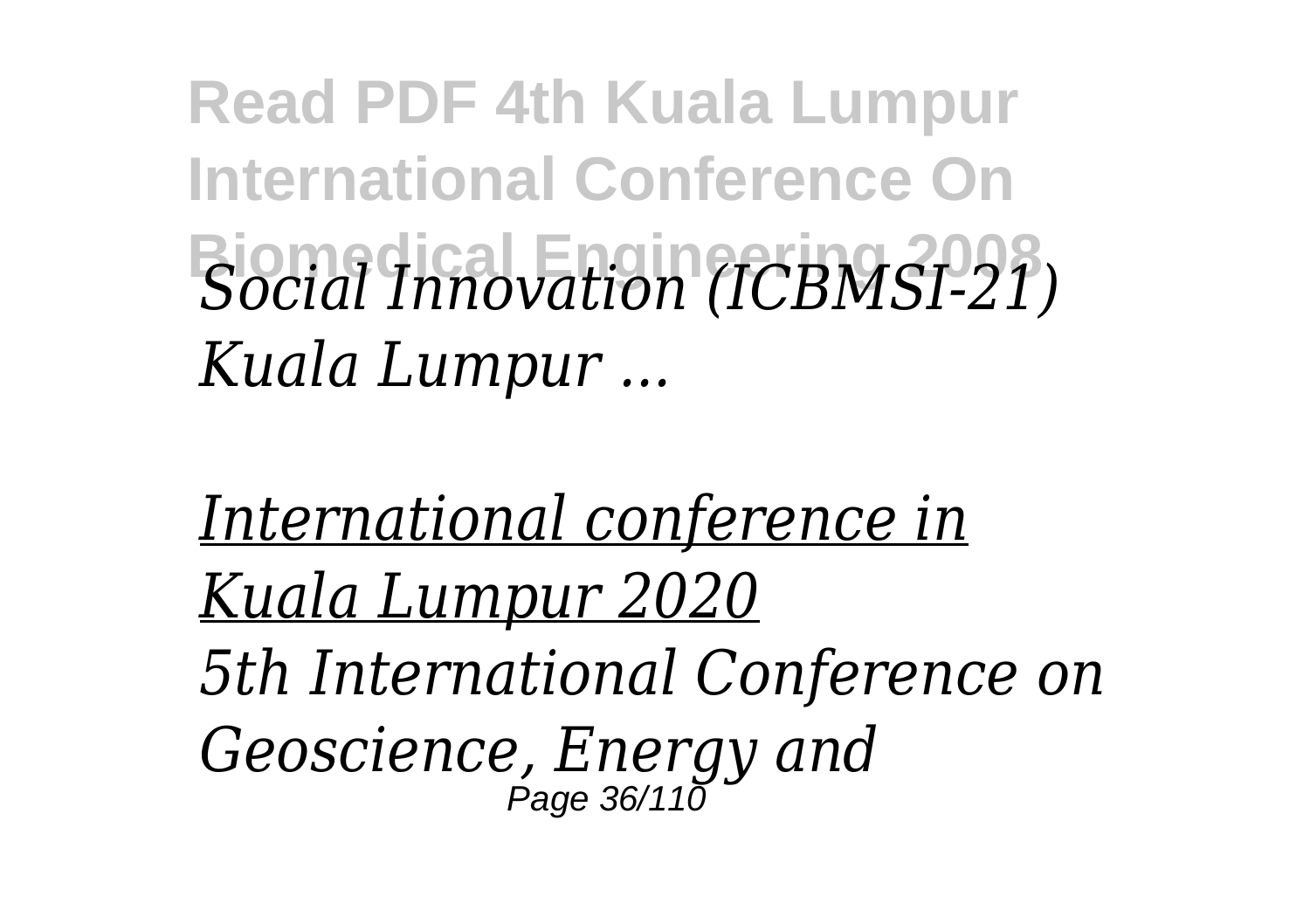**Read PDF 4th Kuala Lumpur International Conference On Biomedical Engineering 2008** *Materials . Hotel Istana, Kuala Lumpur, Malaysia, December 20-22, 2021. Organizing by Huaiyin Institute of Technology, China & Ton Duc Thang University, Vietnam . ... Published link for 4th* Page 37/110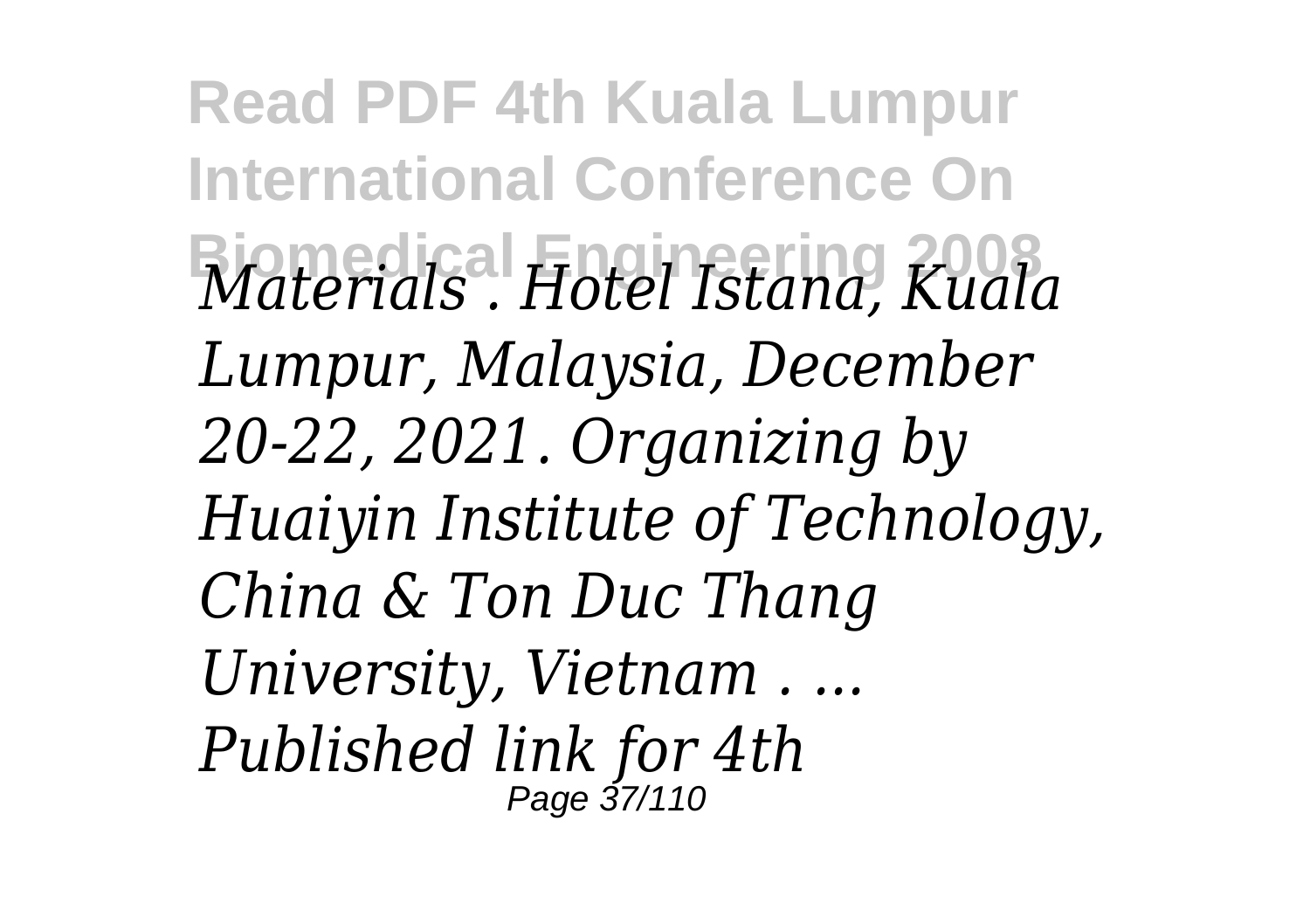**Read PDF 4th Kuala Lumpur International Conference On Biomedical Engineering 2008** *International Conference on Geoscience, ...*

*5th International Conference on Geoscience, Energy and ... 4th International Conference on Earth Science and Global* Page 38/110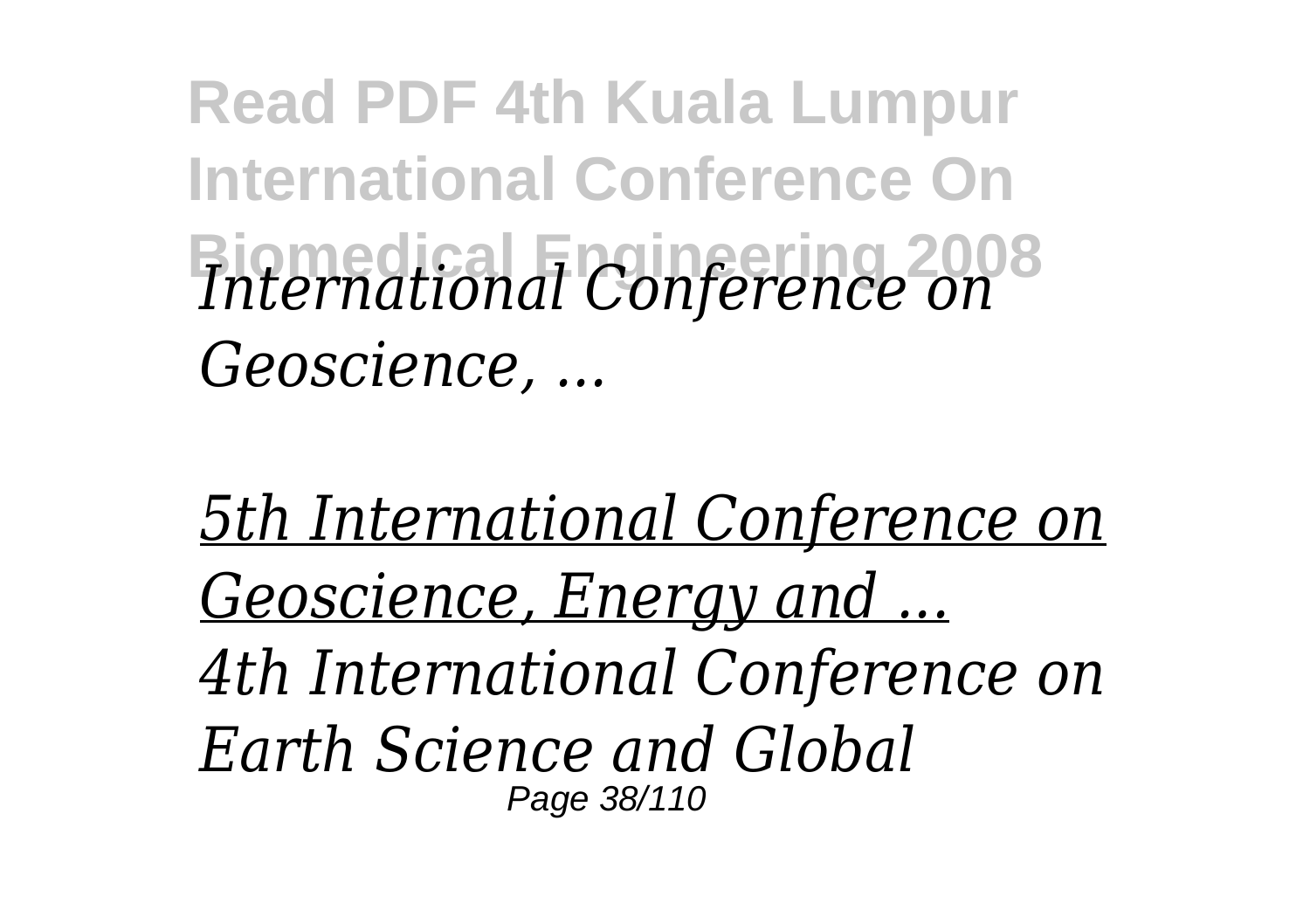**Read PDF 4th Kuala Lumpur International Conference On Biomedical Engineering 2008** *Geology, hosted by the Madridge Conferences was held during December 02-03, 2019 at Kuala Lumpur, Malaysia got magnificent response.*

*4th International Earth Science* Page 39/110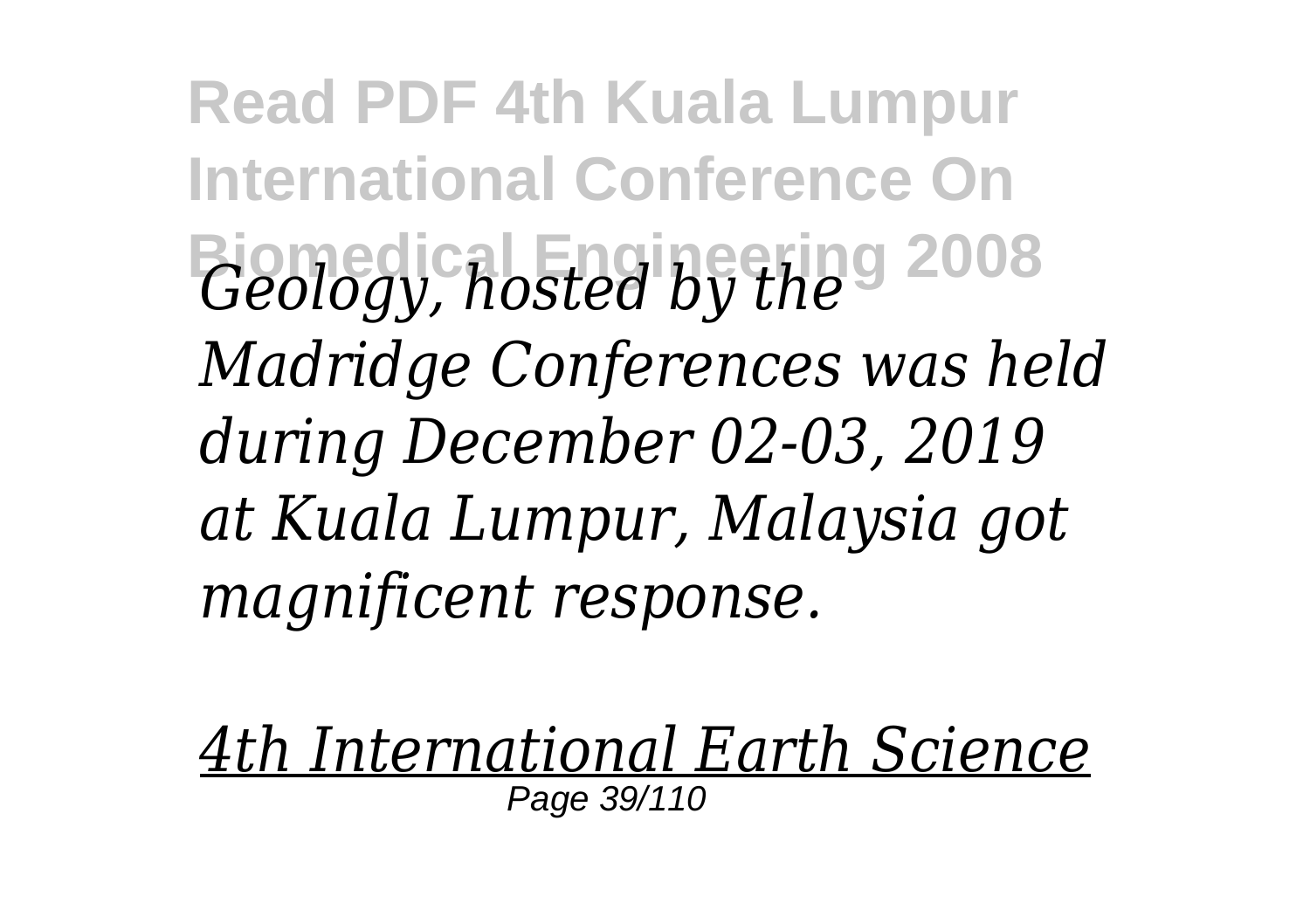**Read PDF 4th Kuala Lumpur International Conference On Biomedical Engineering 2008** *& Global Geology Conference Conference Name: 4th ICSTR Kuala Lumpur – International Conference on Science & Technology Research, 14-15 May 2020 Conference Dates: 14-15 May 2020 Conference* Page 40/110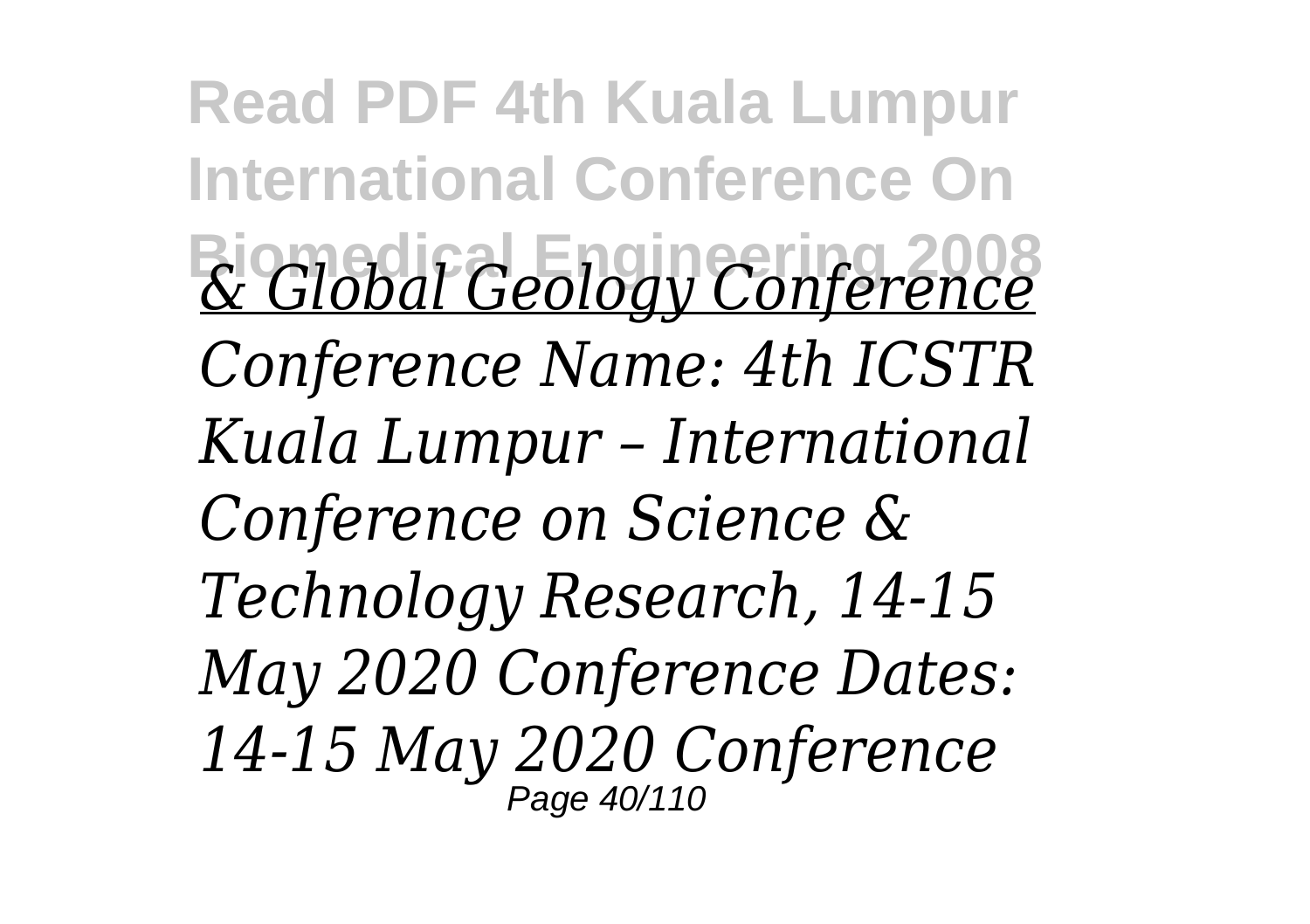**Read PDF 4th Kuala Lumpur International Conference On Biomedical Engineering 2008** *Venue: The Regency Scholar's Hotel, Universiti Teknologi Malaysia (UTM), Kuala Lumpur, Malaysia*

*4th ICSTR Kuala Lumpur – International Conference on ...* Page 41/110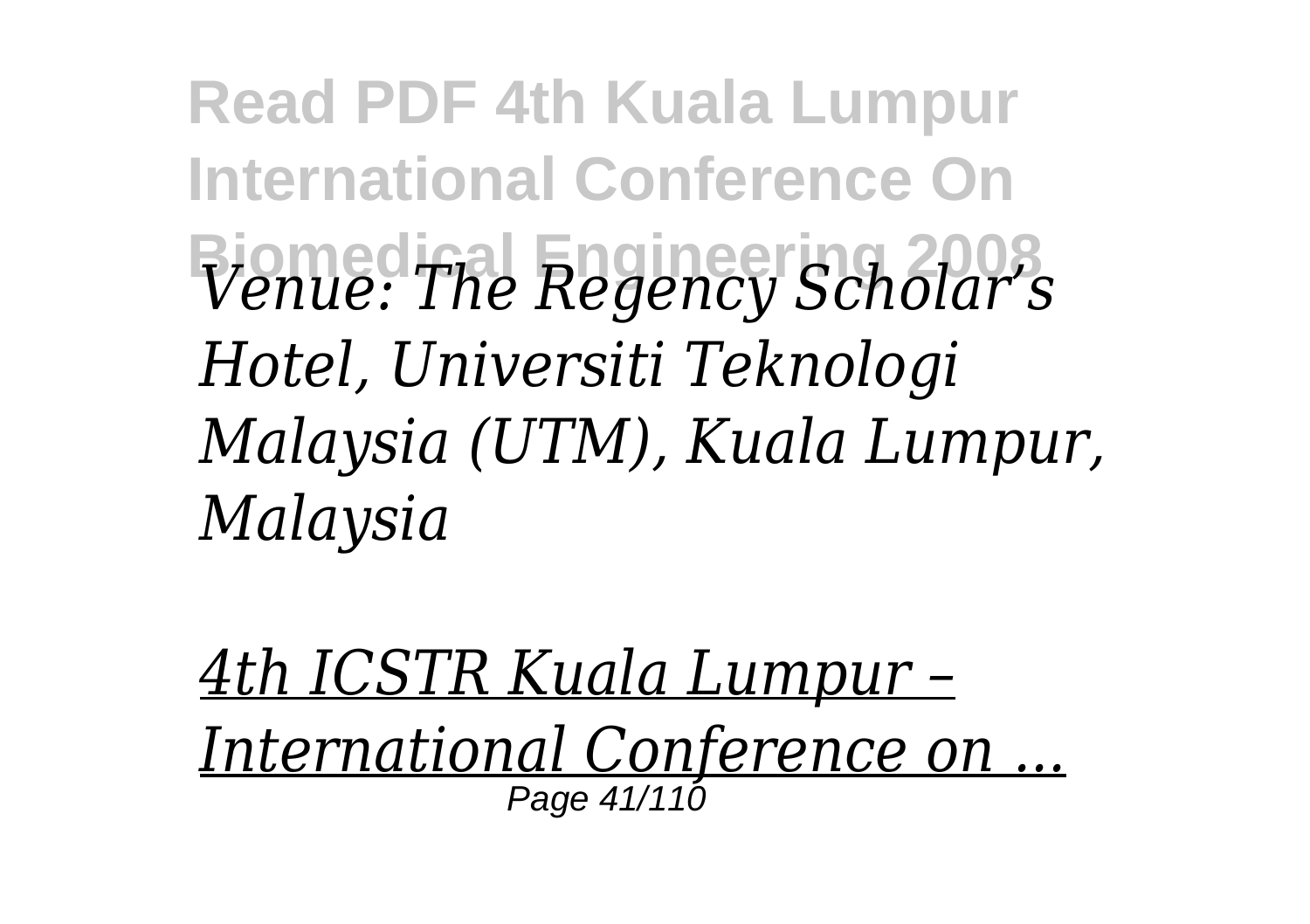**Read PDF 4th Kuala Lumpur International Conference On Biomedical Engineering 2008** *4th ICRTEL 2018 –International Conference on Research in Teaching, Education & Learning, Kuala Lumpur, Malaysia The Regency Scholar's Inn @ UTM, Universiti Teknologi Malaysia, Jalan* Page 42/110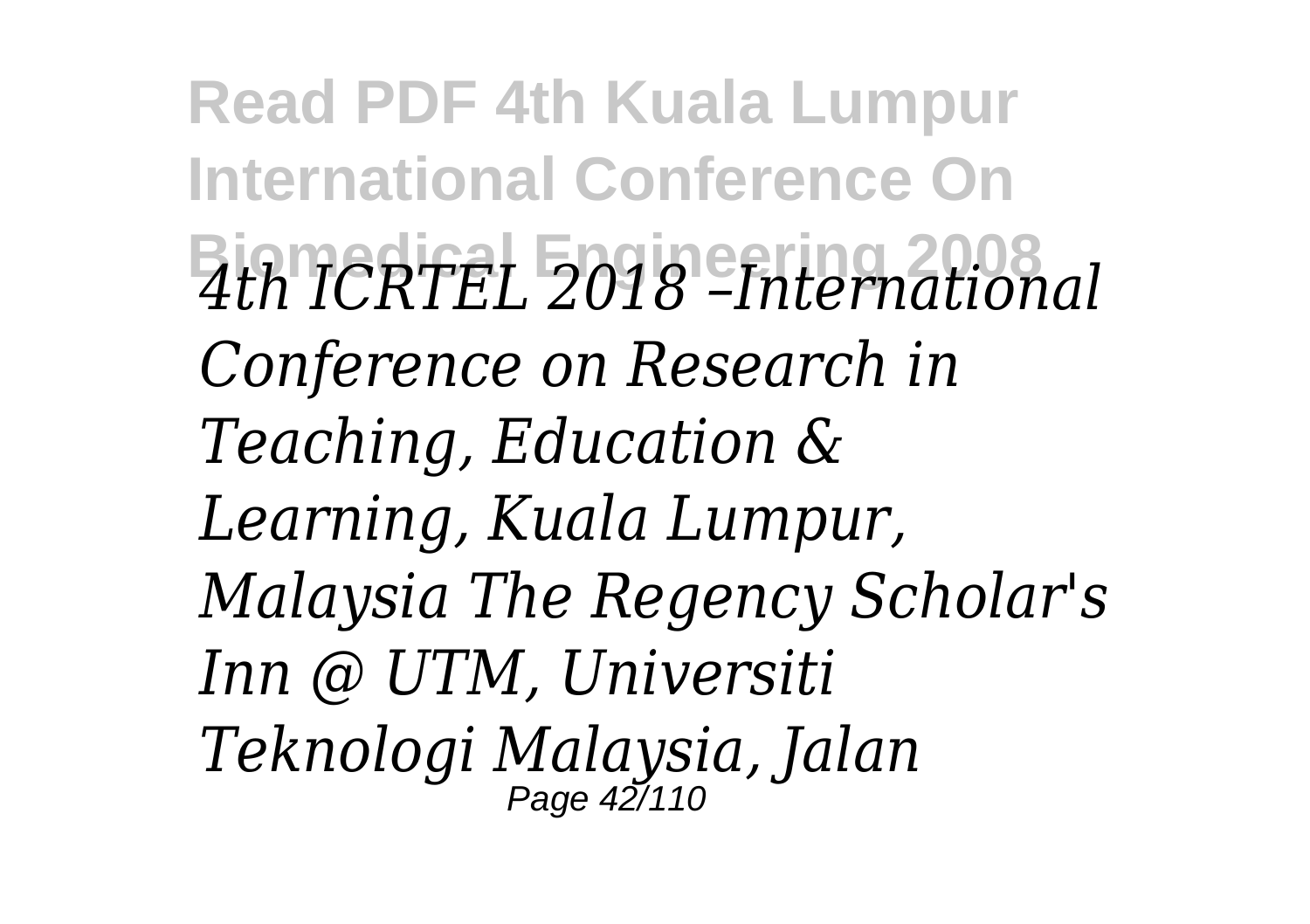**Read PDF 4th Kuala Lumpur International Conference On Biomedical Engineering 2008** *Semarak, 54100, Kuala Lumpur, Malaysia 9 (oppressed, exploited, and victimized) by their leaders for decades, and have equally defrauded the state for so long.*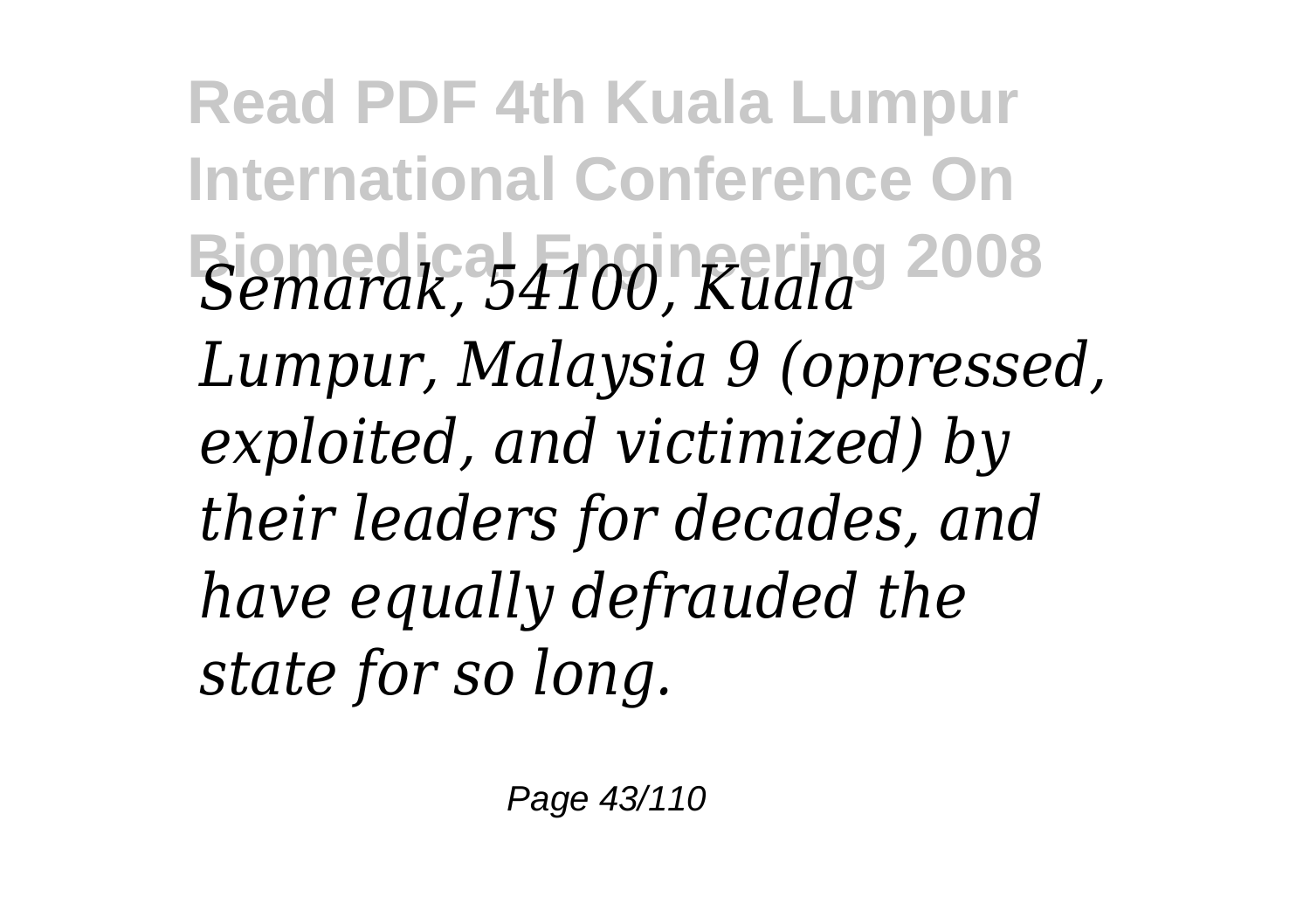**Read PDF 4th Kuala Lumpur International Conference On Biomedical Engineering 2008** *Conference Proceedings - TERA 4th International Conference on Food Chemistry and Technology. Allied Academies takes the benefit to welcome Speakers, Delegates and Exhibitors from over the globe* Page 44/110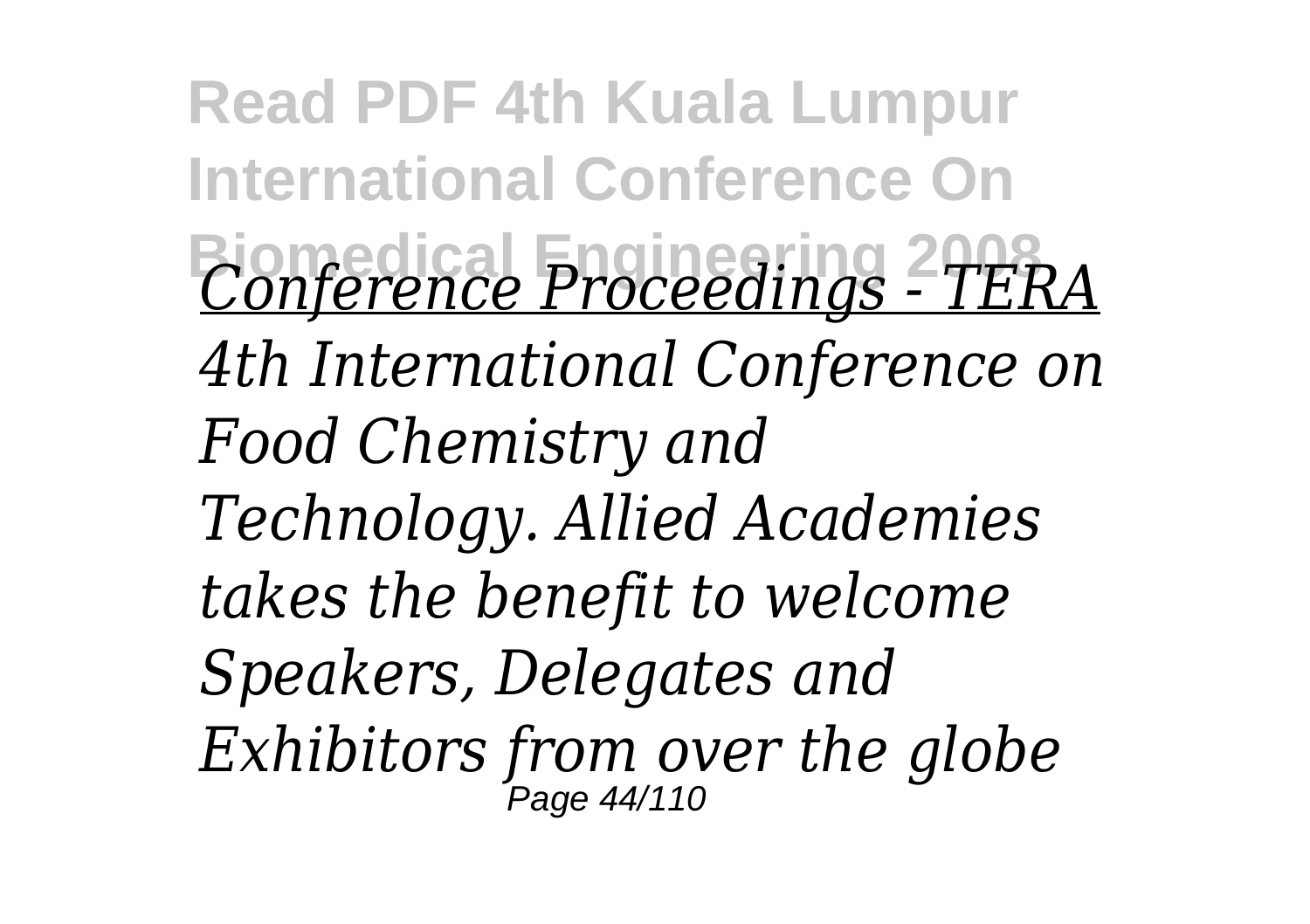**Read PDF 4th Kuala Lumpur International Conference On Biomedical Engineering 2008** *to its lead meeting, 4th International Conference on Food Chemistry and Technology to be held during February 24-25, 2020 in Kuala Lumpur, Malaysia*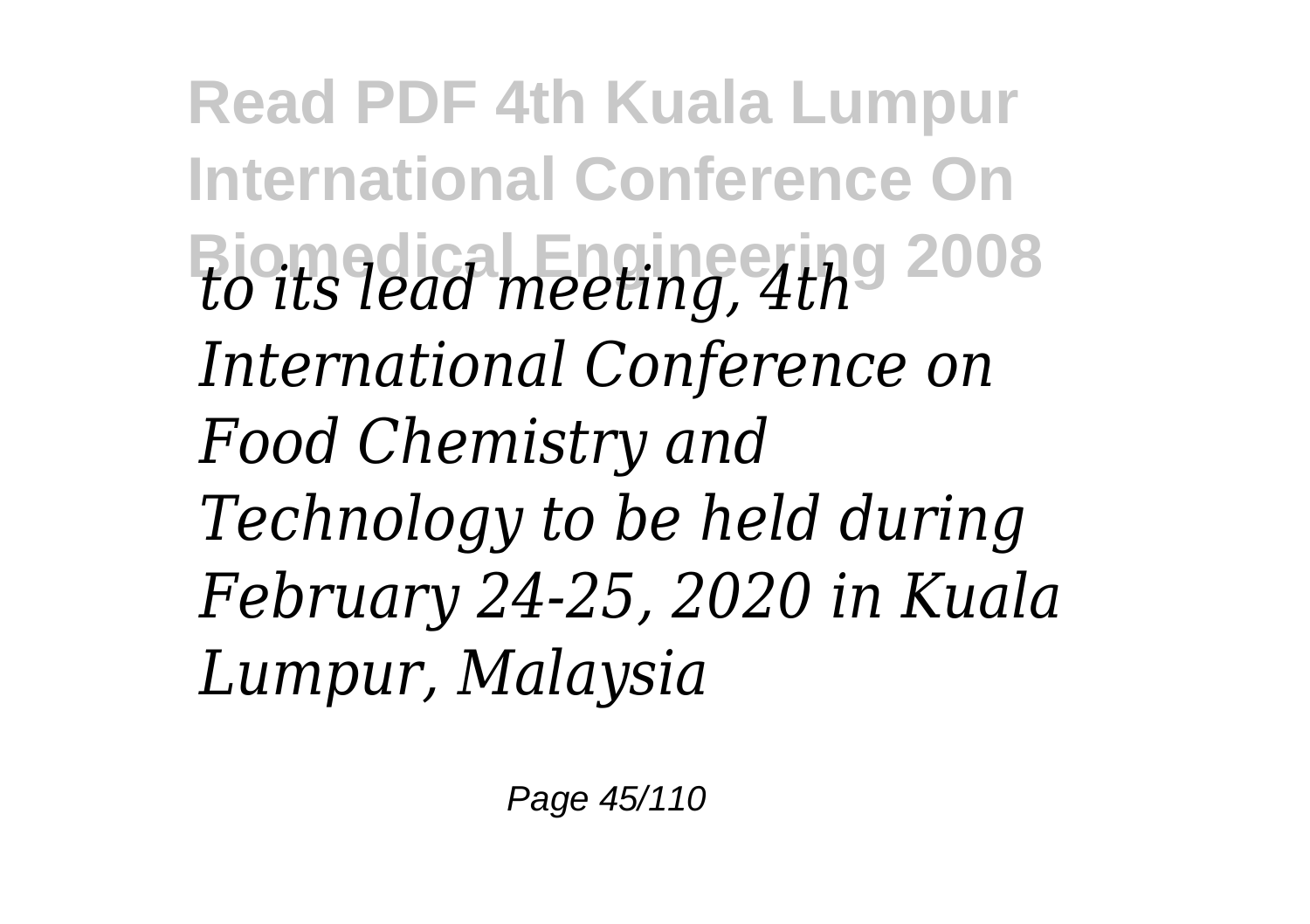**Read PDF 4th Kuala Lumpur International Conference On Biomedical Engineering 2008** *4th International Conference on Food Chemistry and ... Conference Name: 2020 – 25th International Conference on Research in Life-Sciences & Healthcare (ICRLSH), 26-27 November, Kuala Lumpur Due* Page 46/110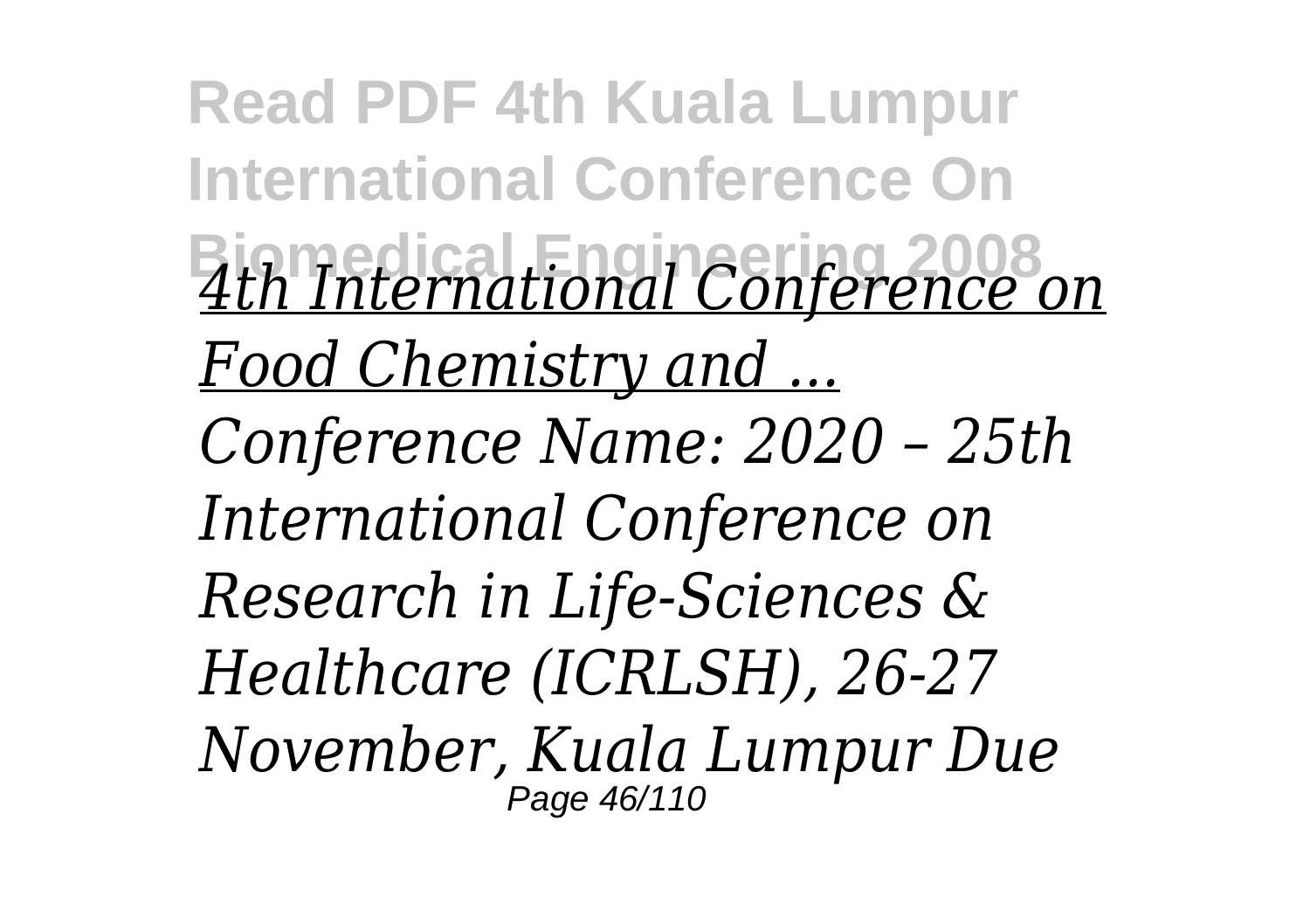**Read PDF 4th Kuala Lumpur International Conference On Biomedical Engineering 2008** *to COVID-19 Pandemic, the conference will be conducted online on Zoom. Conference Dates: 26-27 November 2020 Conference Venue: The Regency Scholar's Hotel, Universiti Teknologi Malaysia* Page 47/110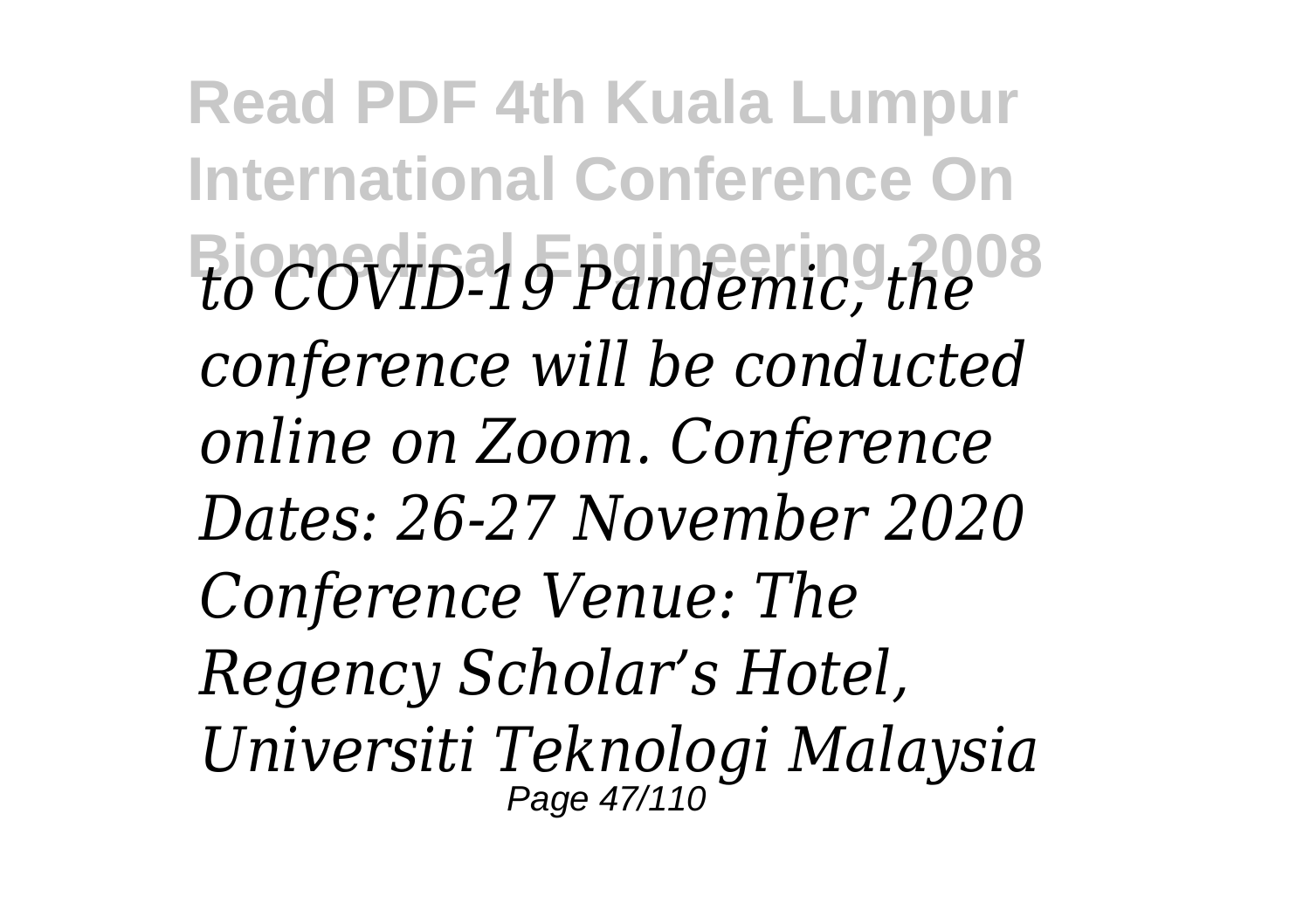**Read PDF 4th Kuala Lumpur International Conference On Biomedical Engineering 2008** *(UTM), Kuala Lumpur, Malaysia*

## *2020 – 25th International Conference on Research in Life*

*...*

*The Regency Scholar's Hotel, Universiti Teknologi Malaysia* Page 48/110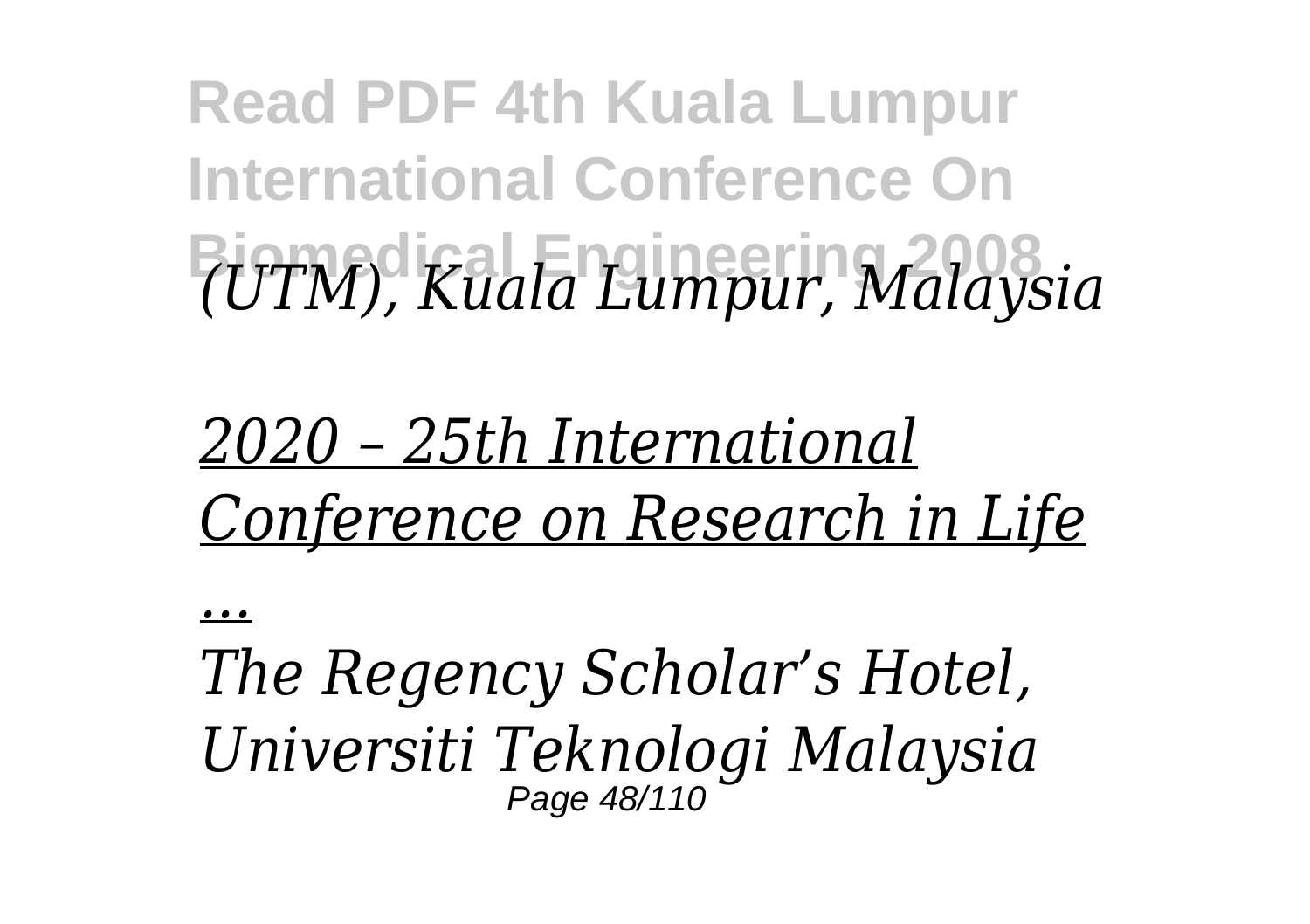**Read PDF 4th Kuala Lumpur International Conference On Biomedical Engineering 2008** *(UTM), Kuala Lumpur, Malaysia • Kuala Lumpur, Kuala Lumpur Share 2020 – 25th International Conference on Research in Life-Sciences & Health with your friends.*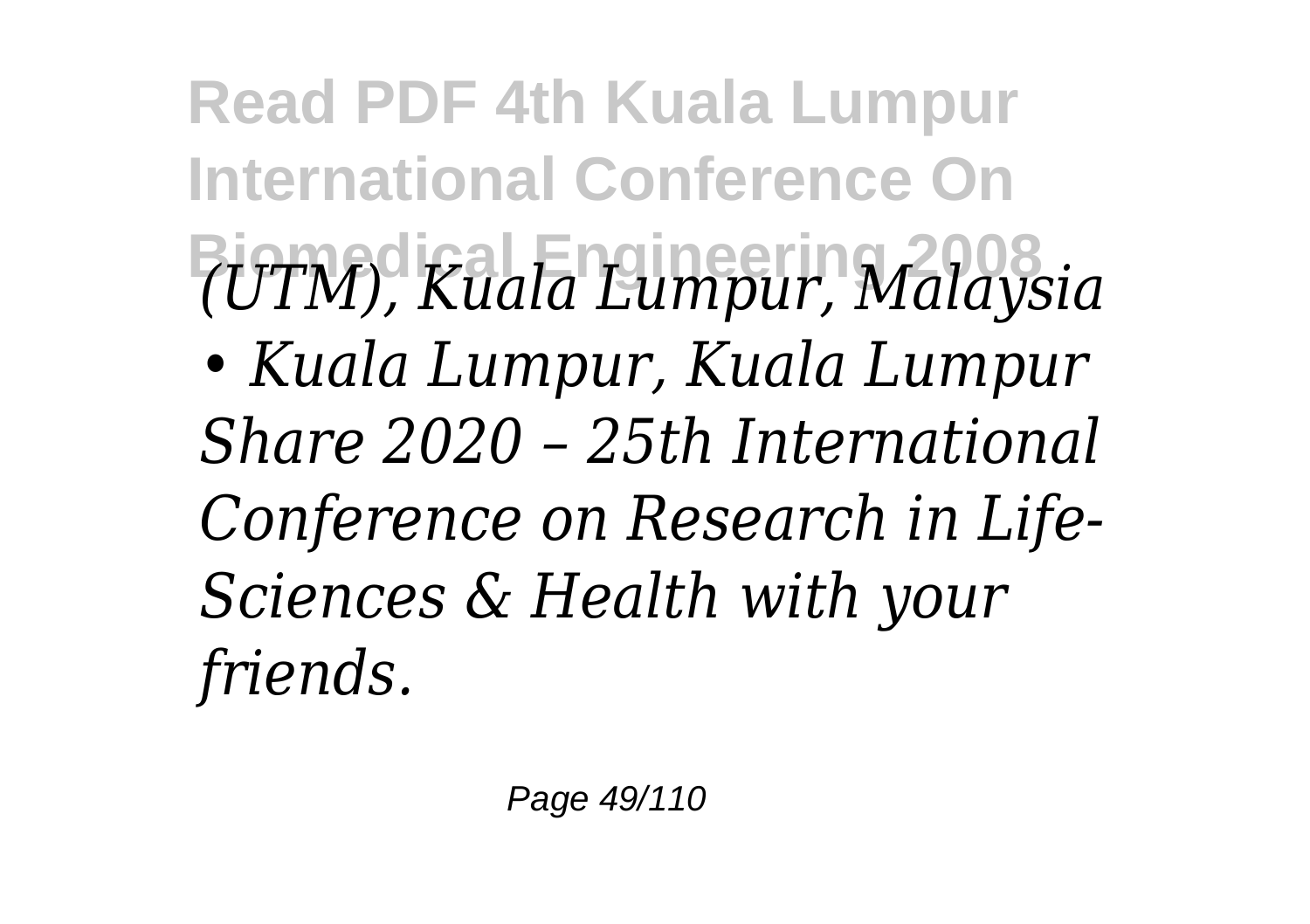**Read PDF 4th Kuala Lumpur International Conference On Biomedical Engineering 2008** *Kuala Lumpur Conferences | Eventbrite*

*4th Kuala Lumpur International Conference on Social Science & Humanities (ICSSH), 02-03 May 2018, Malaysia Scholar's Inn, Universiti Teknologi Malaysia* Page 50/110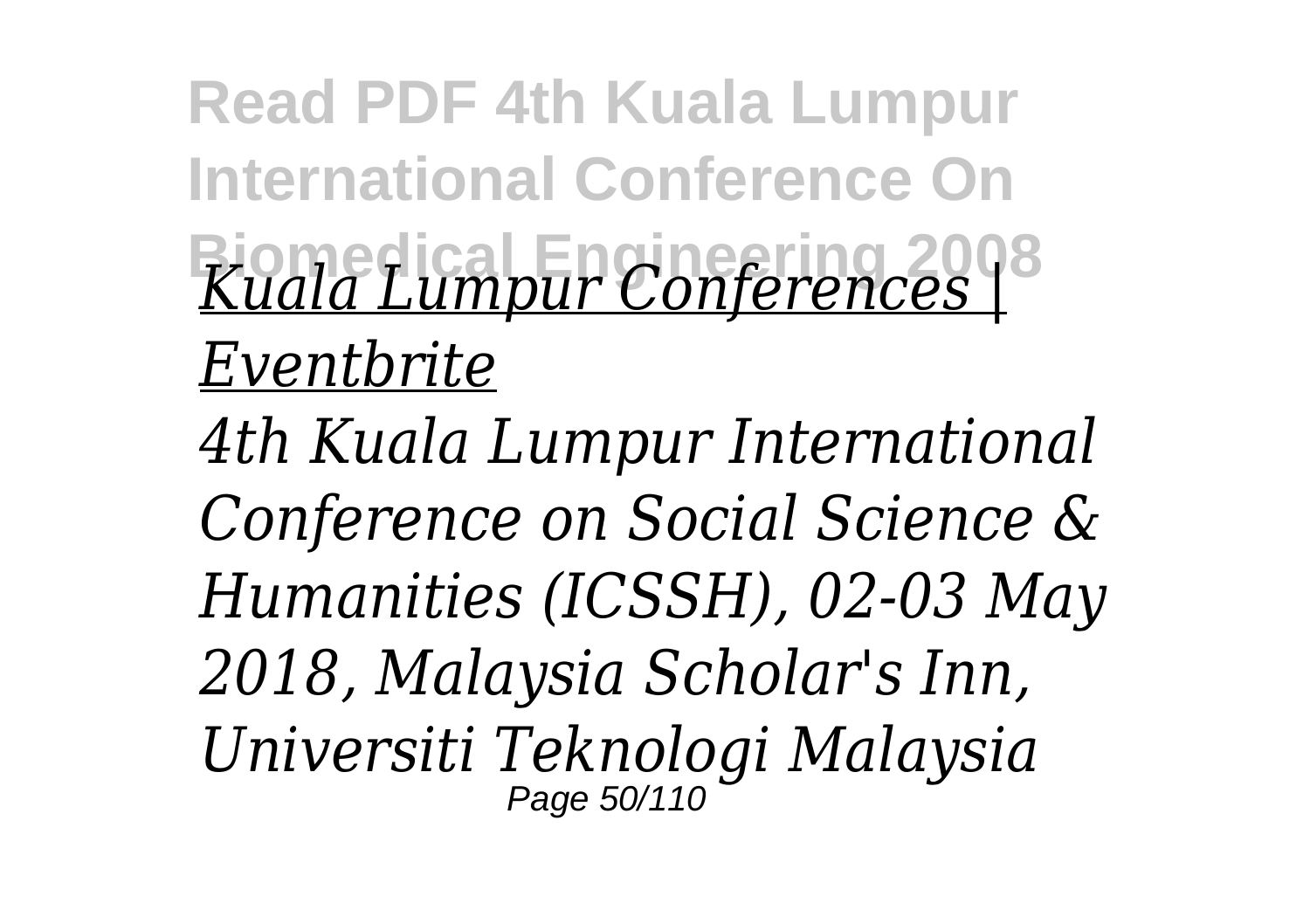**Read PDF 4th Kuala Lumpur International Conference On Biomedical Engineering 2008** *(UTM), Kuala Lumpur, Malaysia 7 country that is why determining their preference for the winnability of a certain presidential candidate is very significant.*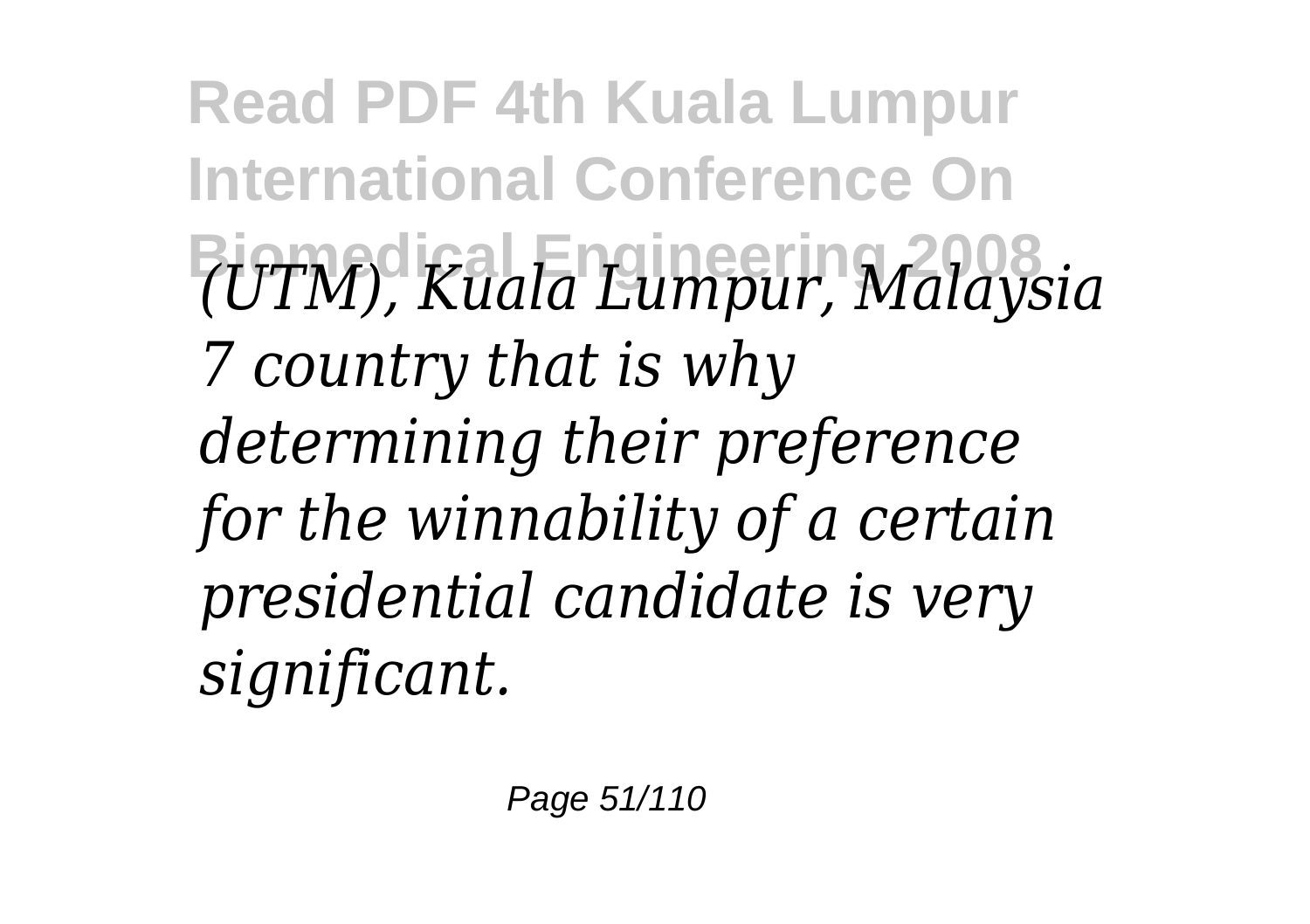**Read PDF 4th Kuala Lumpur International Conference On Biomedical Engineering 2008** *CONFERENCE PROCEEDINGS*

*- SSHRA*

4th 5th ICTEL 2021  $\hat{a}\epsilon$ " *International Conference on Teaching, Education & Learning, 04-05 May, Kuala Lumpur,Kuala Lumpur,* Page 52/110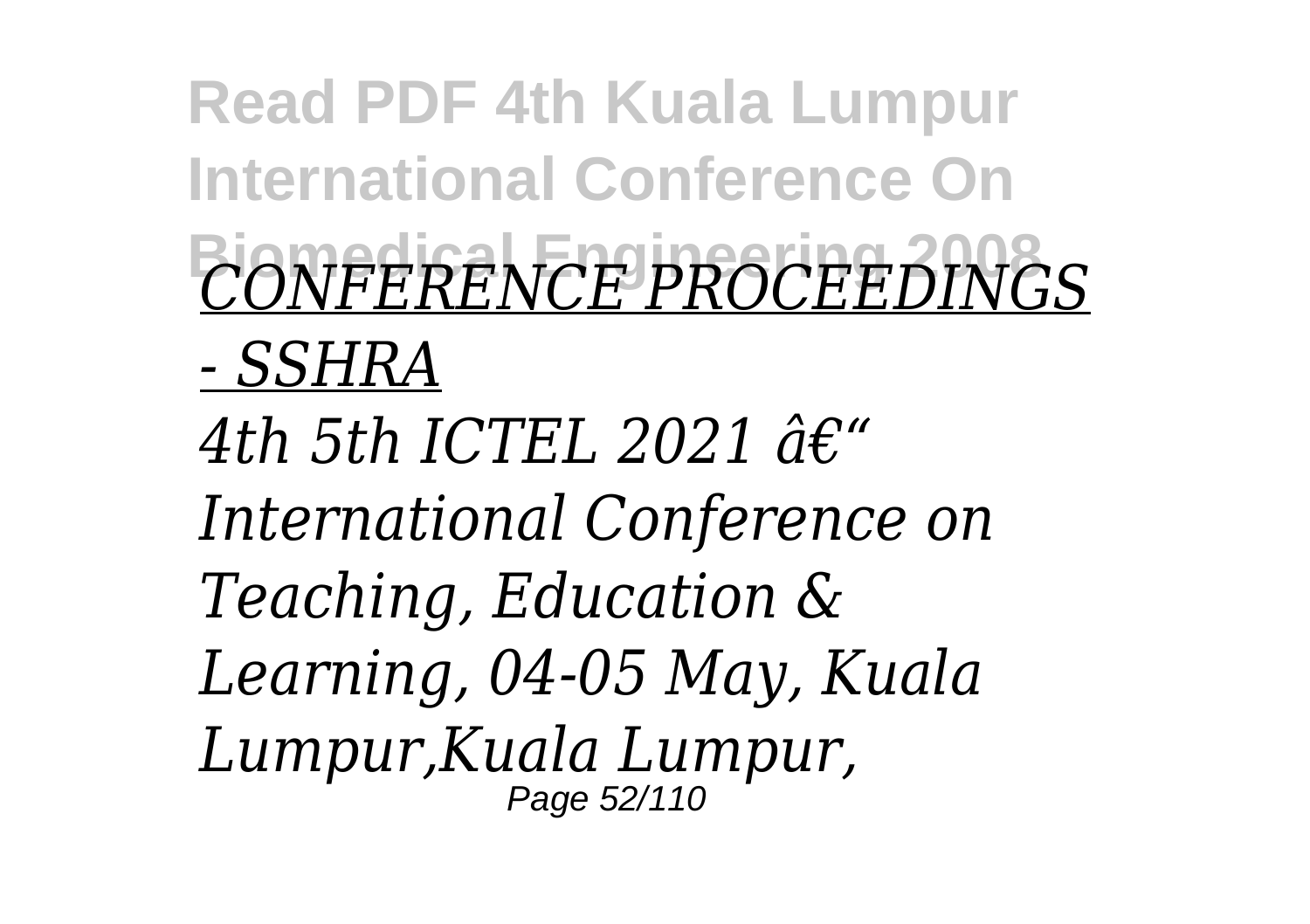**Read PDF 4th Kuala Lumpur International Conference On Biomedical Engineering 2008** *Malaysia . 5th 6th Kuala Lumpur â€*" International *Conference on Social Science & Humanities (ICSSH), 05-06 May 2021,Kuala Lumpur, Malaysia .* 6th 2021  $\hat{a}\epsilon$ " Vth International *Conference on Business,* Page 53/110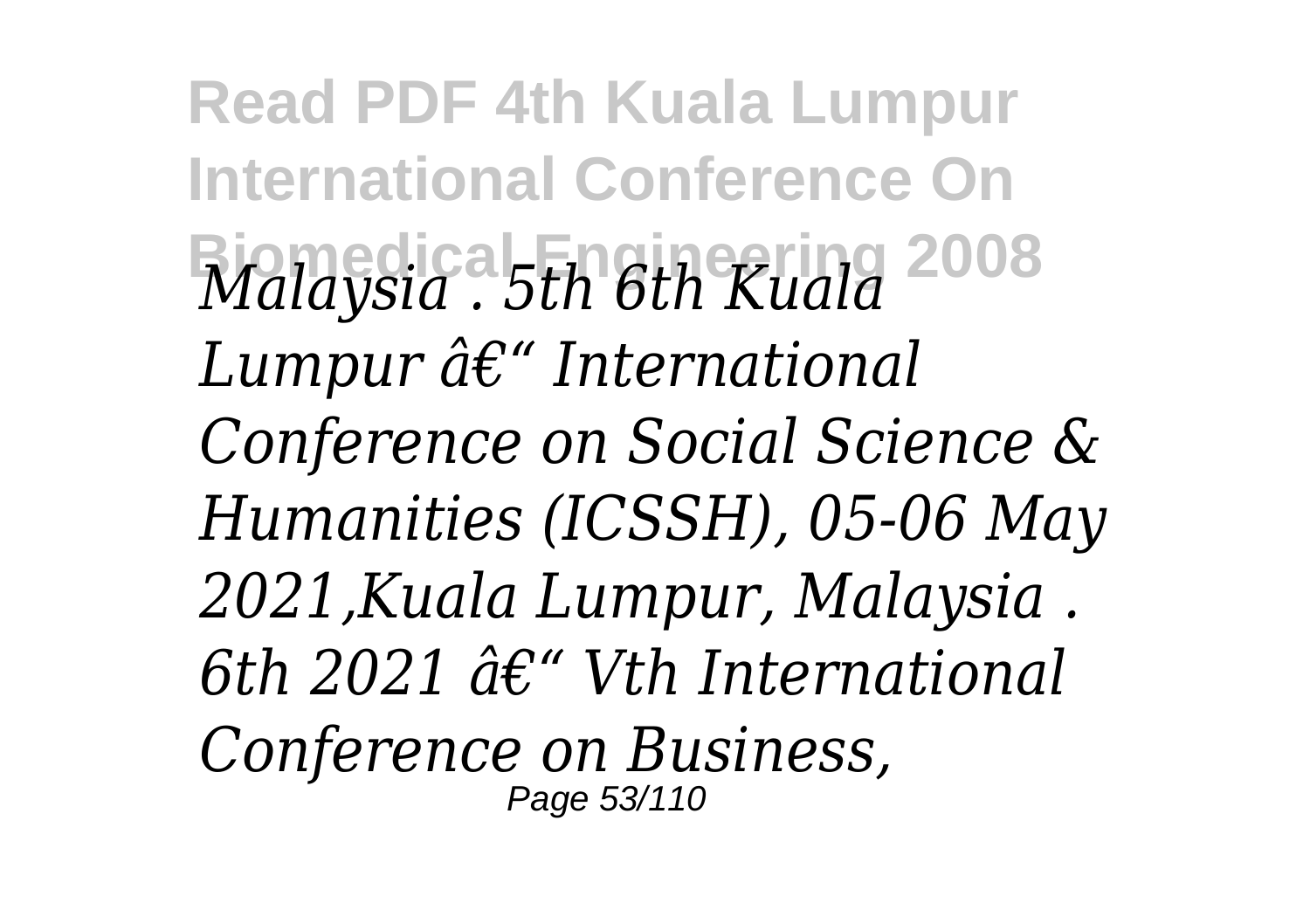**Read PDF 4th Kuala Lumpur International Conference On Biomedical Engineering 2008** *Economics, Law, Language & Psychology (ICBELLP), 06-07 May ...*

*Conferences in Malaysia - Conference Alerts 2019 This conference will be jointly* Page 54/110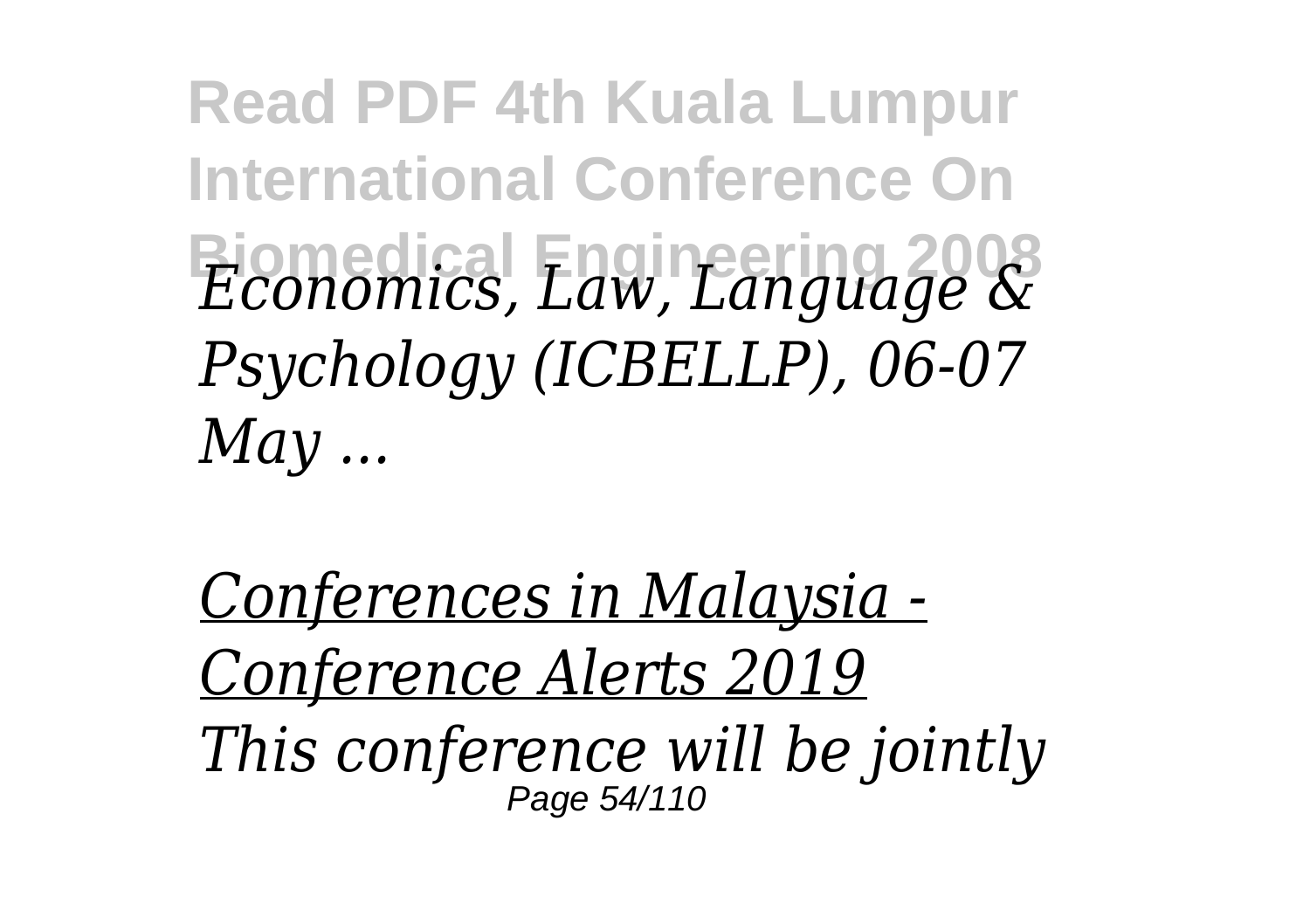**Read PDF 4th Kuala Lumpur International Conference On Biomedical Engineering 2008** *organized by the Urban Data Management Society, ISPRS IV/10 and the Universiti Teknologi Malaysia, and will be held in parallel with the Geomatics and Geospatial Technology and the 8th FIG* Page 55/110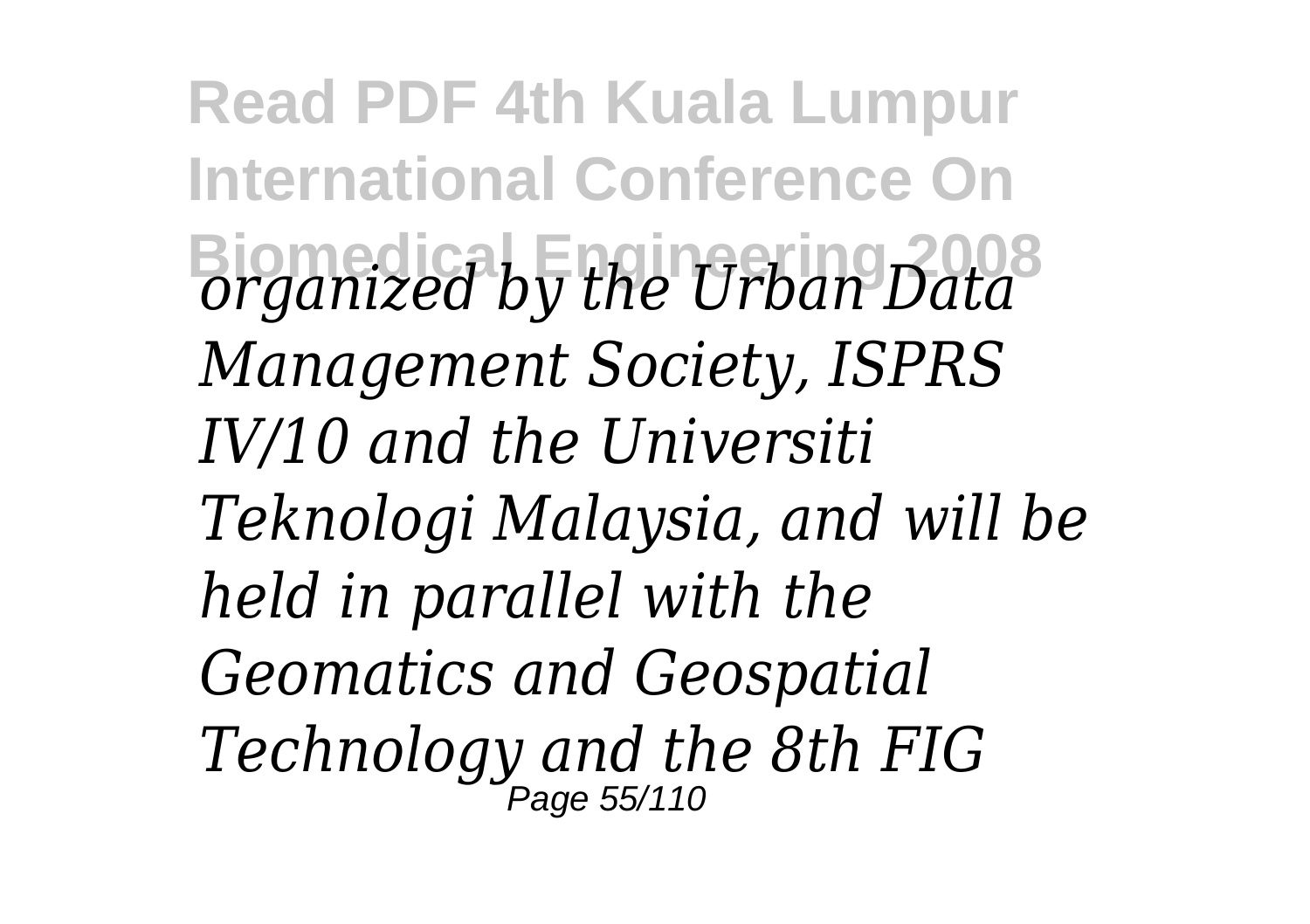**Read PDF 4th Kuala Lumpur International Conference On Biomedical Engineering 2008** *Workshop on the Land Administration Domain Model.*

*IIARP Conference | 4th ICEBTS* Page 56/110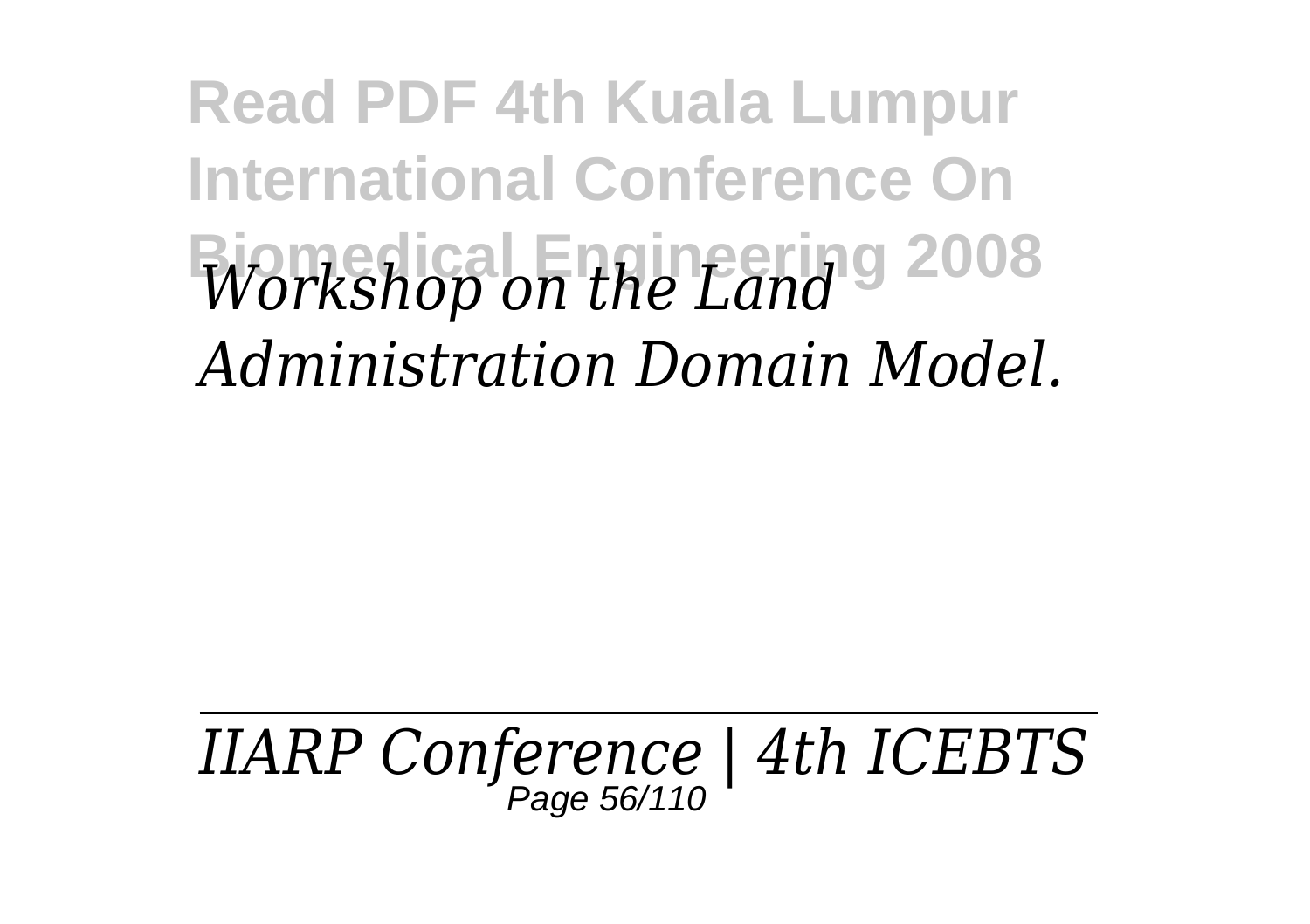**Read PDF 4th Kuala Lumpur International Conference On Biomedical Engineering 2008** *International Conference 2020 | Kuala Lumpur, Malaysia4th International Conference Kuala Lumpur , Malaysia Uttara University co-organized Kuala Lumpur International Research Conference August 2015-RTV* Page 57/110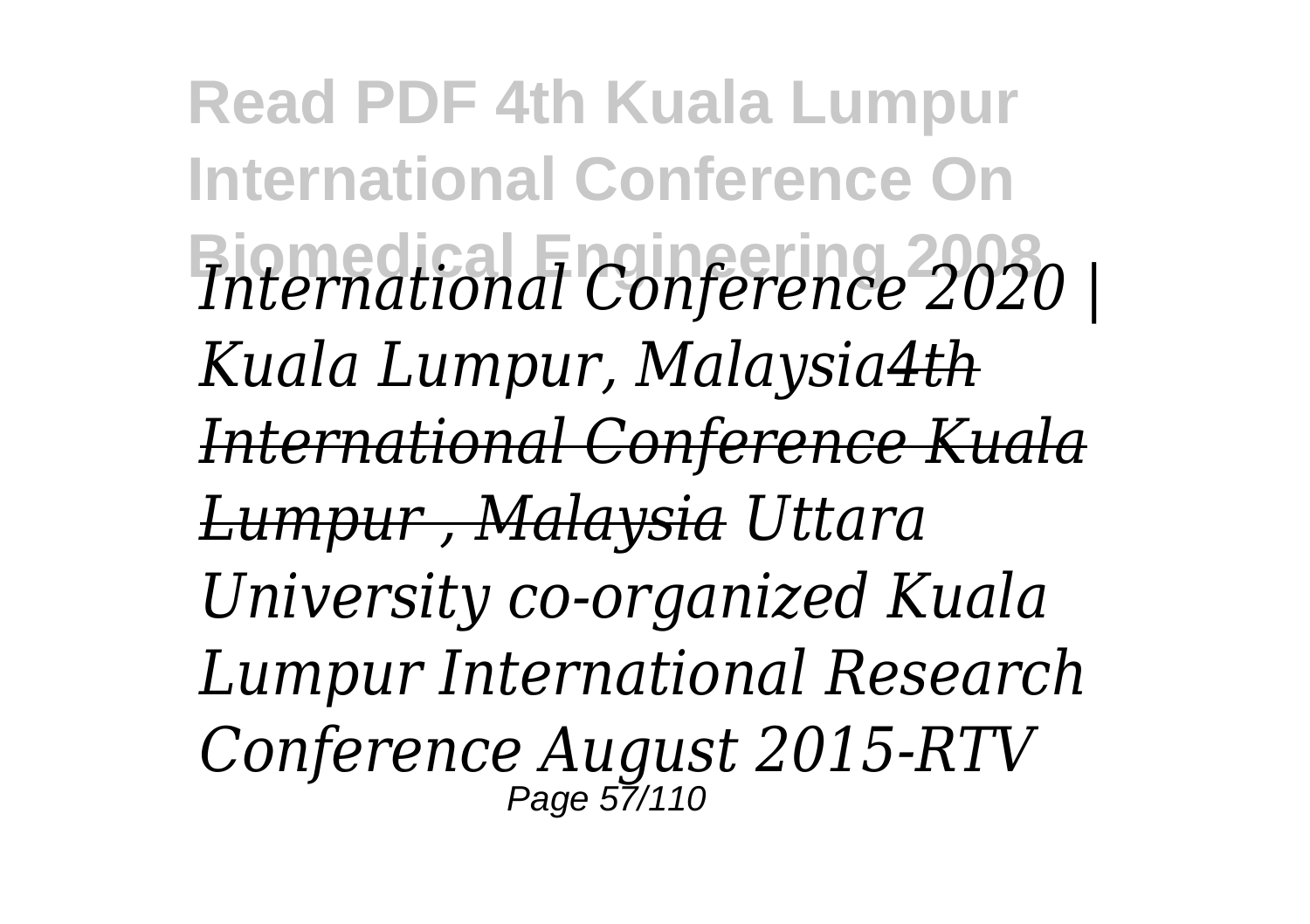**Read PDF 4th Kuala Lumpur International Conference On Biomedical Engineering 2008** *News Kuala Lumpur International PR Conference Emavadev International conference On Multidisciplinary Research And Innovation 2018, Malaysia Kuala Lumpur International Book Fair* Page 58/110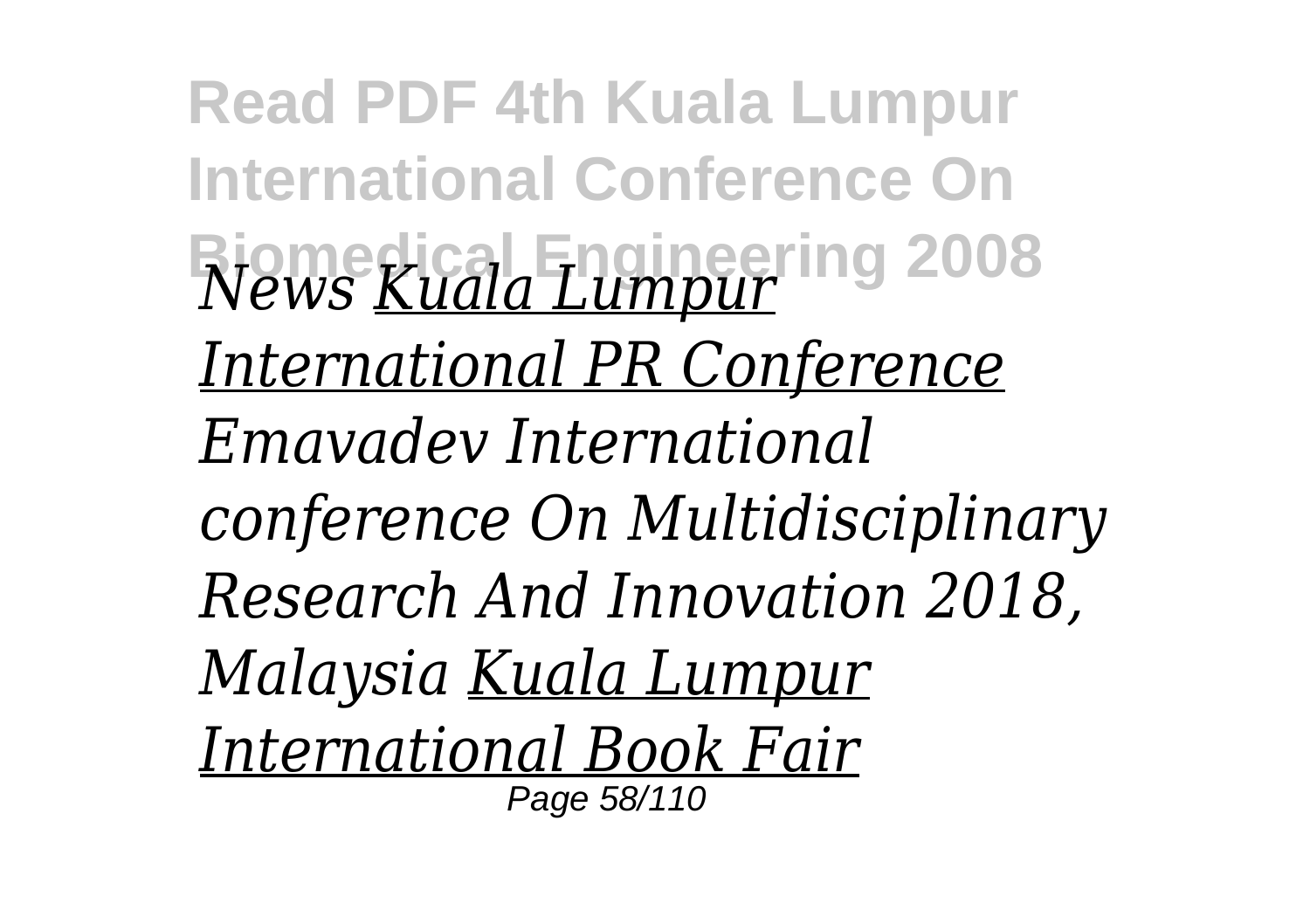**Read PDF 4th Kuala Lumpur International Conference On Biomedical Engineering 2008** *Momento 2019 20th WCASET | International Conference 2019 | Kuala Lumpur, Malaysia Kuala Lumpur International Music \u0026 Light Festival [World Gas Conference 2012] Announcements, Book Sales* Page 59/110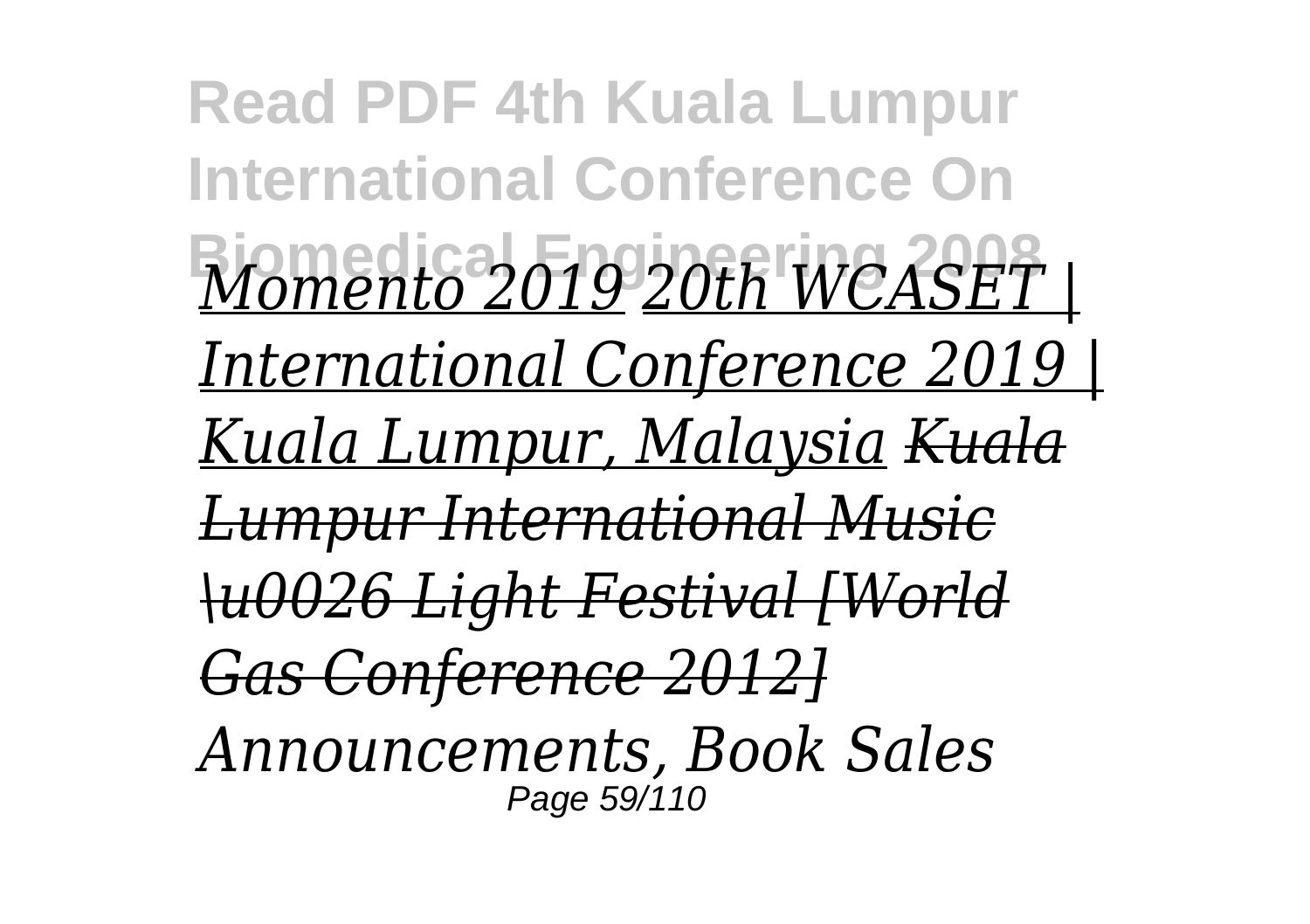**Read PDF 4th Kuala Lumpur International Conference On Biomedical Engineering 2008** *\u0026 The Islamic Summit Conference In Kuala Lumpur By Sheikh Imran N Hosein IIER International conference 2, Kuala Lumpur, Malaysia, 5th June 2016 Kuala Lumpur International Airport: Arrivals* Page 60/110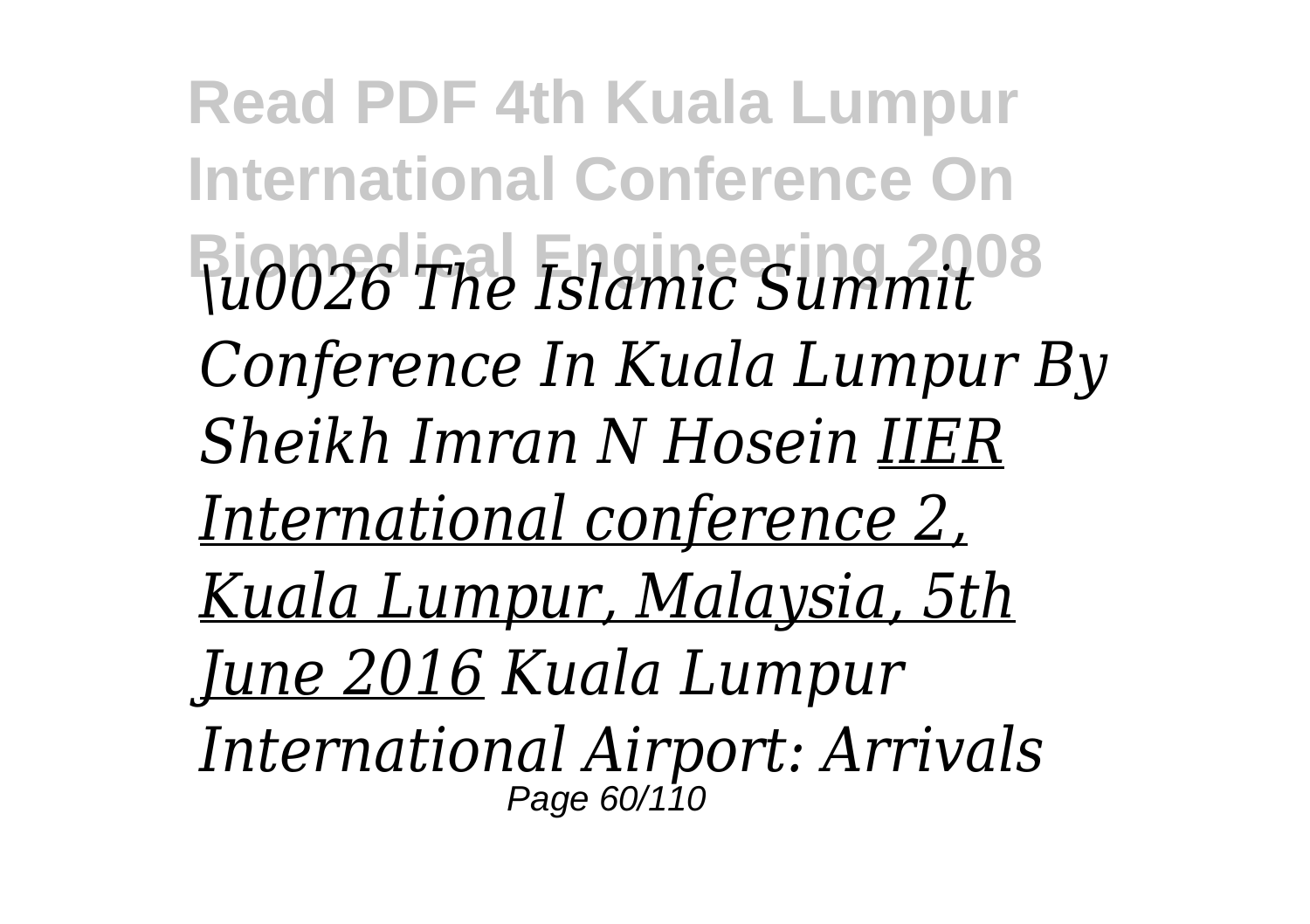**Read PDF 4th Kuala Lumpur International Conference On Biomedical Engineering 2008** *IIER International conference 1, Kuala Lumpur, Malaysia, 5th June 2016 UPSC EPFO 2020 | Final 90 Days PLAN \u0026 Strategy by Topper... 2014 Three Minute Thesis winning presentation by Emily Johnston* Page 61/110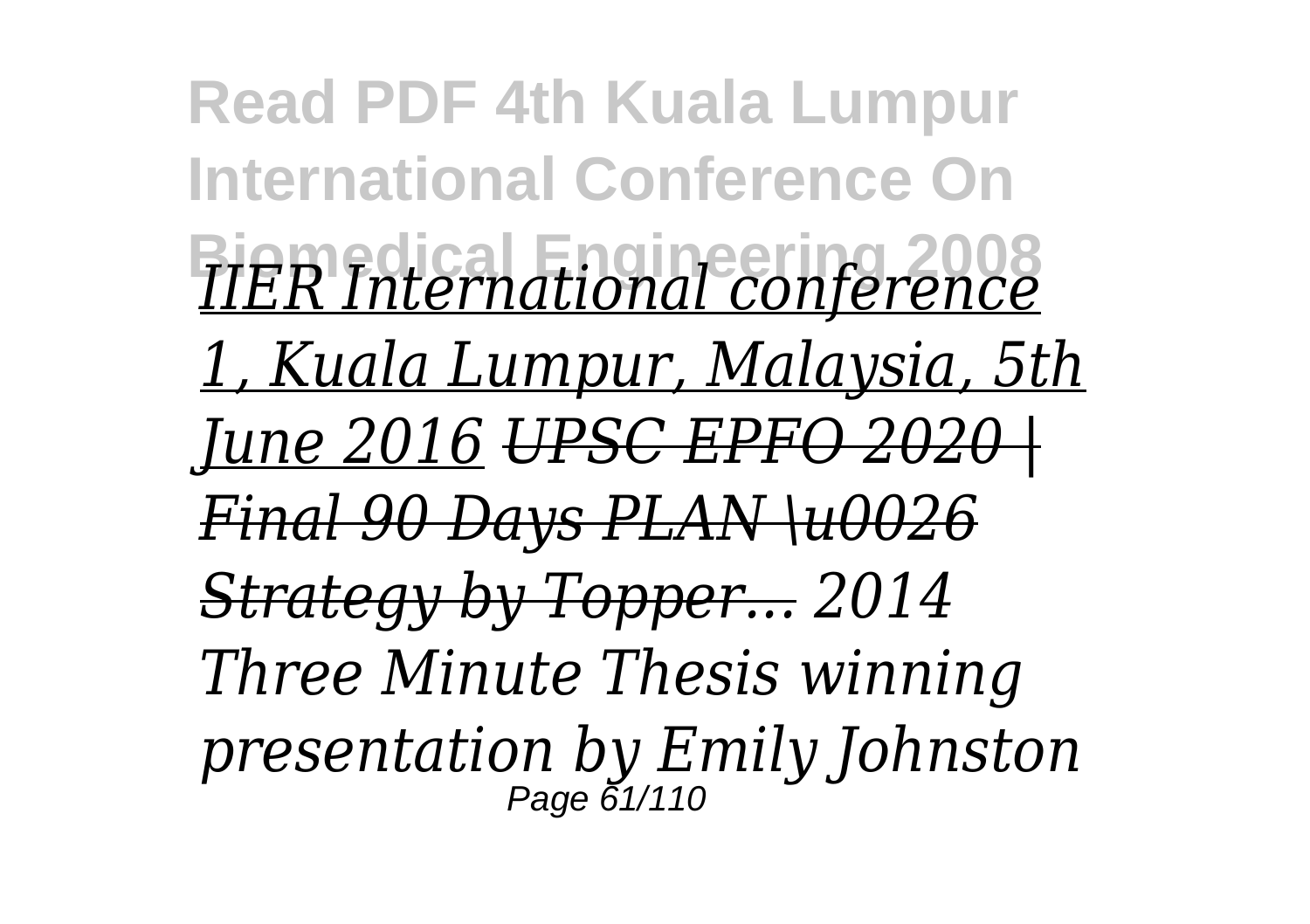**Read PDF 4th Kuala Lumpur International Conference On Biomedical Engineering 2008** *Stock Market for Complete Beginners (Basics) Research Paper Presentation, Sixth National IR Conference 2014 Flight Report: Emirates EK347 Kuala Lumpur to Dubai Business Class Li Lu Value* Page 62/110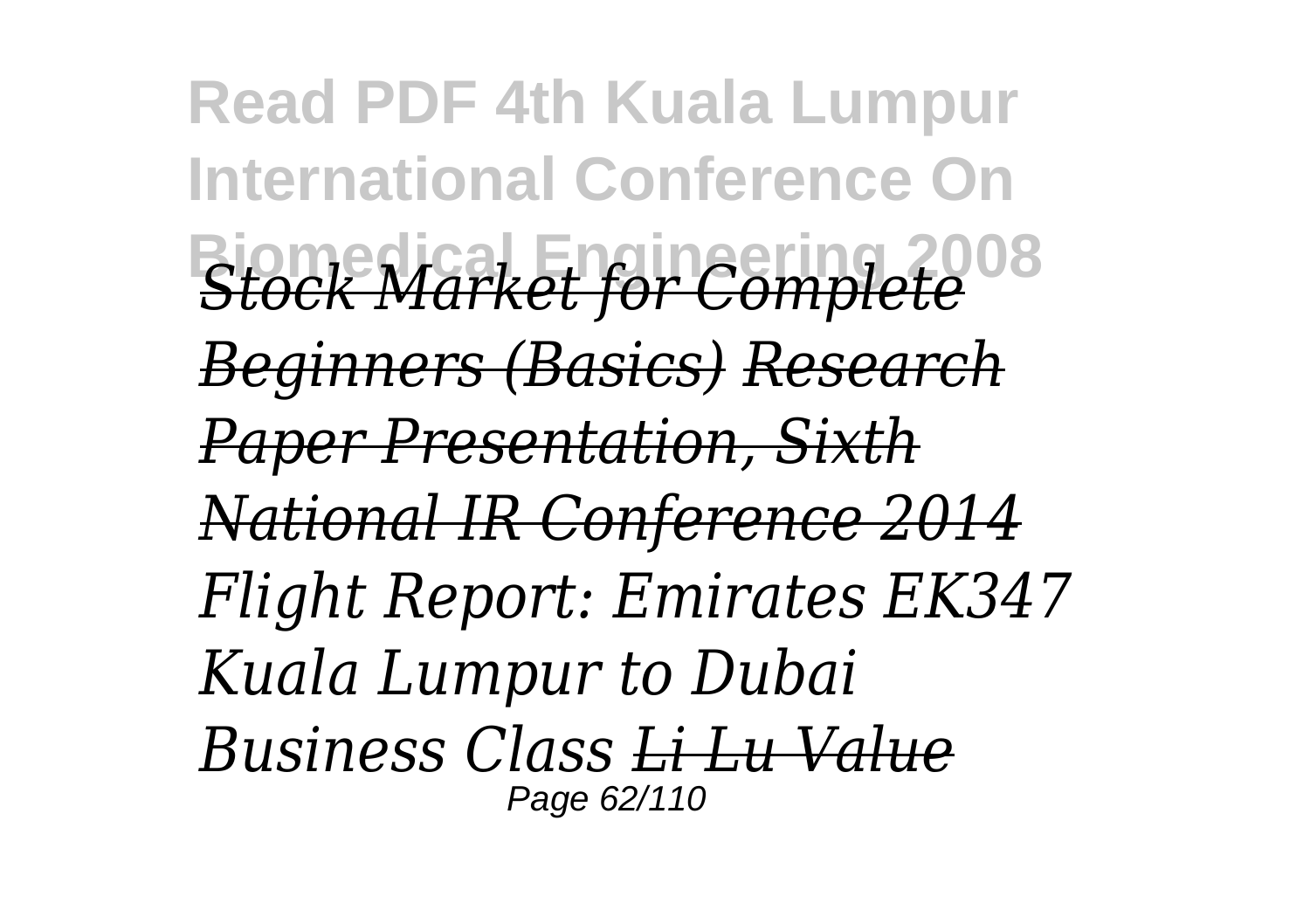**Read PDF 4th Kuala Lumpur International Conference On Biomedical Engineering 2008** *Investing Insights (High quality version) Insurtech in Malaysia MC Tips: MC's Opening at Gala Dinner Event #Bali (Contoh MC) Kuala Lumpur International Airport (KLIA) - Malaysia*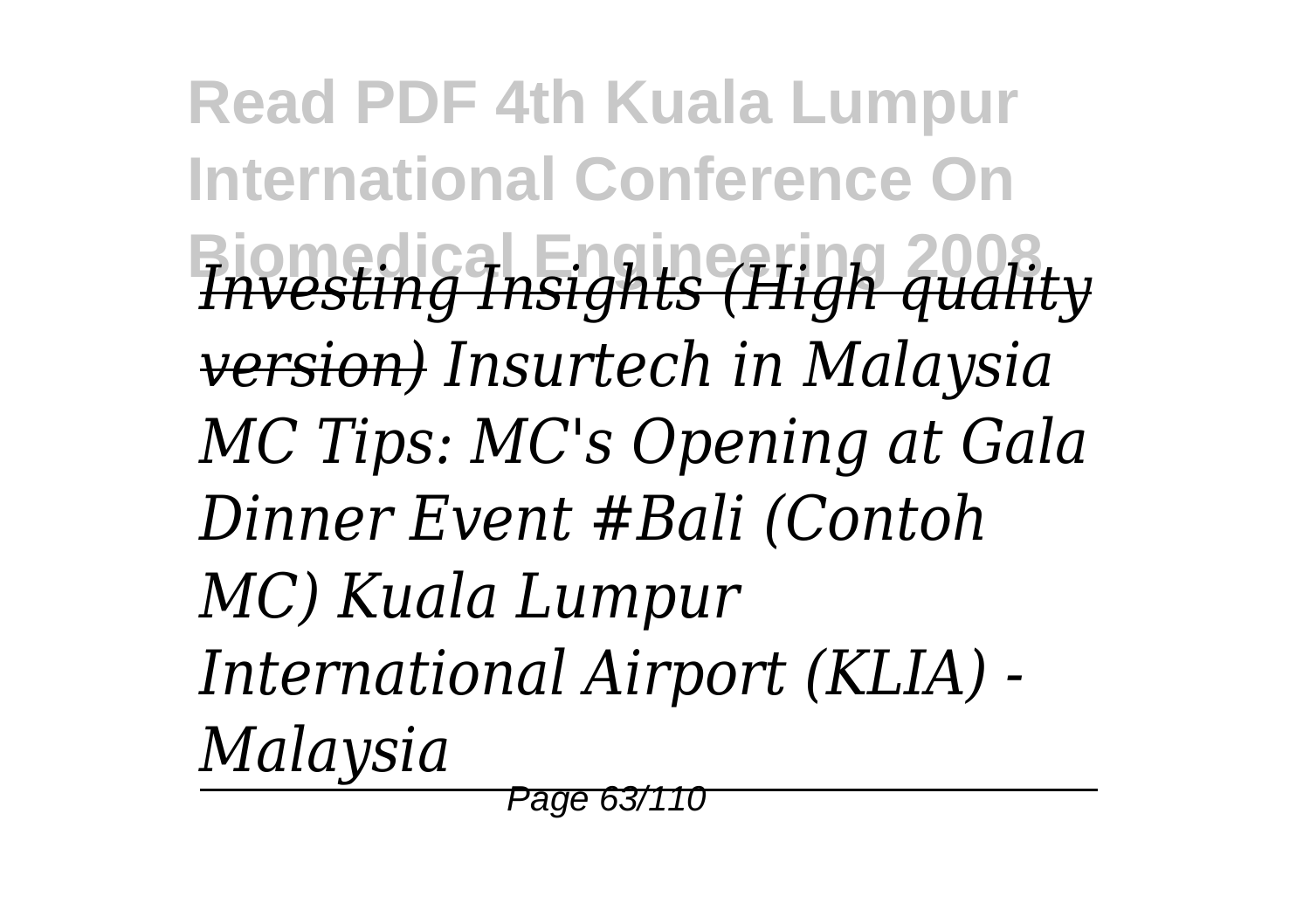**Read PDF 4th Kuala Lumpur International Conference On Biomedical Engineering 2008** *Greenwald Lecture at Gabelli Value Investing Conference (Part 1 of 2) Education Conference 2018 | ICEDU 2018 | Dr Alexander Sidorkin, USA April 2020 Current Affairs | weekly Current Affairs - Week 4* Page 64/110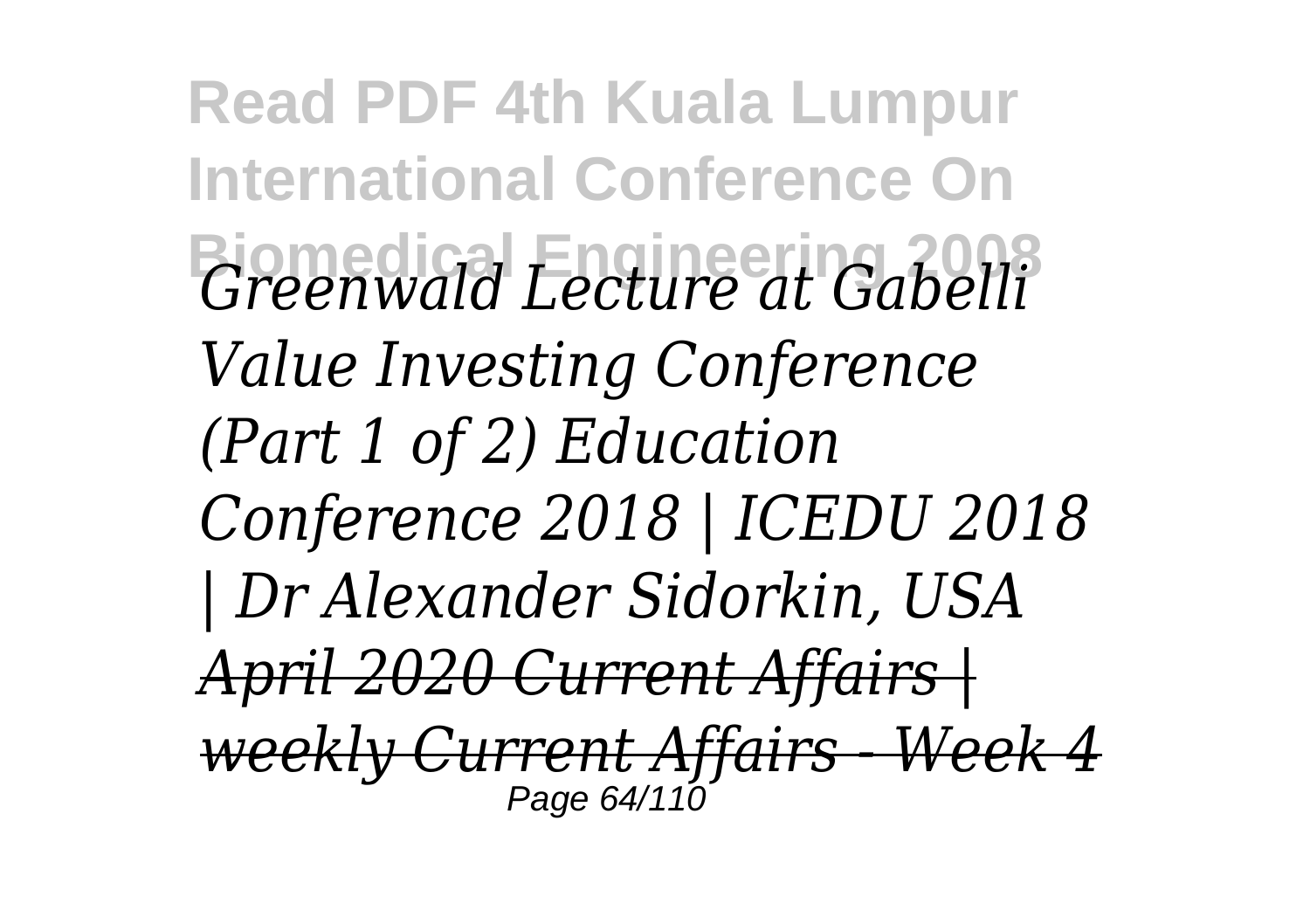**Read PDF 4th Kuala Lumpur International Conference On Biomedical Engineering 2008** *<sup>|</sup> Kuala Lumpur International Music \u0026 Light Festival 2012 Kuala Lumpur International Airport (KLIA) Arrival Tour Malaysia GRDS International Conference, Kuala Lumpur, July* Page 65/110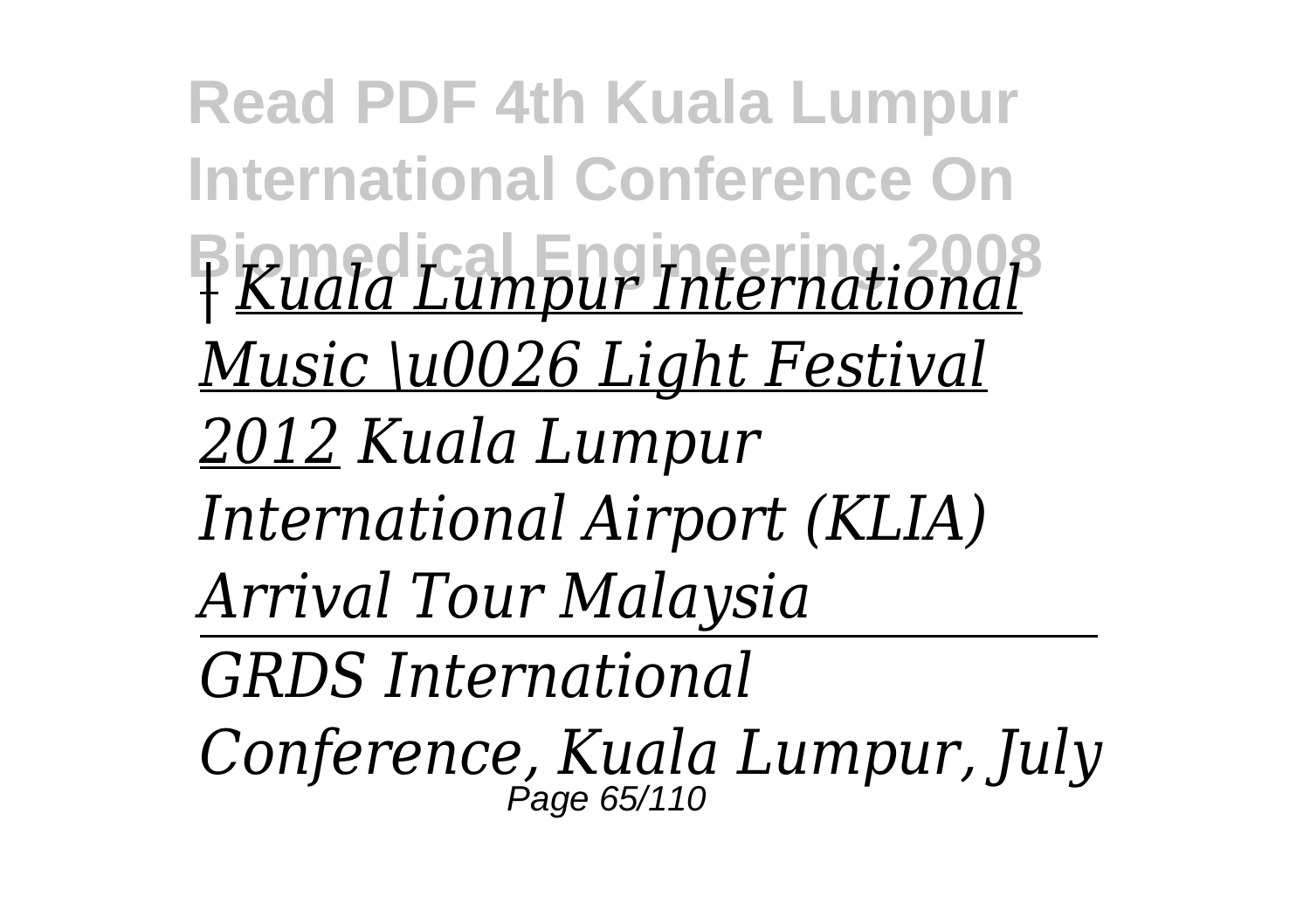**Read PDF 4th Kuala Lumpur International Conference On Biomedical Engineering 2008** *2015 4*

*International Conference on Education and Social Science ICESS 2018*

*3rd - 4th May Current Affairs 2020 | Current Affairs Today | Daily Current Affairs 2020* Page 66/110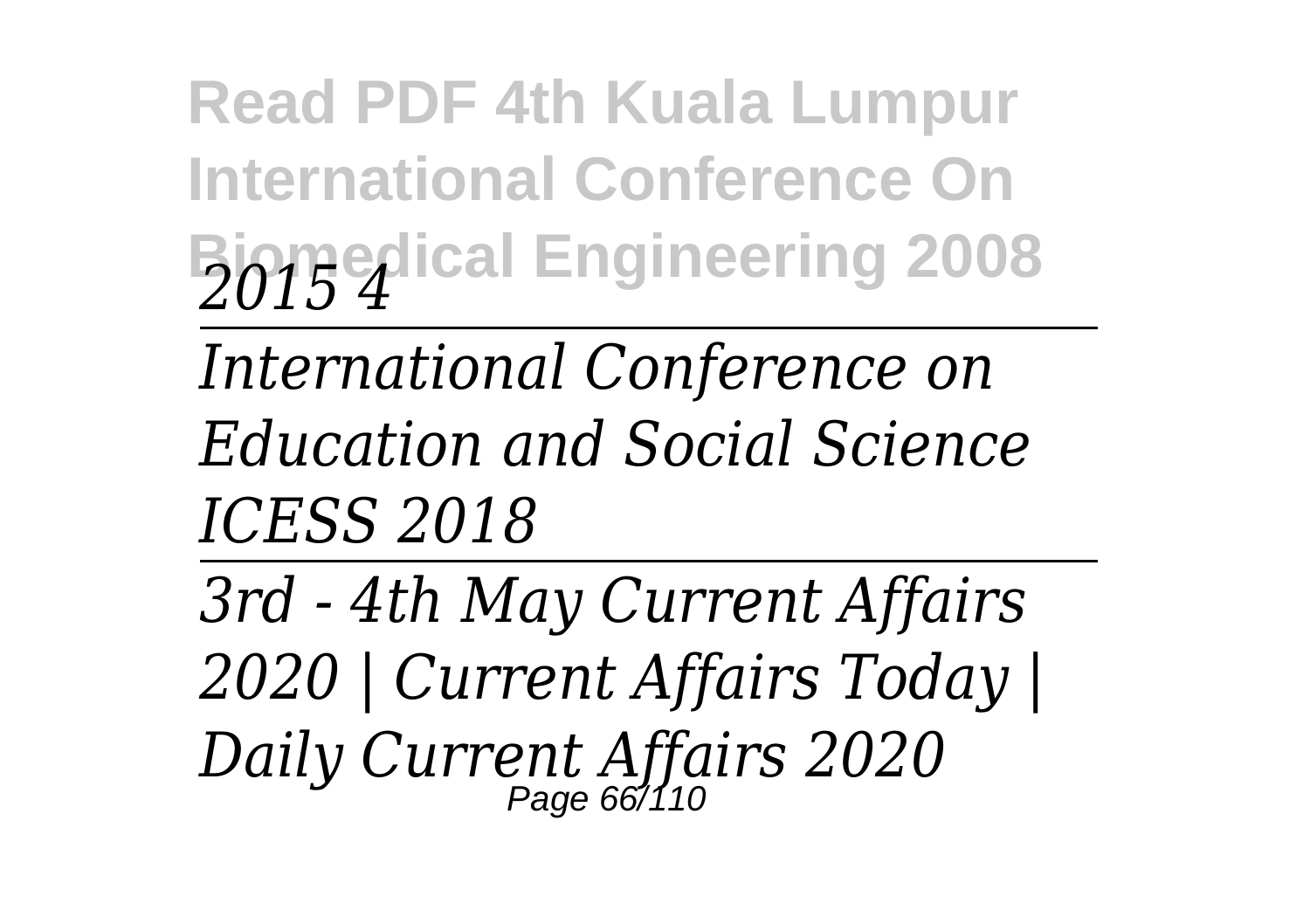**Read PDF 4th Kuala Lumpur International Conference On Biomedical Engineering 2008** *Malaysian Retail Chain Association (MRCA) 4th Retail Conference Highlights by catTHIS 4th Kuala Lumpur International Conference Conference Name: 4th Kuala Lumpur – International* Page 67/110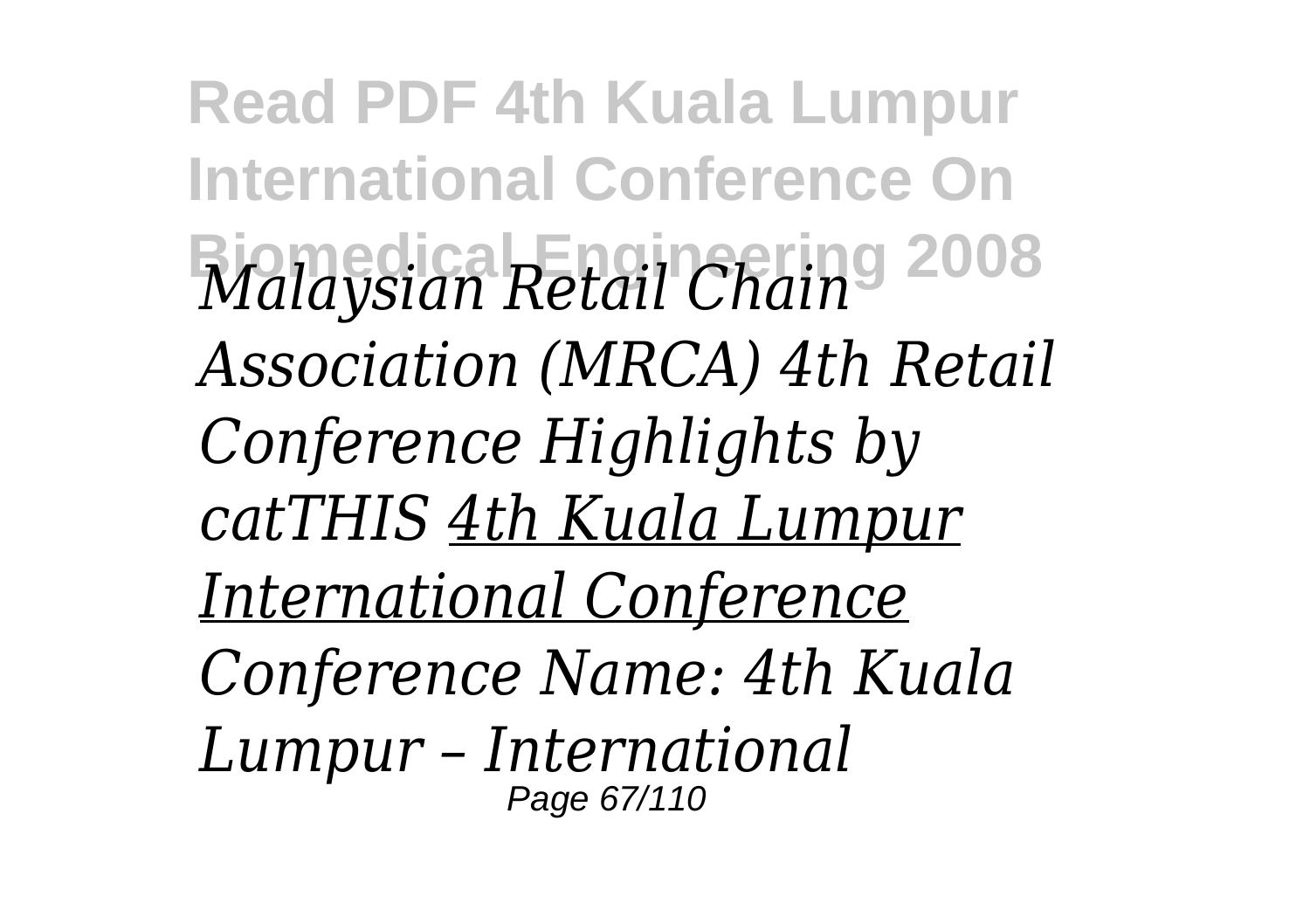**Read PDF 4th Kuala Lumpur International Conference On Biomedical Engineering 2008** *Conference on Social Science & Humanities (ICSSH), 12-13 May 2020. Conference Dates: 12-13 May 2020. Conference Application Form: Click Here. Upcoming Conferences: Click here. Conference Venue: The* Page 68/110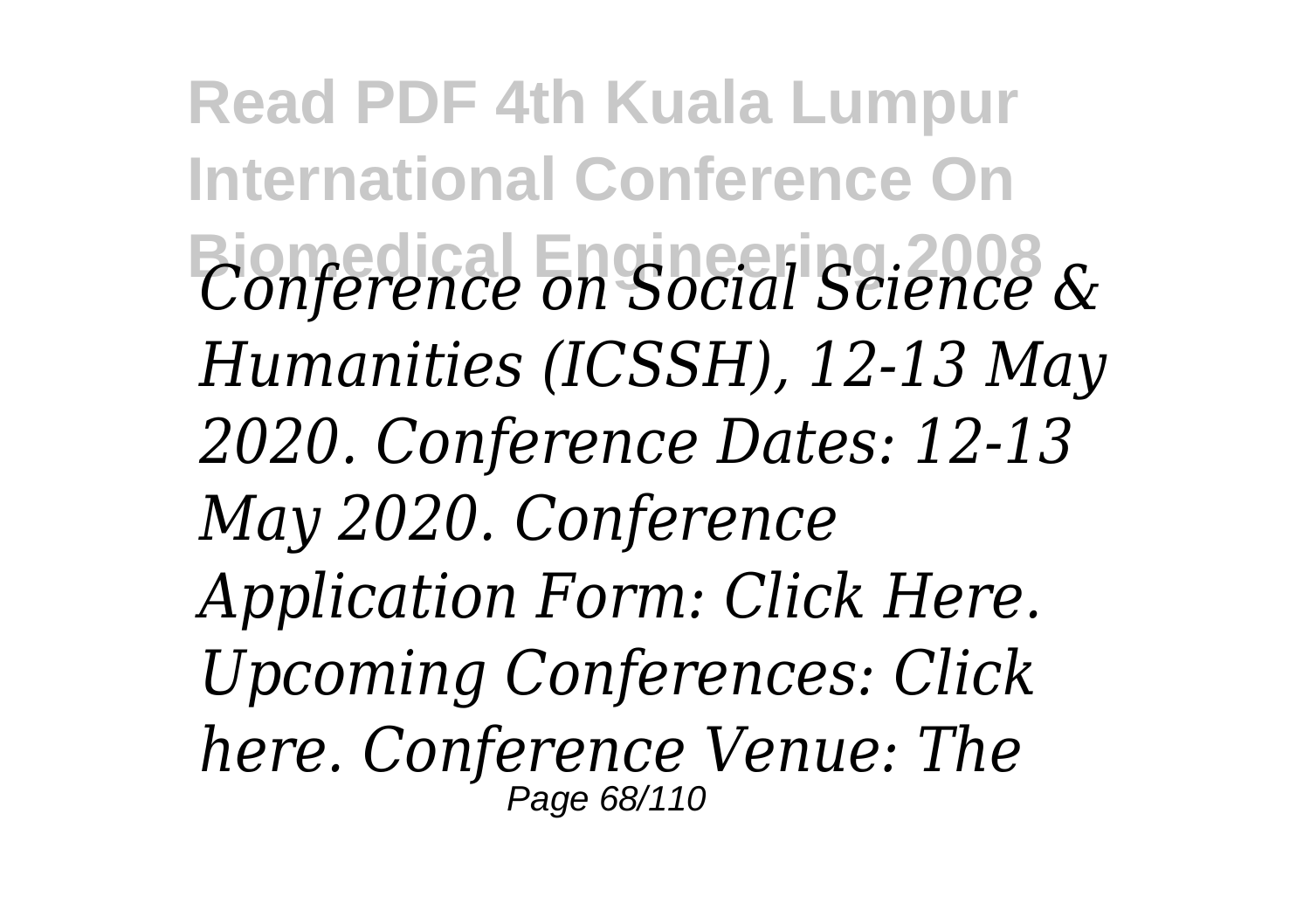**Read PDF 4th Kuala Lumpur International Conference On Biomedical Engineering 2008** *Regency Scholar's Hotel, Universiti Teknologi Malaysia (UTM), Kuala Lumpur, Malaysia*

*4th Kuala Lumpur - International Conference on Social ...*

Page 69/110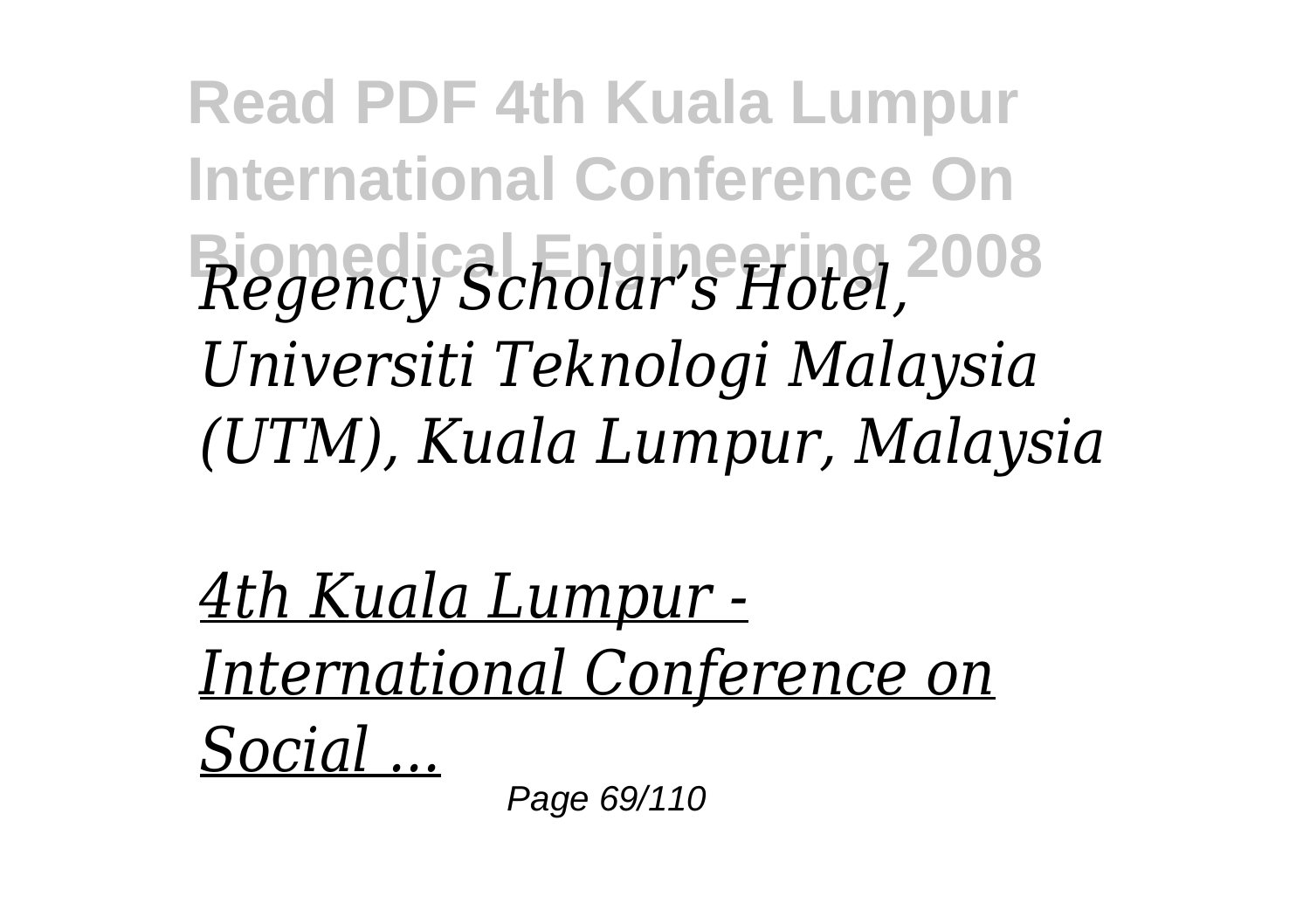**Read PDF 4th Kuala Lumpur International Conference On Biomedical Engineering 2008** *The 4th International Conference on Climate Change 2020 – ICCC 2020 | CALL FOR PAPERS 2020 THEME: "Planning ahead: Delivering Resilience in the Face of Climate* Page 70/110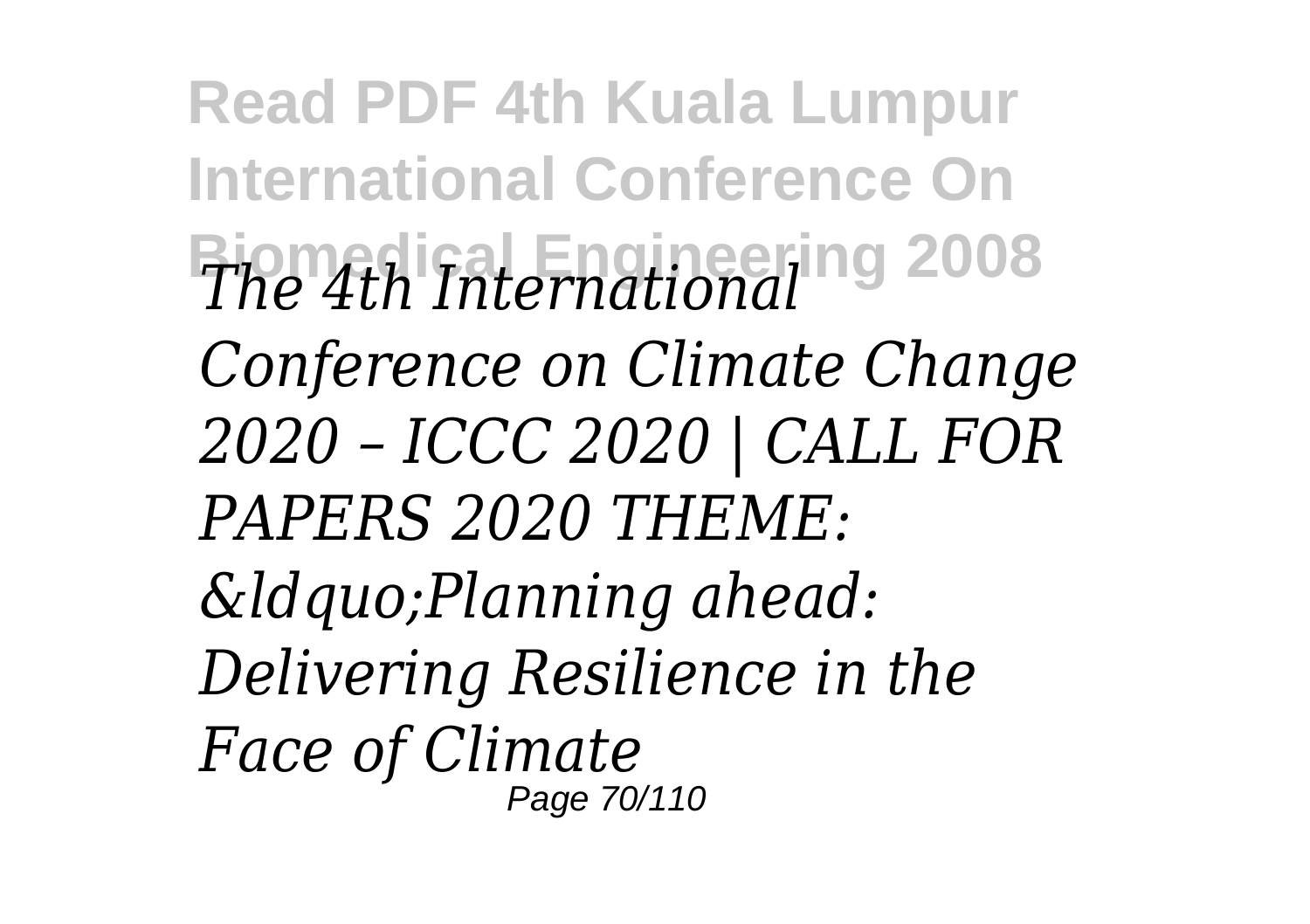**Read PDF 4th Kuala Lumpur International Conference On Biomeriainty"** 1008 *CONFERENCE MAIN TRACKS We are particularly interested in topics focusing on global research challenges and solutions in the field of Climate Change and we welcome new* Page 71/110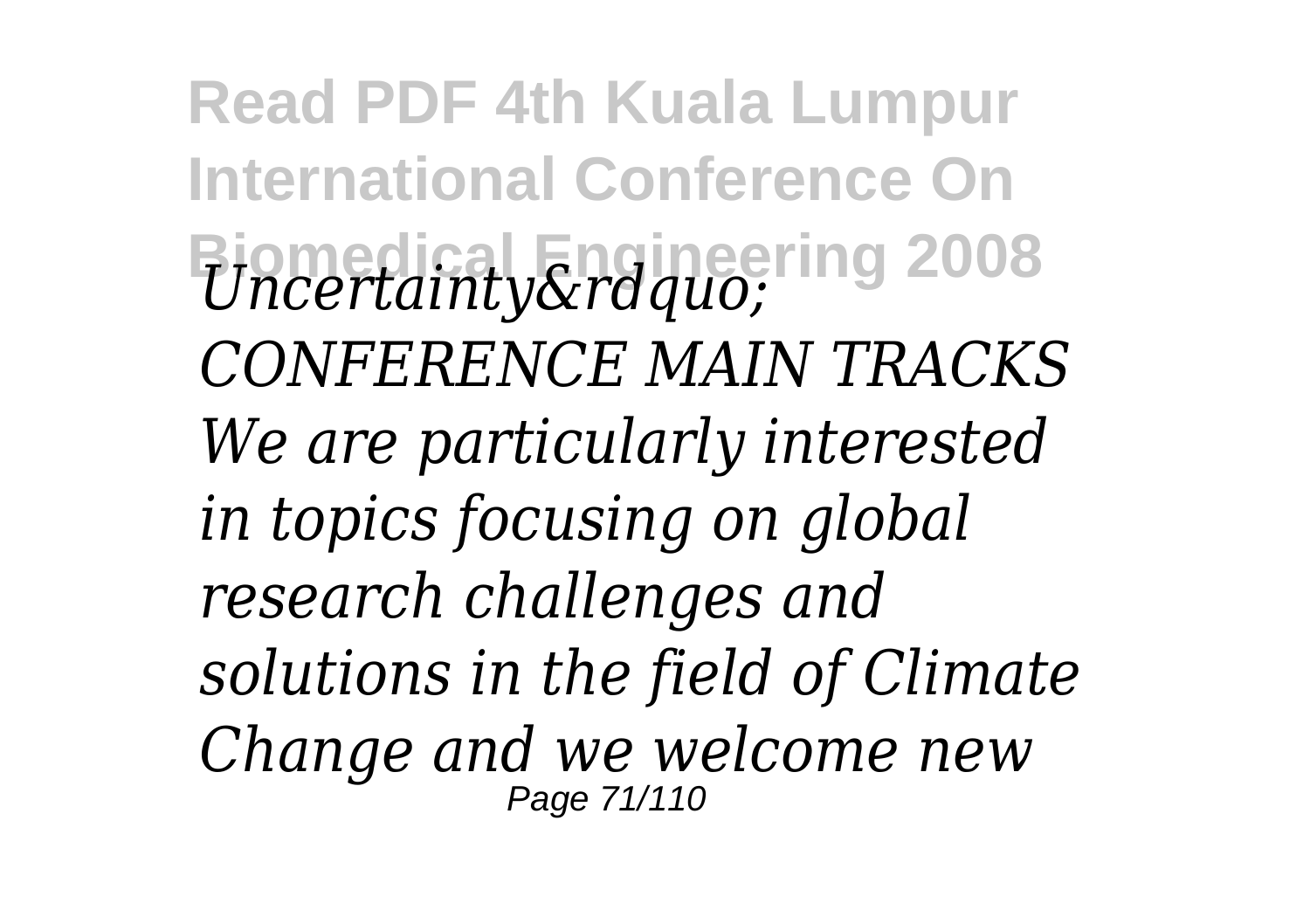**Read PDF 4th Kuala Lumpur International Conference On Biomedical Engineering 2008** *research findings, ideas and suggestions ...*

*The 4th International Conference on Climate Change 2020 ...*

*Conference Name: 4th ICSTR* Page 72/110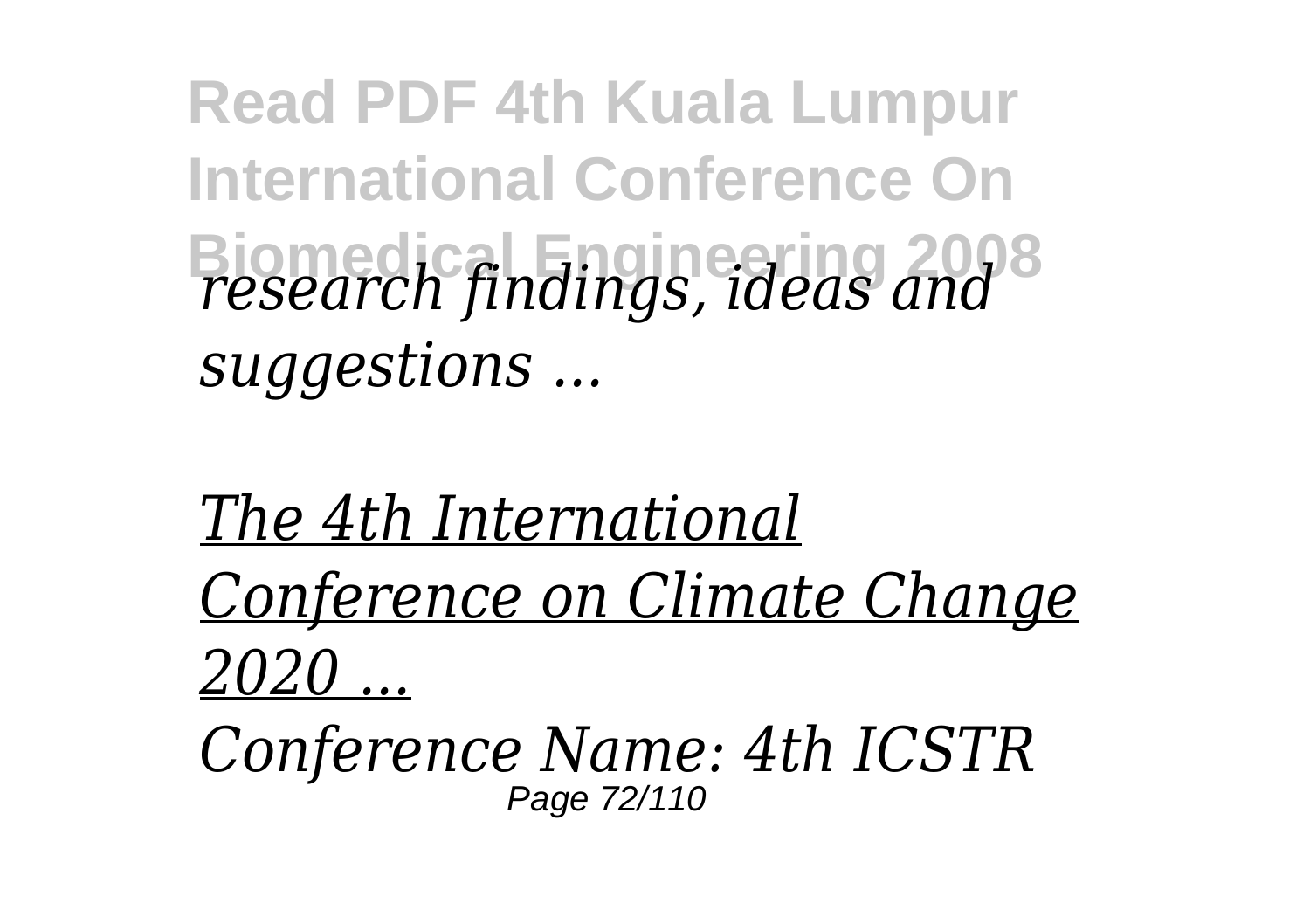**Read PDF 4th Kuala Lumpur International Conference On Biomedical Engineering 2008** *Kuala Lumpur – International Conference on Science & Technology Research, 14-15 May 2020. Conference Dates: 14-15 May 2020. Conference Application Form: Click Here. Upcoming Conferences: Click* Page 73/110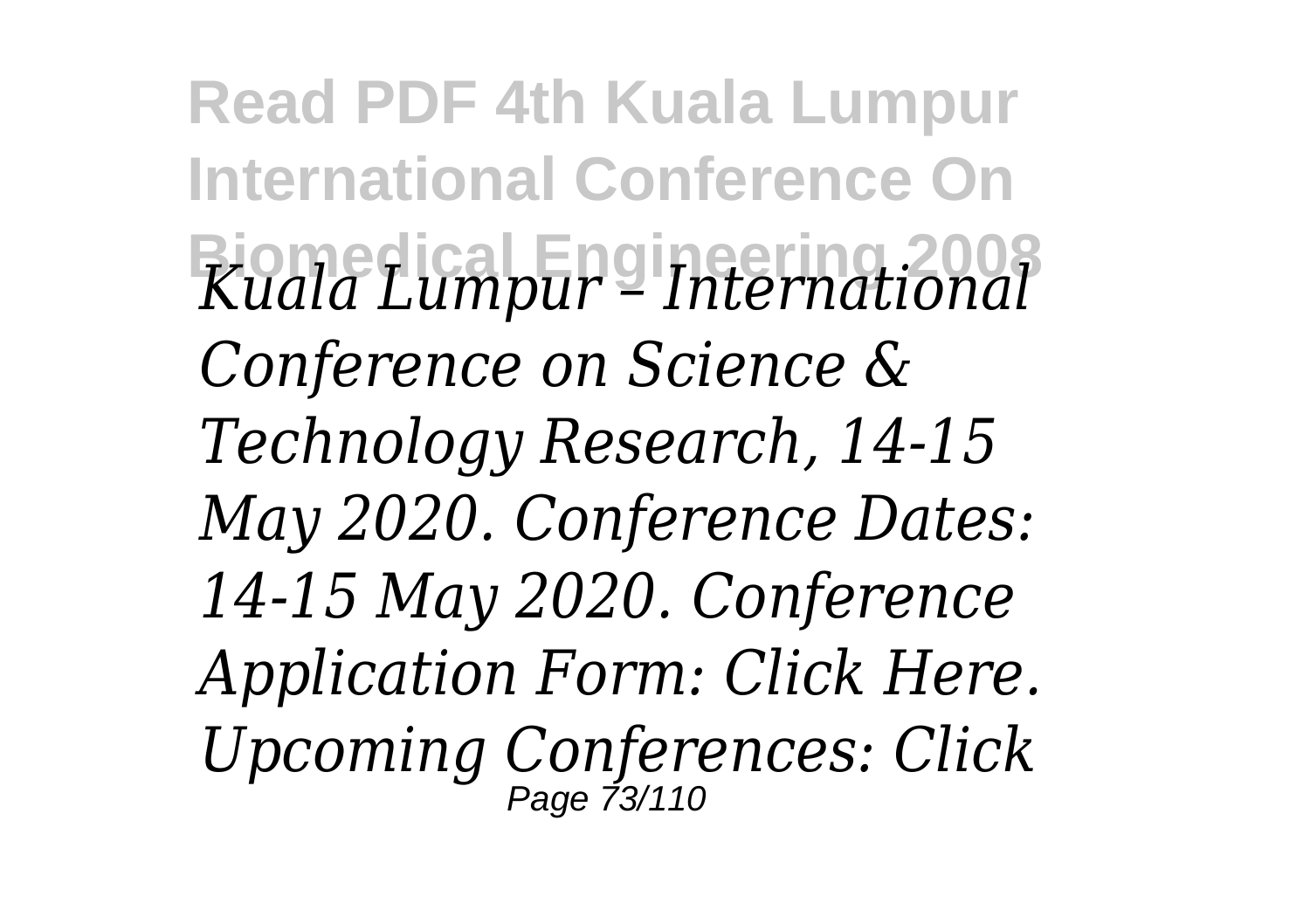**Read PDF 4th Kuala Lumpur International Conference On Biomedical Engineering 2008** *here. Conference Venue: The Regency Scholar's Hotel, Universiti Teknologi Malaysia (UTM), Kuala Lumpur, Malaysia*

*4th ICSTR Kuala Lumpur - International Conference on ...* Page 74/110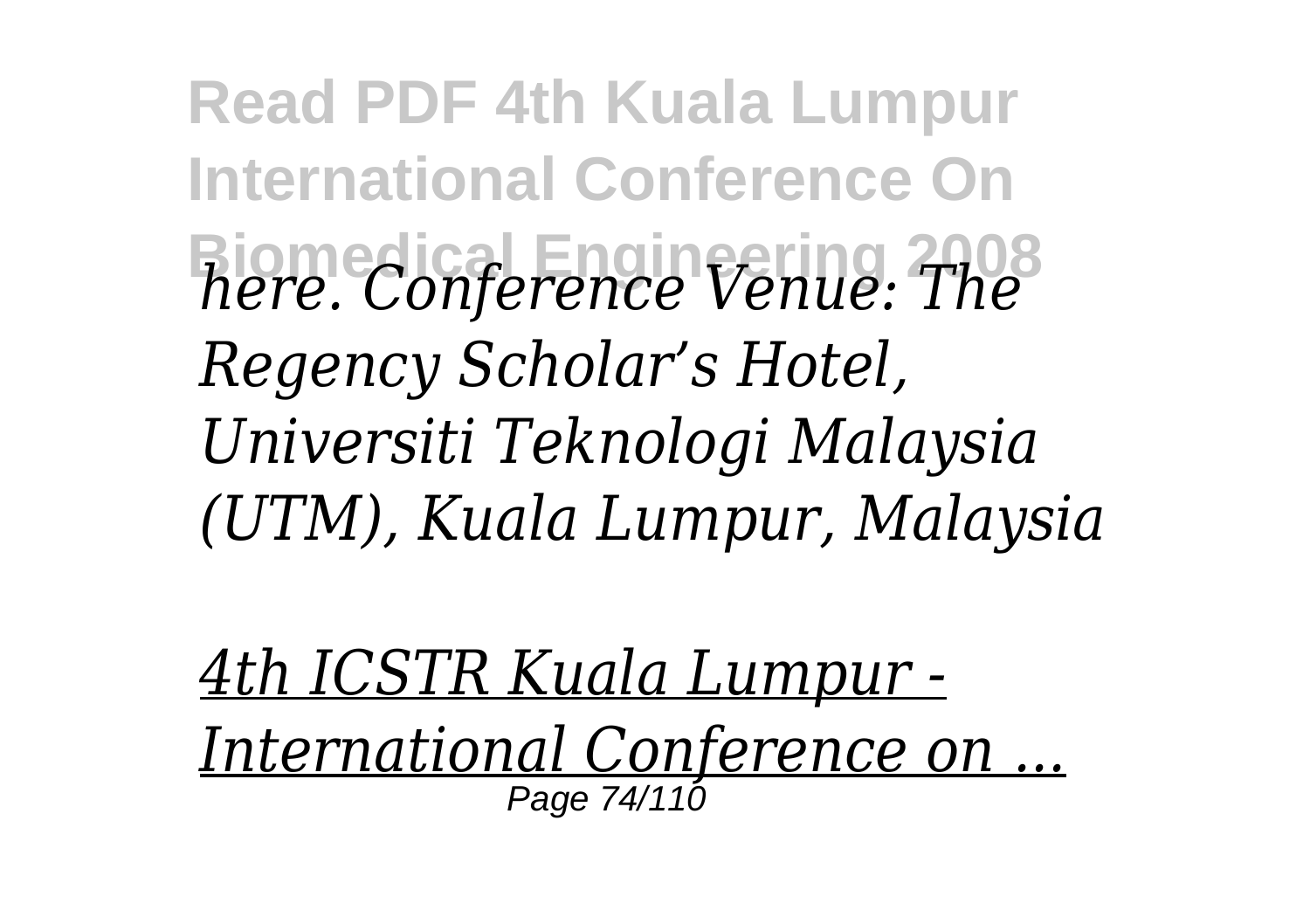**Read PDF 4th Kuala Lumpur International Conference On Biomedical Engineering 2008** *Conference Name: 4th Kuala Lumpur – International Conference on Social Science & Humanities (ICSSH), 12-13 May 2020. Conference Dates: 12-13 May 2020. Conference Venue: The Regency Scholar's Hotel,* Page 75/110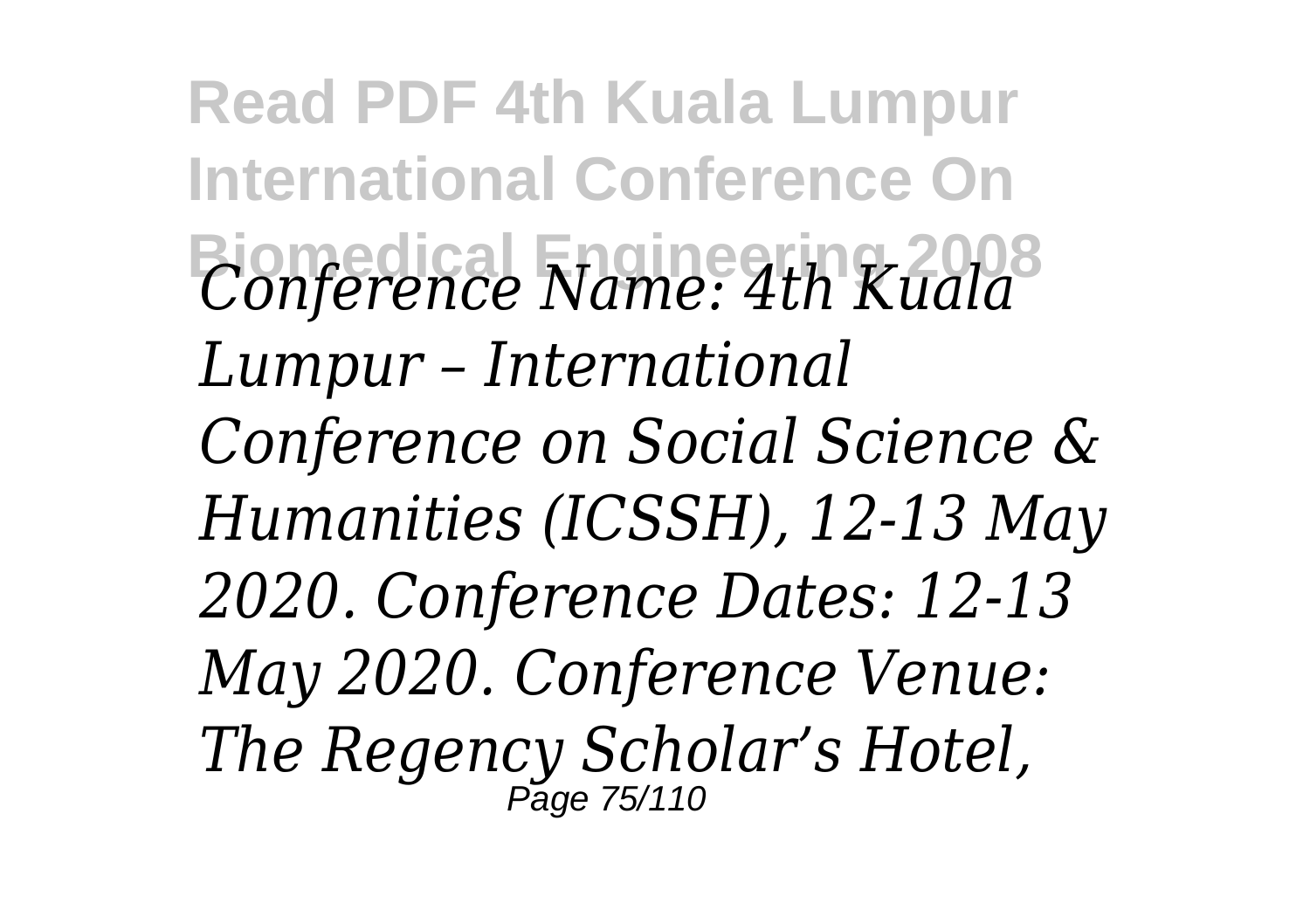**Read PDF 4th Kuala Lumpur International Conference On Biomedical Engineering 2008** *Universiti Teknologi Malaysia (UTM), Kuala Lumpur, Malaysia. Deadline for Abstract/Paper Submissions: 10 May 2020*

*4th Kuala Lumpur –* Page 76/110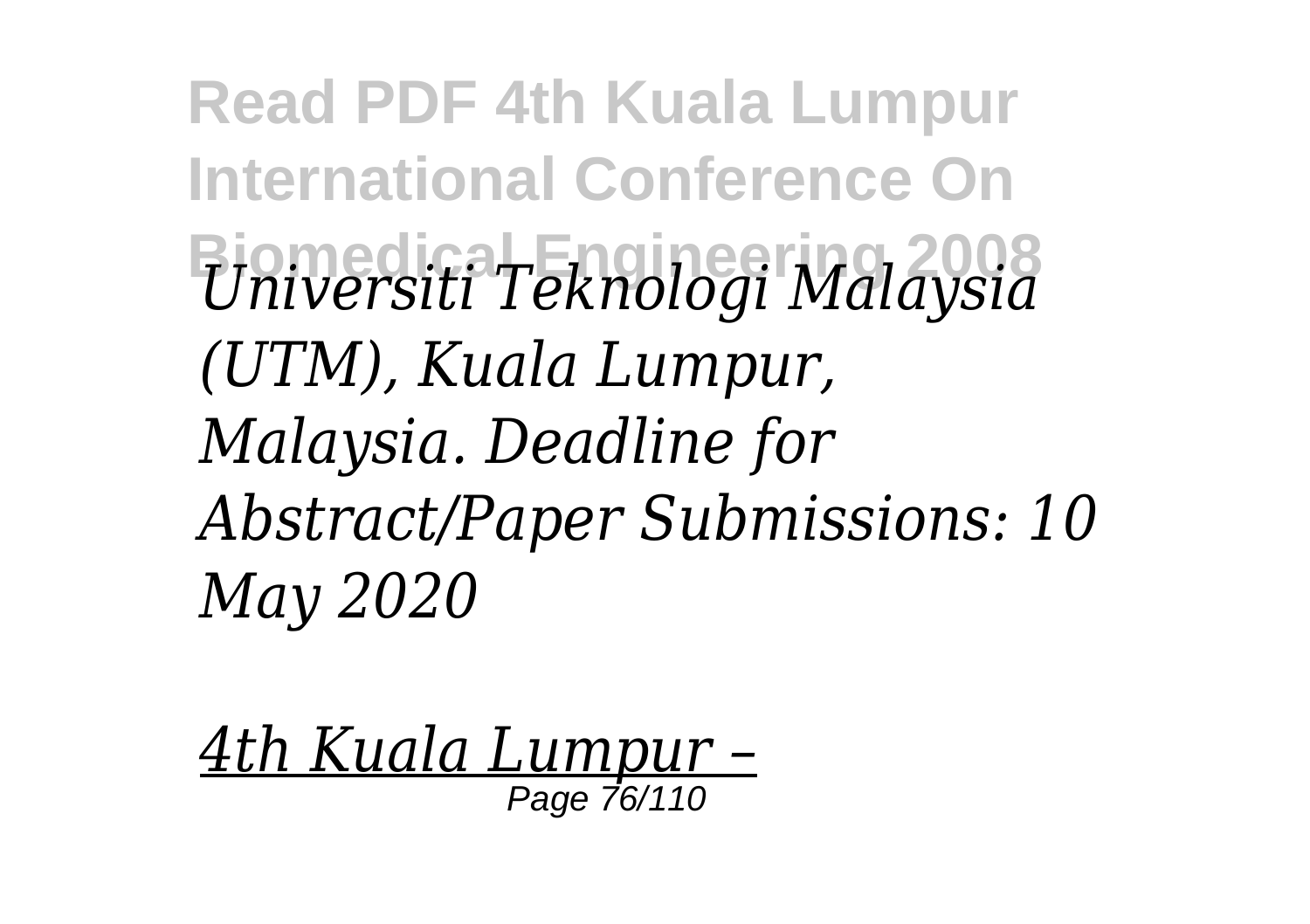**Read PDF 4th Kuala Lumpur International Conference On Biomedical Engineering 2008** *International Conference on Social ...*

*4th International Conference Business, Tourism and Technology 2020 (4th ICBTT, 2020) organized by Global Academic Excellence (GAE) will* Page 77/110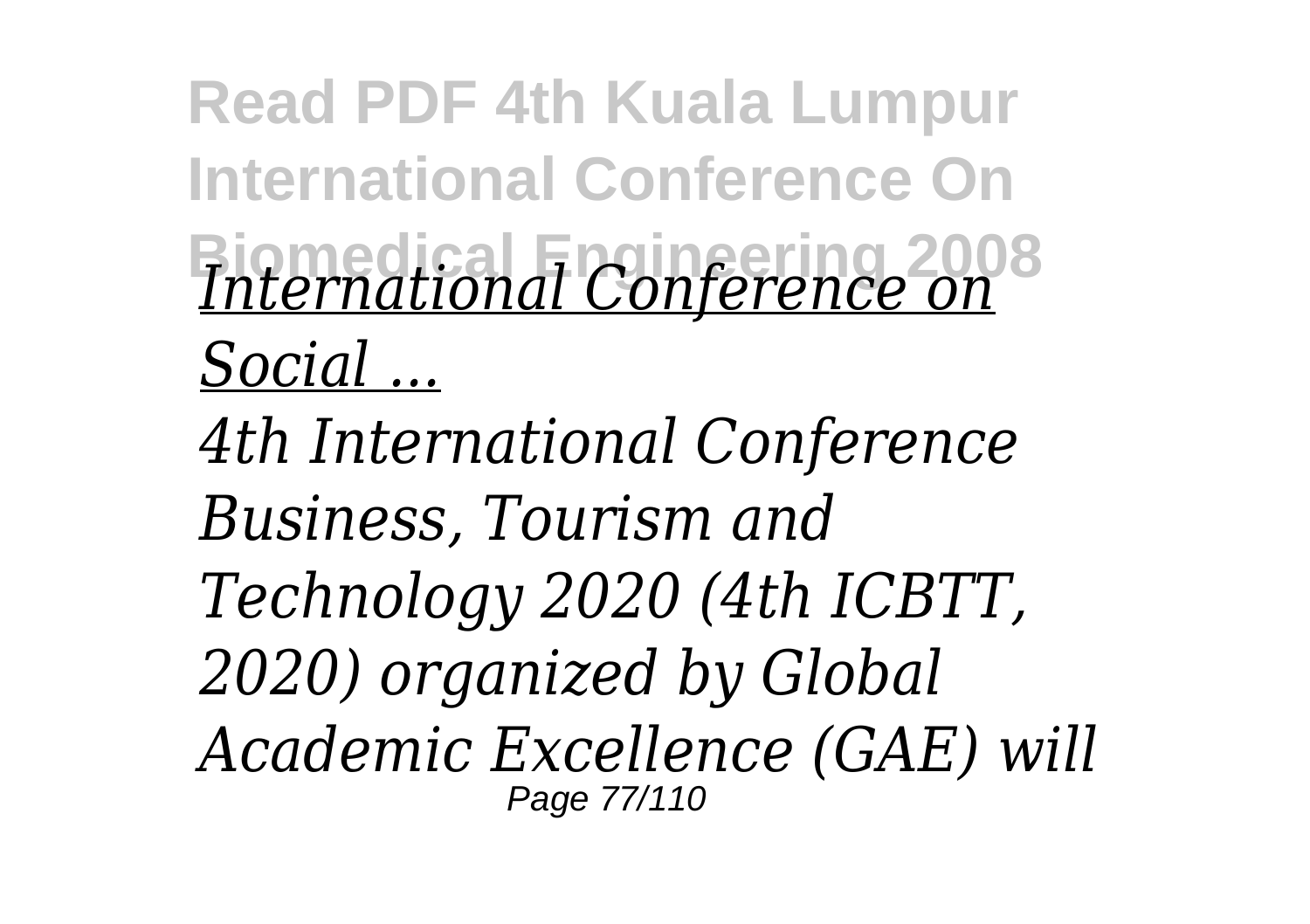**Read PDF 4th Kuala Lumpur International Conference On Biomedical Engineering 2008** *be held on 24th (Saturday) - 25th (Sunday) October 2020 at Kuala Lumpur, Malaysia. This conference provides a platform for the intellectuals from various fields and disciplines in Business, Tourism and* Page 78/110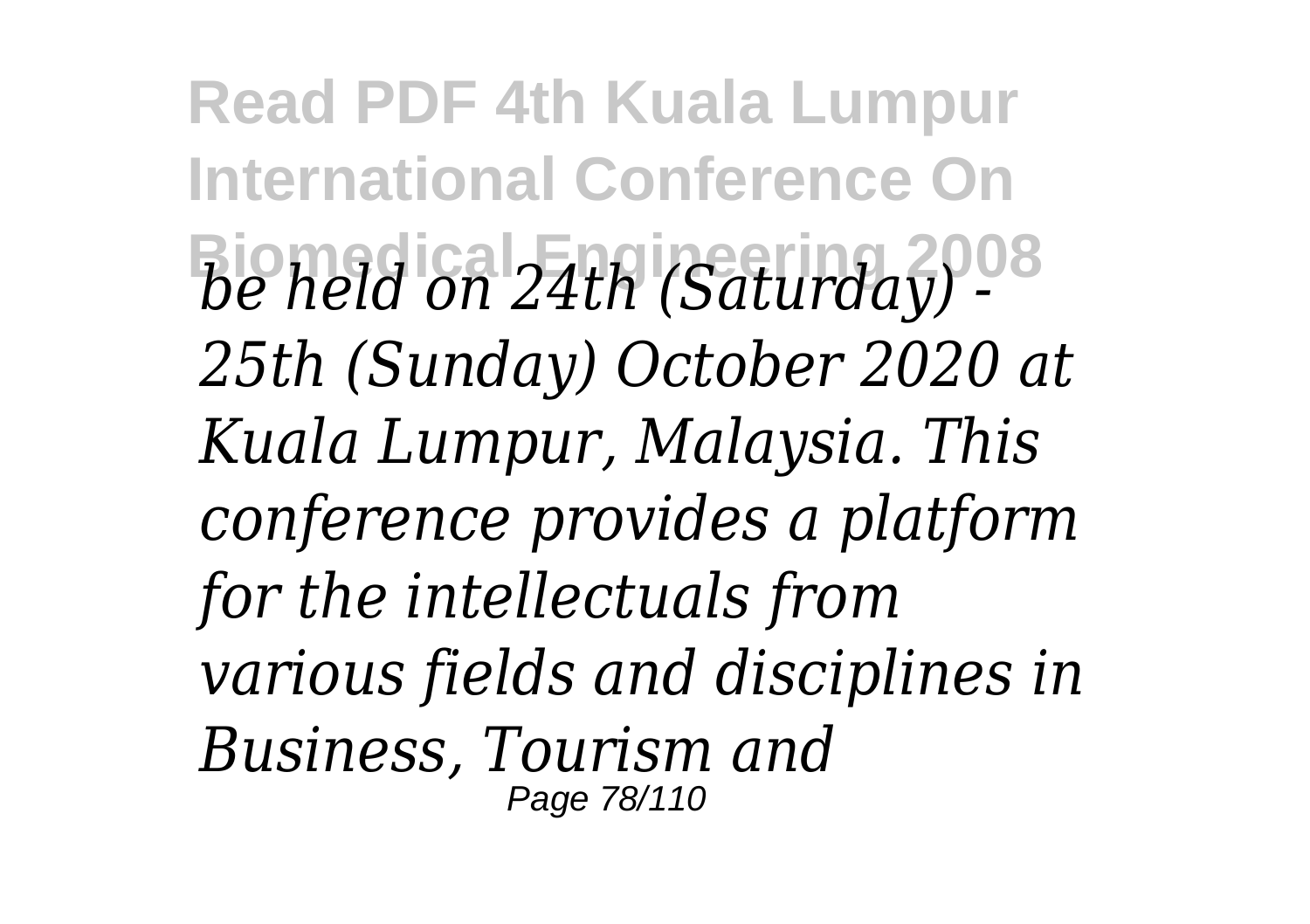**Read PDF 4th Kuala Lumpur International Conference On Biomedical Engineering 2008** *Technology to debate and discuss the current issues worldwide as well as finding solutions to the problems, exchange and share their knowledge with others.*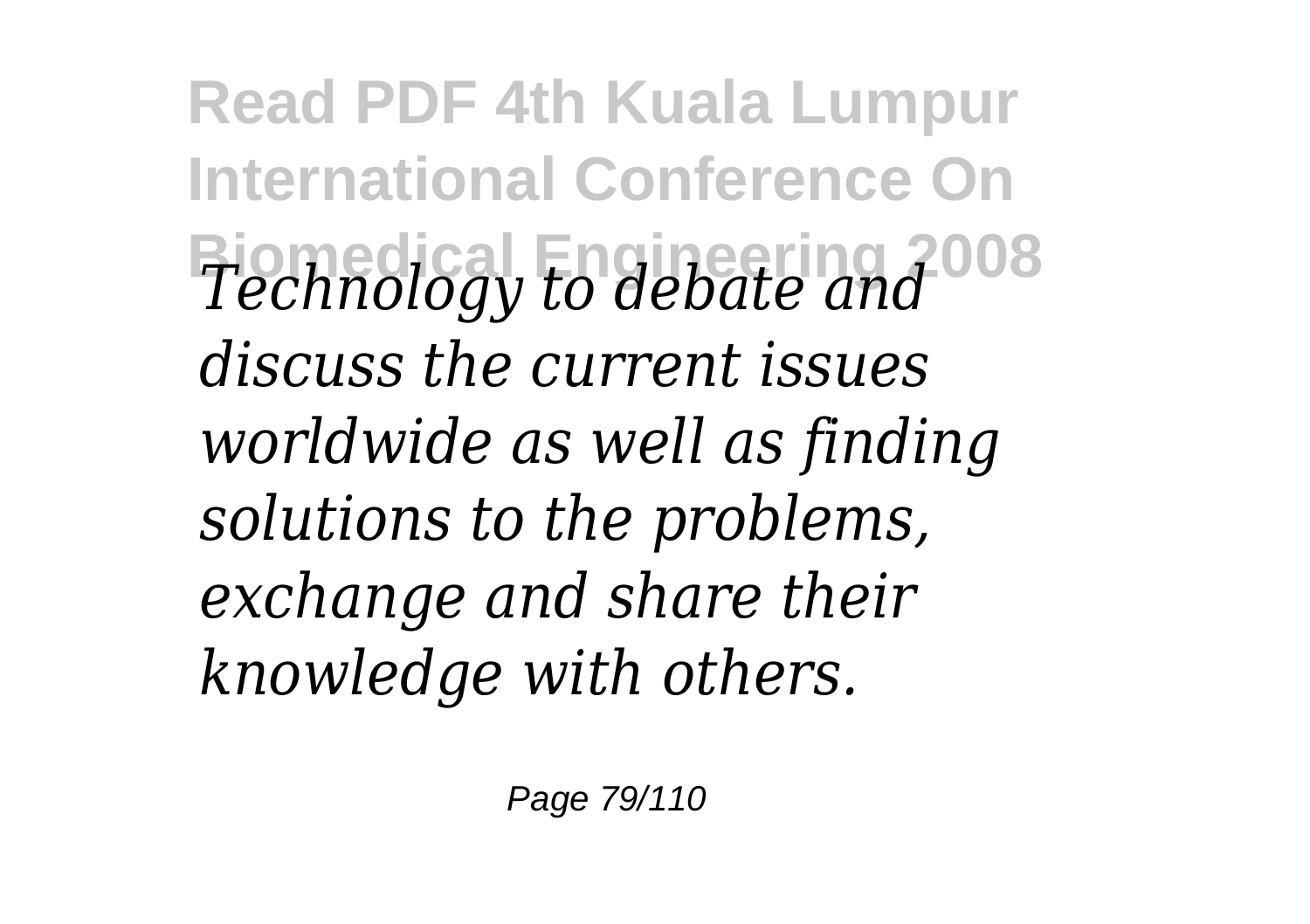**Read PDF 4th Kuala Lumpur International Conference On Biomedical Engineering 2008** *4th ICBTT 2020 - 4th International Conference Business ...*

*It is our pleasure to announce that the 2021 4th International Conference on Consumer Electronics and Devices (ICCED* Page 80/110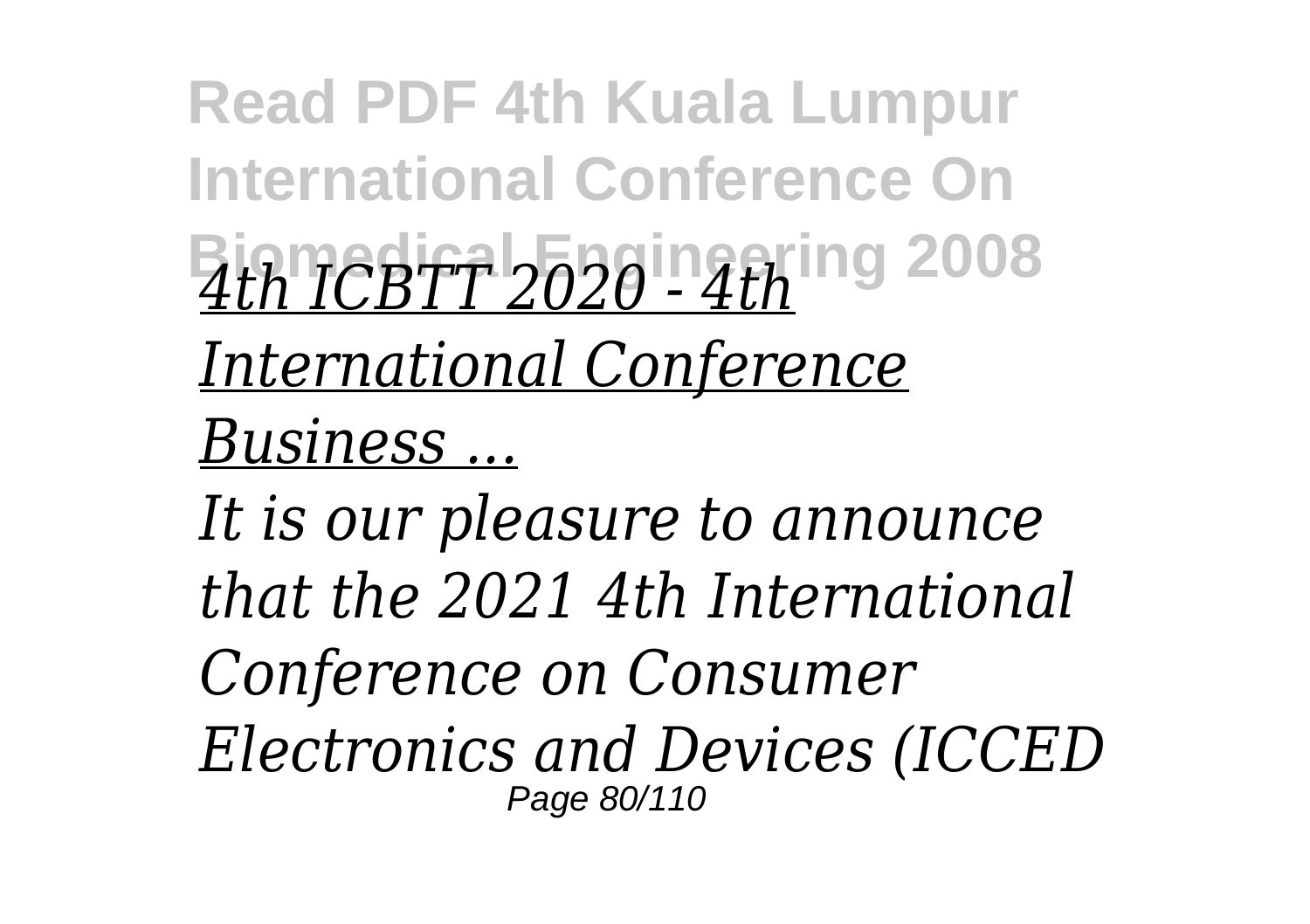**Read PDF 4th Kuala Lumpur International Conference On Biomedical Engineering 2008** *2021) will be held in Universiti Putra Malaysia, Kuala Lumpur, Malaysia during May 26-28, 2021, co-hosted with ICCSS 2021 as the workshop. The conference is co-organized by International Joint Research* Page 81/110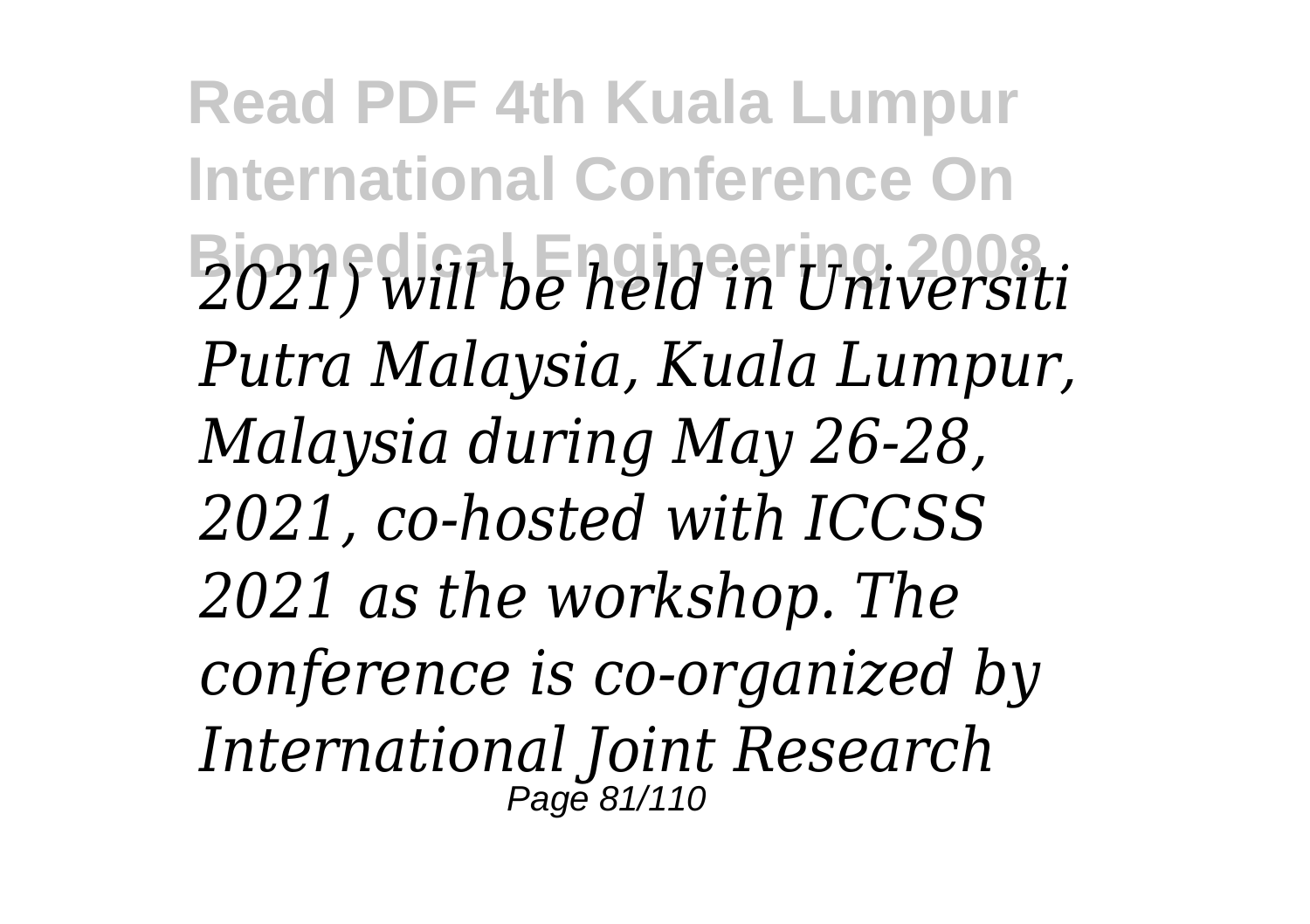**Read PDF 4th Kuala Lumpur International Conference On Biomedical Engineering 2008** *Laboratory of Information Display and Visualization, Southeast University, China, and Asia Society of Researchers.*

*ICCED 2021|Universiti Putra* Page 82/110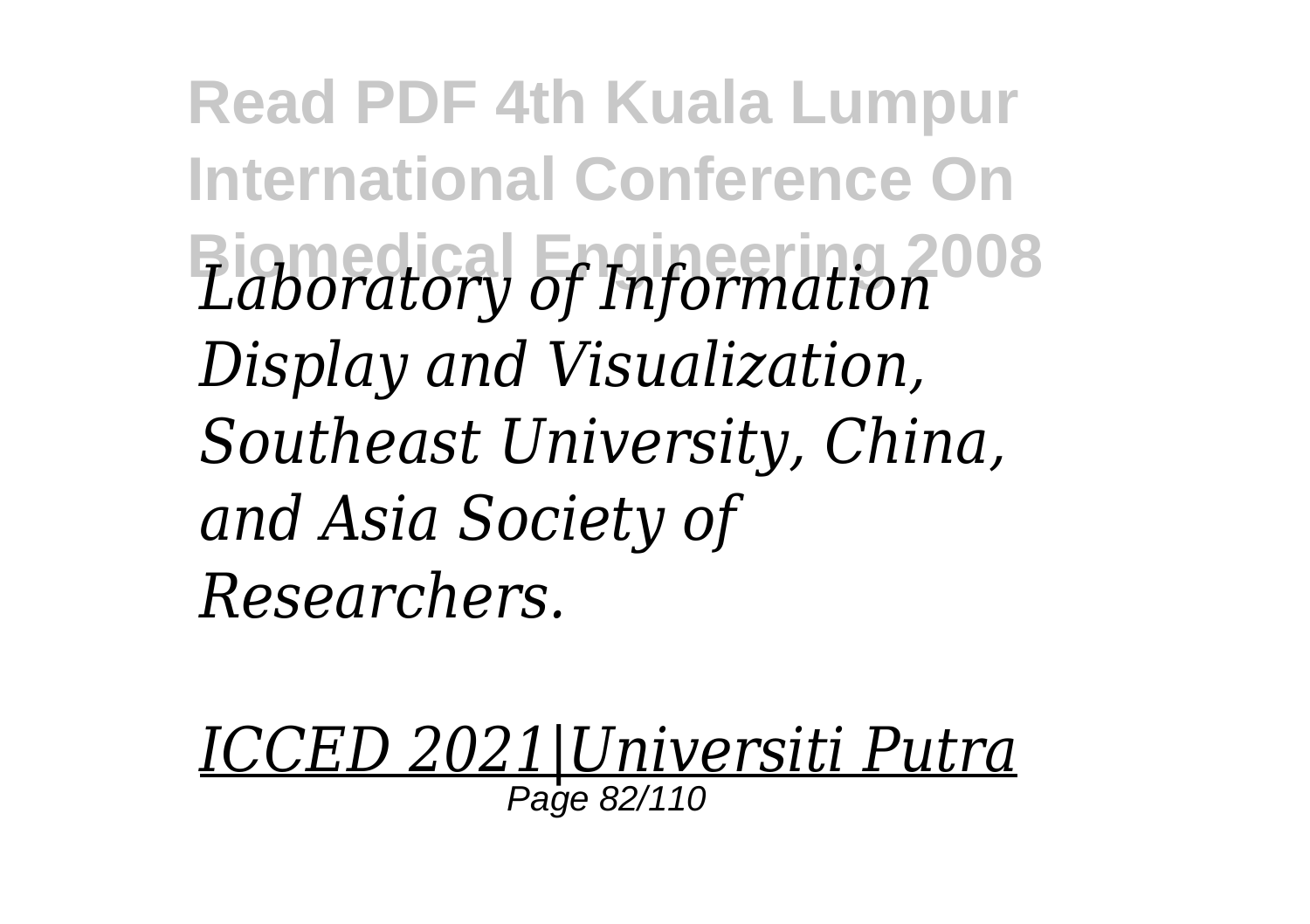**Read PDF 4th Kuala Lumpur International Conference On Biomedical Engineering 2008** *Malaysia This volume presents the proceedings of this international conference, jointly organized by the Department of Biomedical Engineering, University of Malaya, Malaysia;* Page 83/110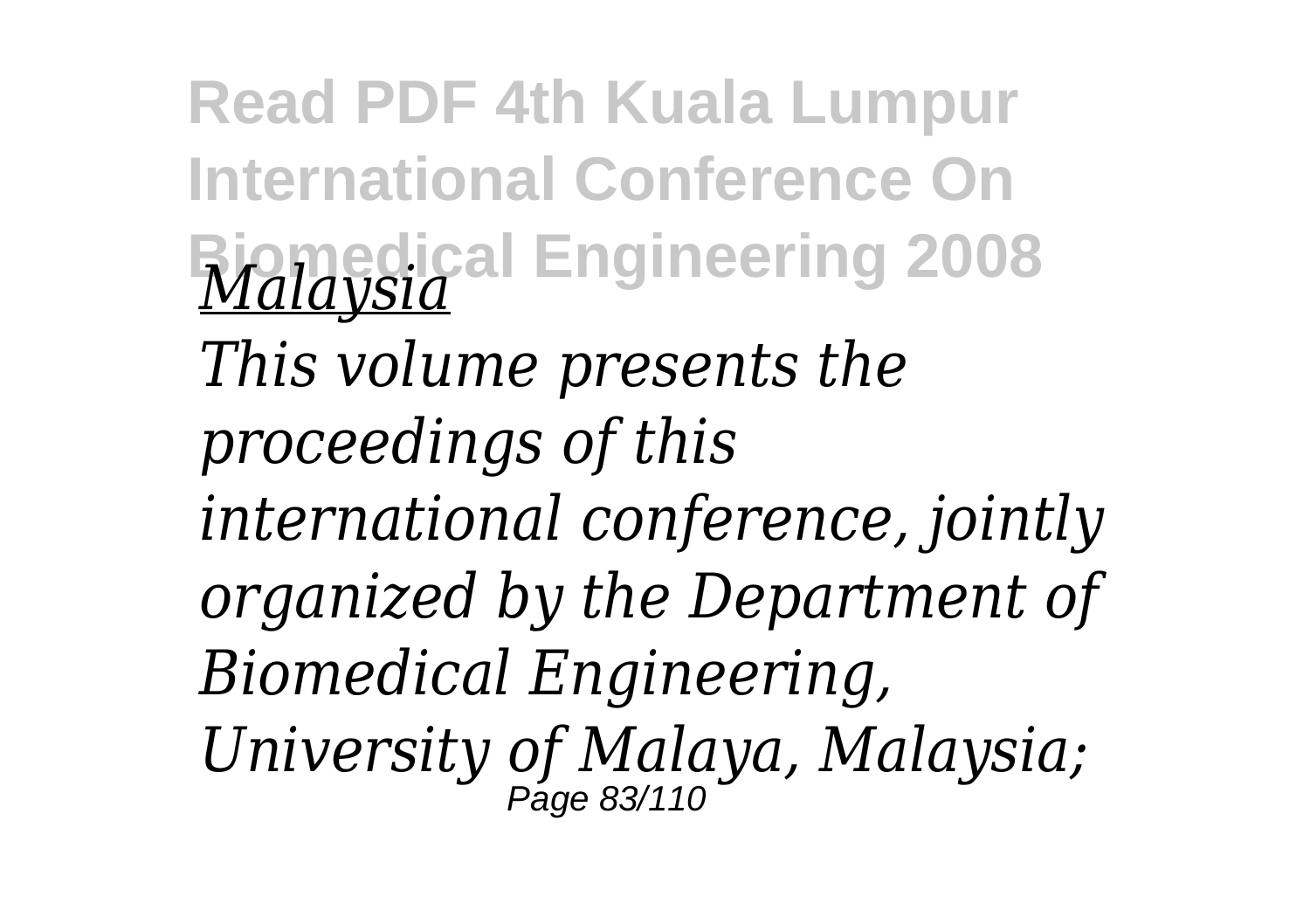**Read PDF 4th Kuala Lumpur International Conference On Biomedical Engineering 2008** *Department of Biomedical Engineering, Inje University, Korea; and Malaysian Society of Medical and Biological Engineering. (MSMBE). The topics covered in the conference proceedings* Page 84/110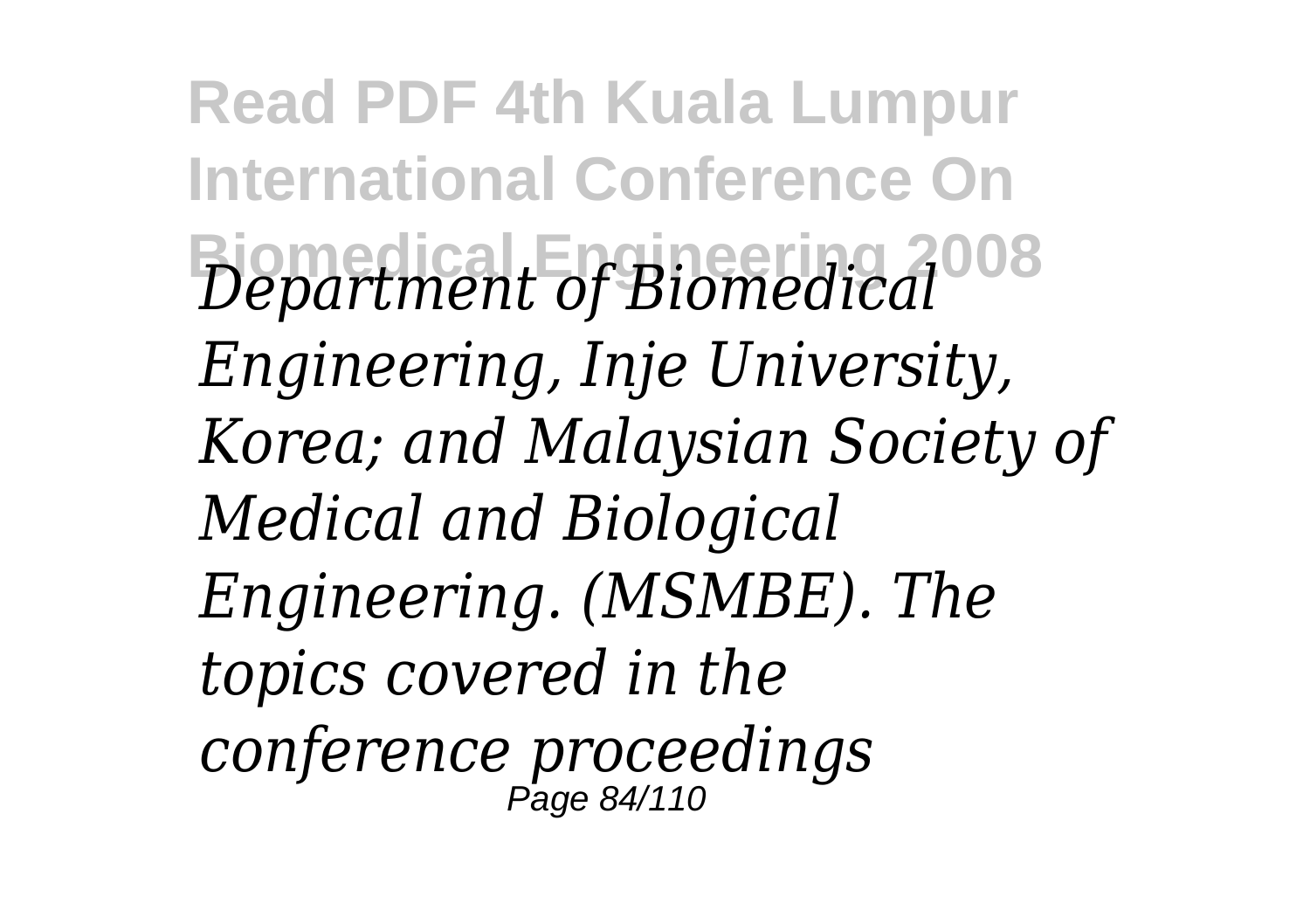**Read PDF 4th Kuala Lumpur International Conference On Biomedical Engineering 2008** *include: Artificial organs, bioengineering education, bionanotechnology, biosignal processing, bioinformatics, biomaterials, biomechanics, biomedical ...*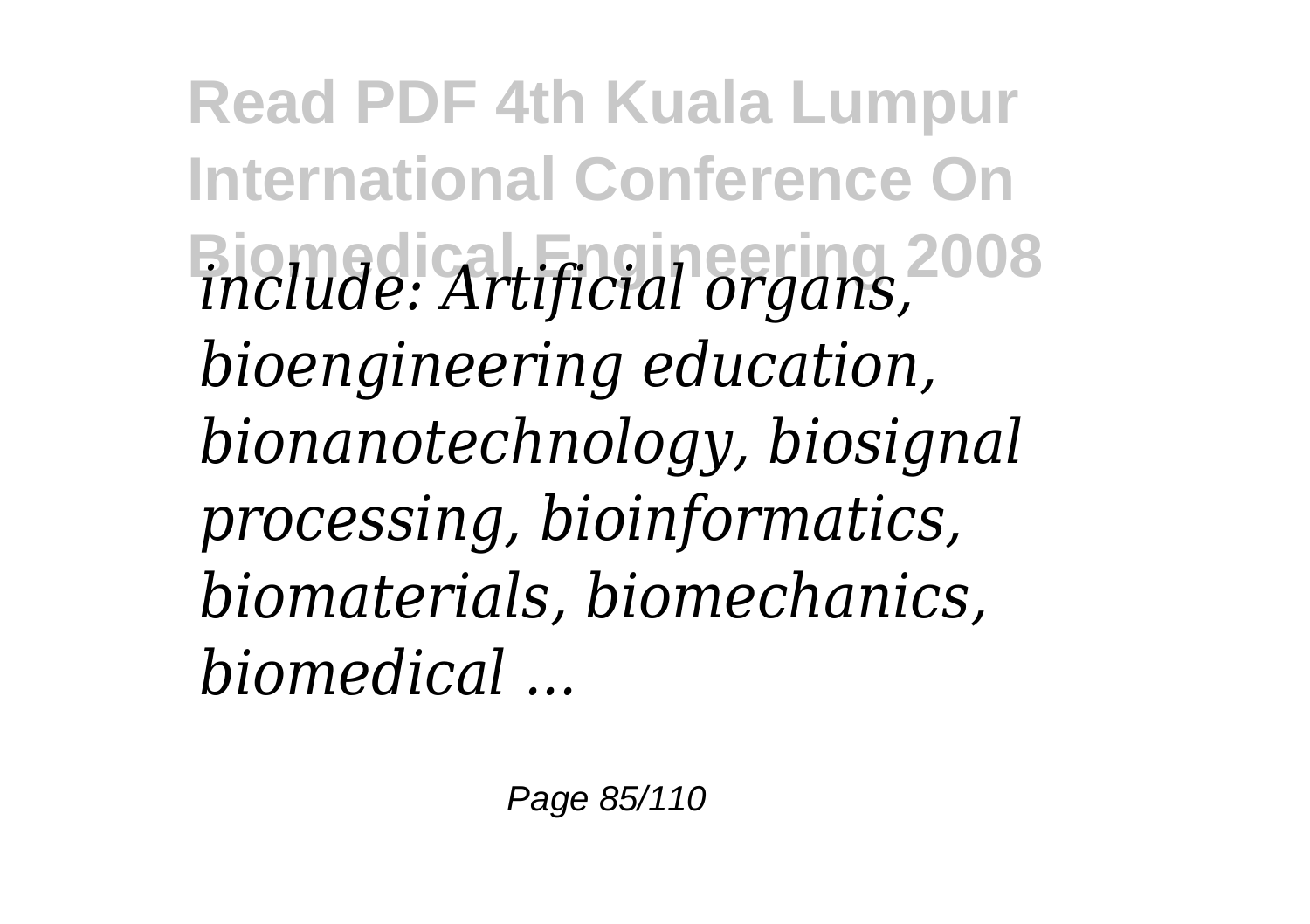**Read PDF 4th Kuala Lumpur International Conference On Biomedical Engineering 2008** *4th Kuala Lumpur International Conference on Biomedical ... Introduction. The Biomed 2008 is a great event bringing together academicians and practitioners in engineering and medicine in this ever* Page 86/110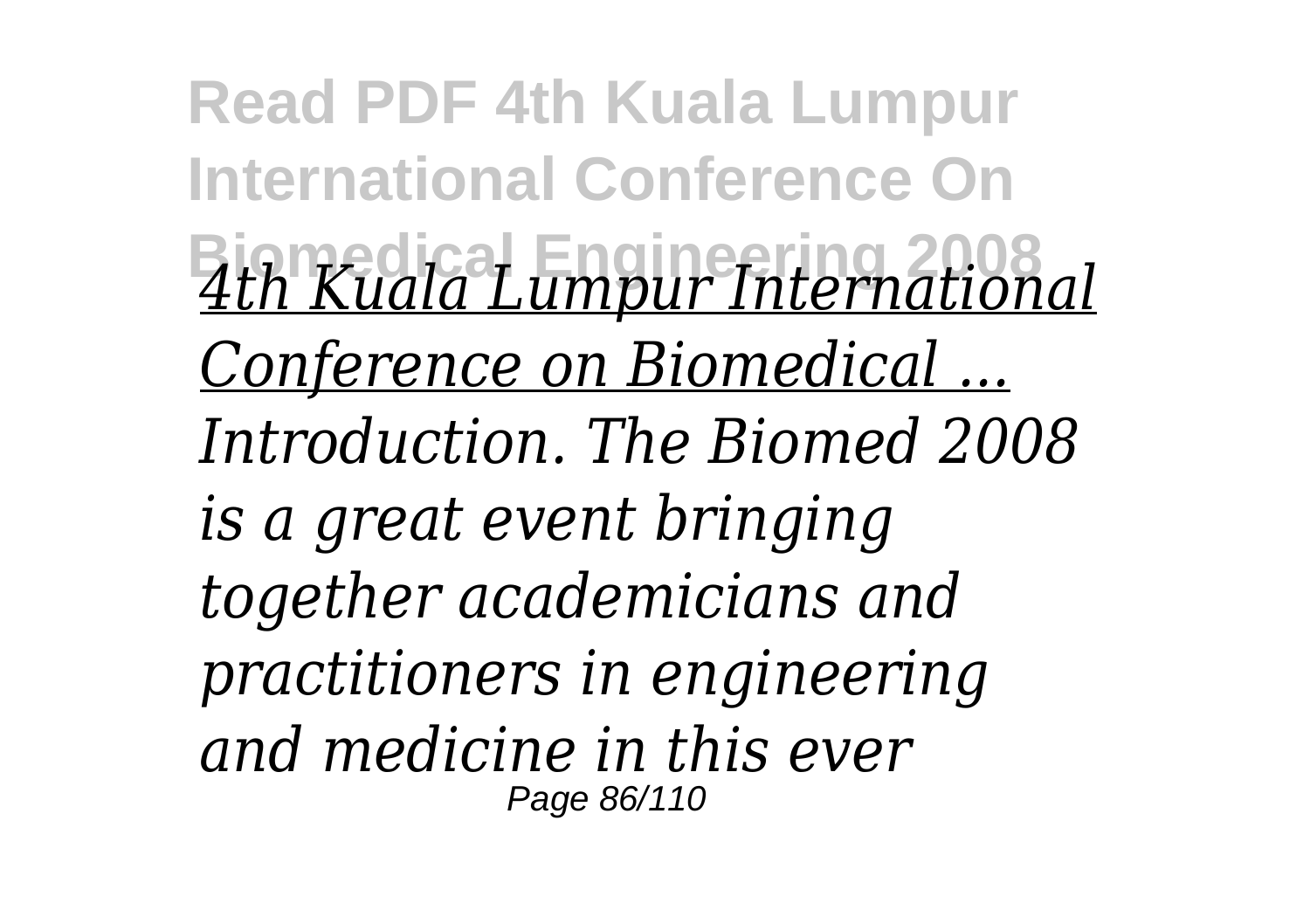**Read PDF 4th Kuala Lumpur International Conference On Biomedical Engineering 2008** *progressing field. This volume presents the proceedings of this international conference, jointly organized by the Department of Biomedical Engineering, University of Malaya, Malaysia; Department of Biomedical* Page 87/110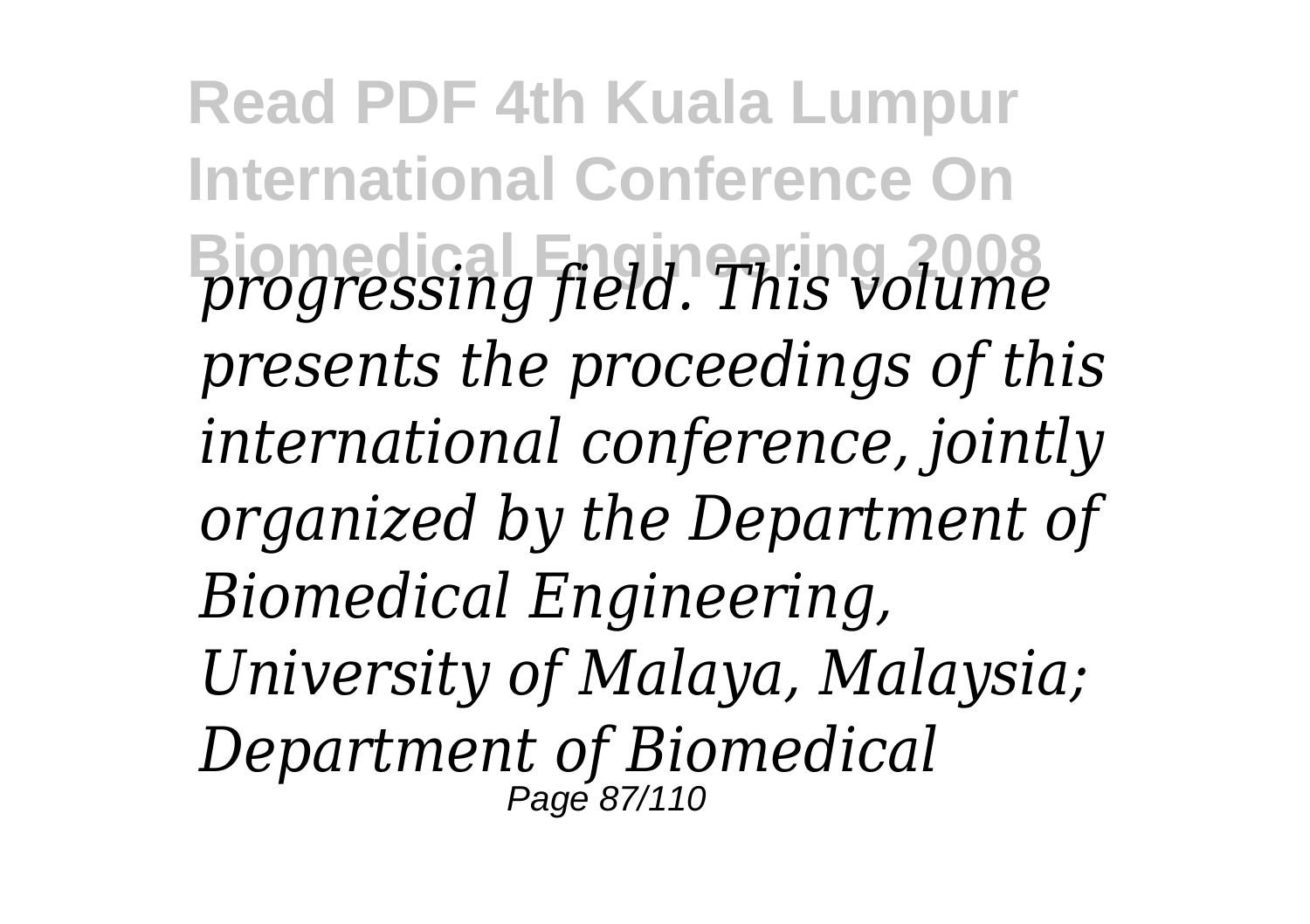**Read PDF 4th Kuala Lumpur International Conference On Biomedical Engineering 2008** *Engineering, Inje University, Korea; and Malaysian Society of Medical and Biological Engineering.*

*4th Kuala Lumpur International Conference on Biomedical ...* Page 88/110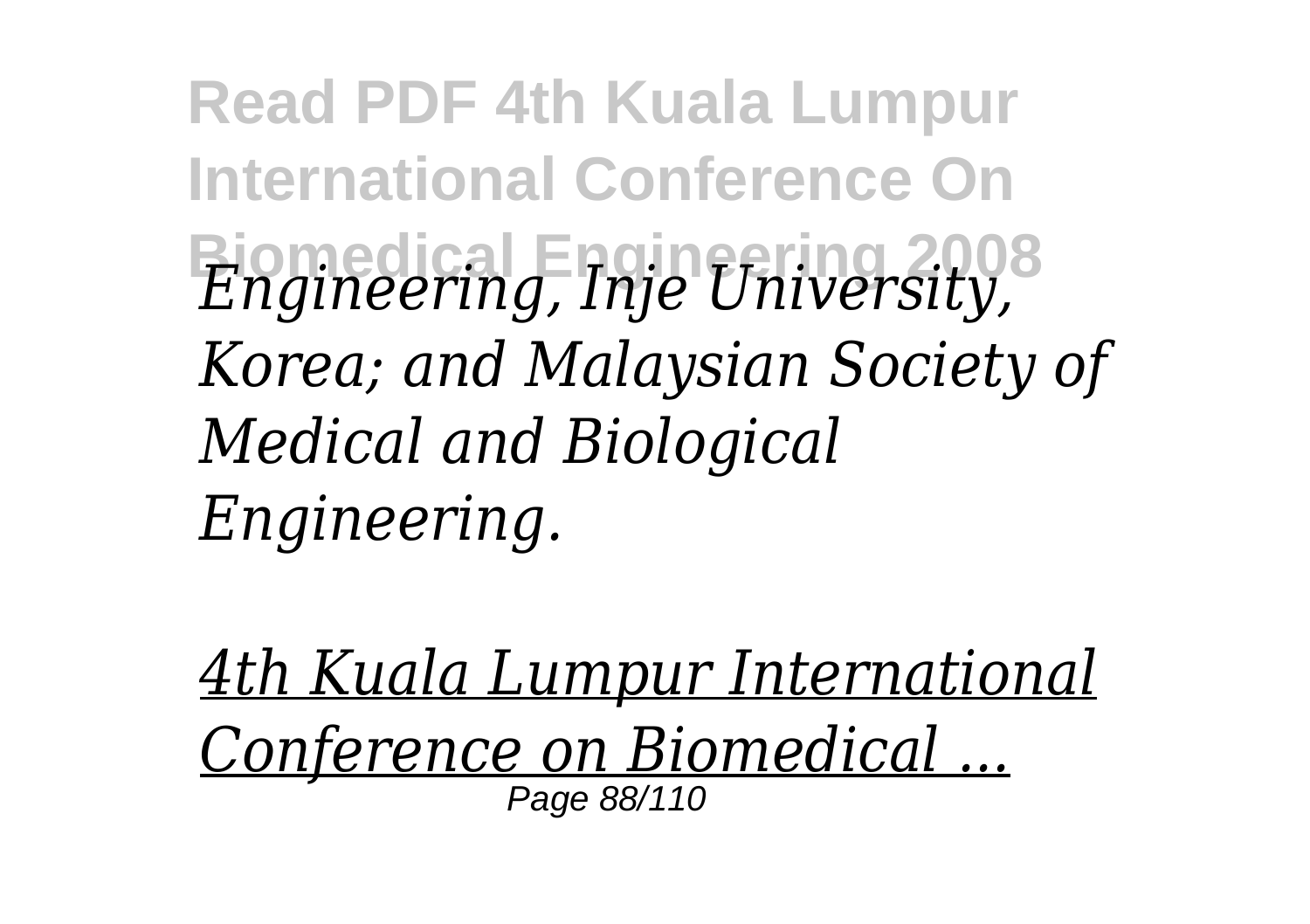**Read PDF 4th Kuala Lumpur International Conference On Biomedical Engineering 2008** *Kuala Lumpur, Malaysia: 4th Apr: International Conference on Applied Science, Mathematics and Statistics (ICASMS-21) Kuala Lumpur, Malaysia: 4th Apr: International Conference on English and* Page 89/110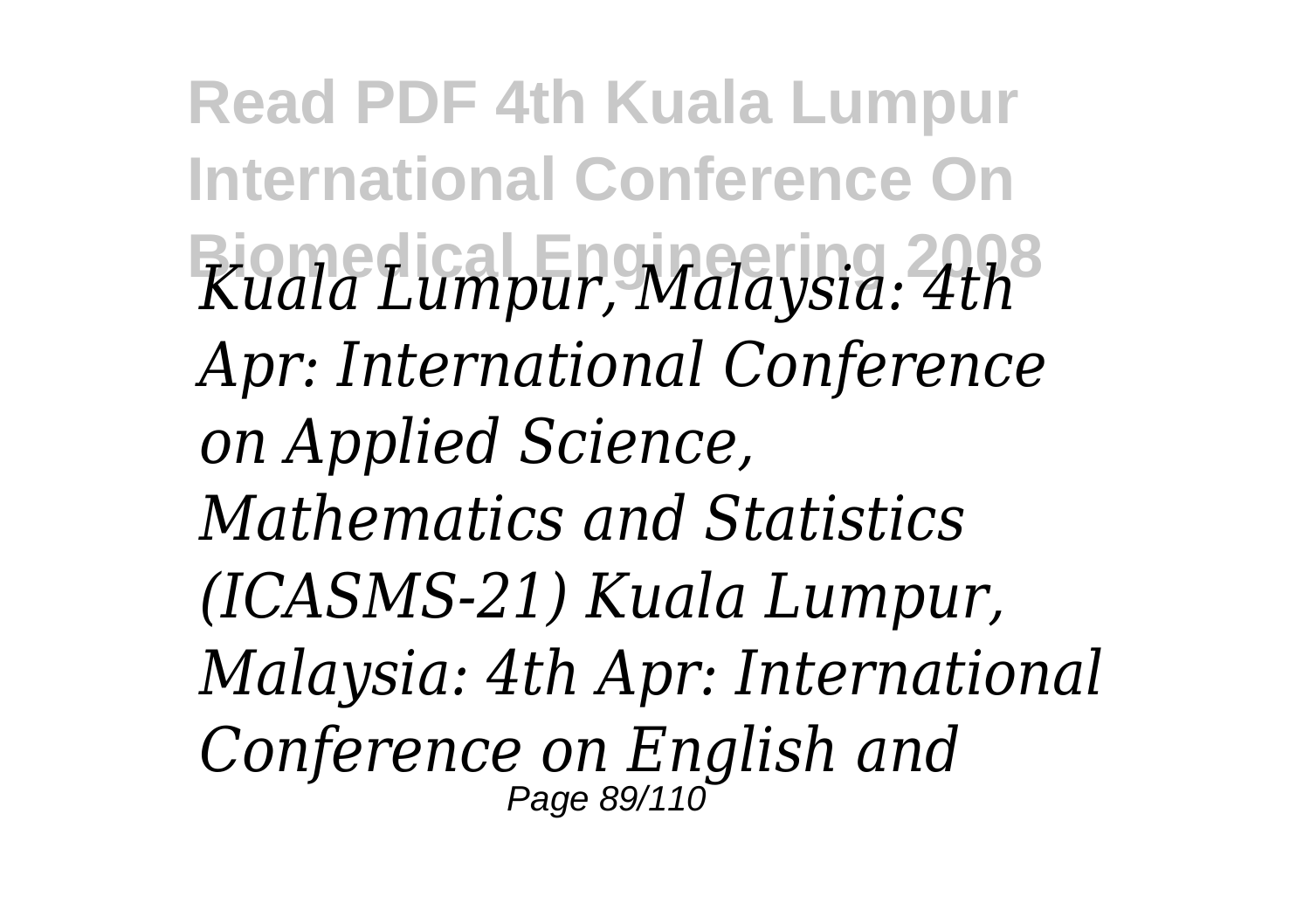**Read PDF 4th Kuala Lumpur International Conference On Biomedical Engineering 2008** *American Studies (ICEAS-21) Kuala Lumpur, Malaysia: 4th Apr: International Conference on Business Management and Social Innovation (ICBMSI-21) Kuala Lumpur ...*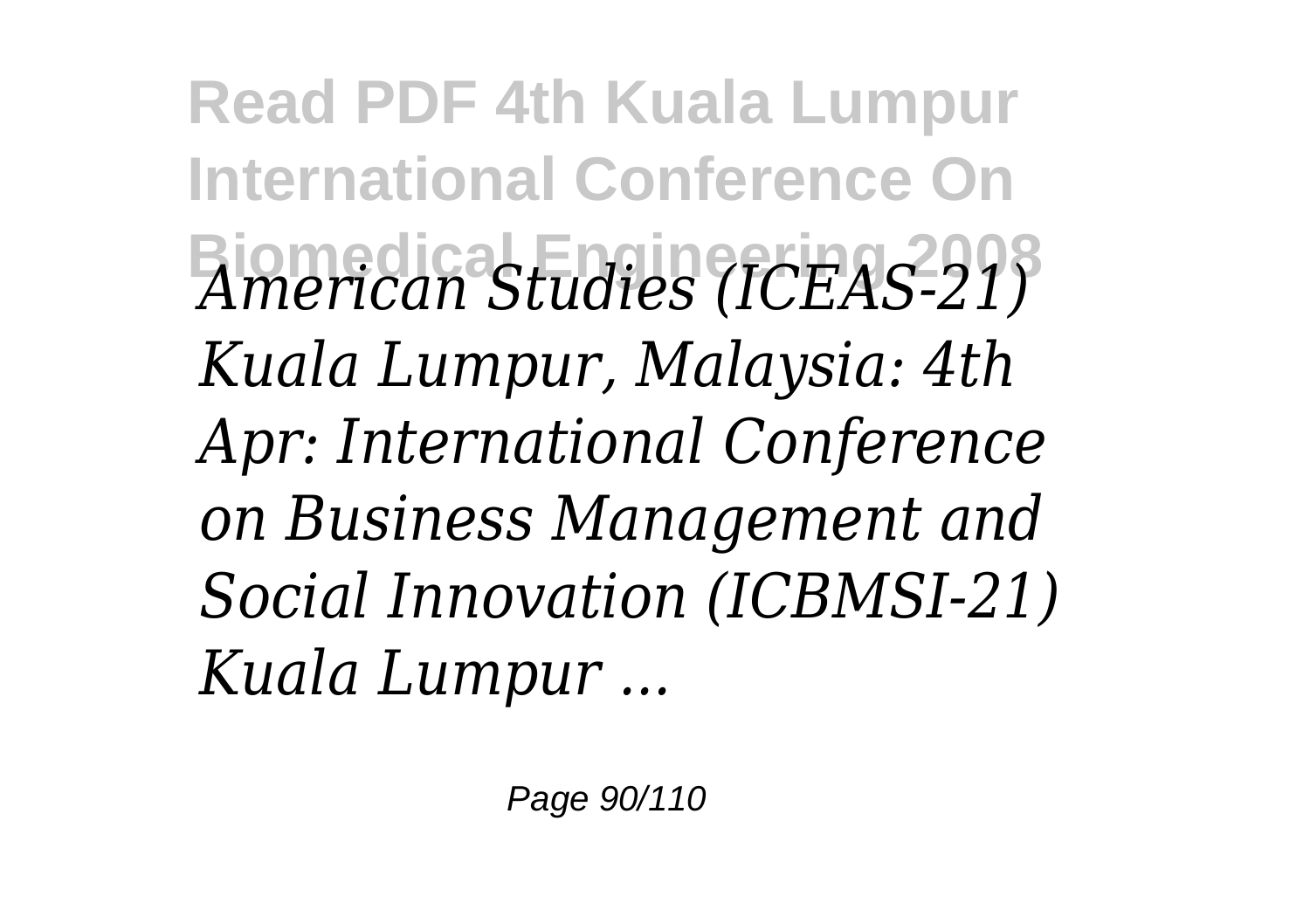**Read PDF 4th Kuala Lumpur International Conference On Biomedical Engineering 2008** *International conference in Kuala Lumpur 2020 5th International Conference on Geoscience, Energy and Materials . Hotel Istana, Kuala Lumpur, Malaysia, December 20-22, 2021. Organizing by* Page 91/110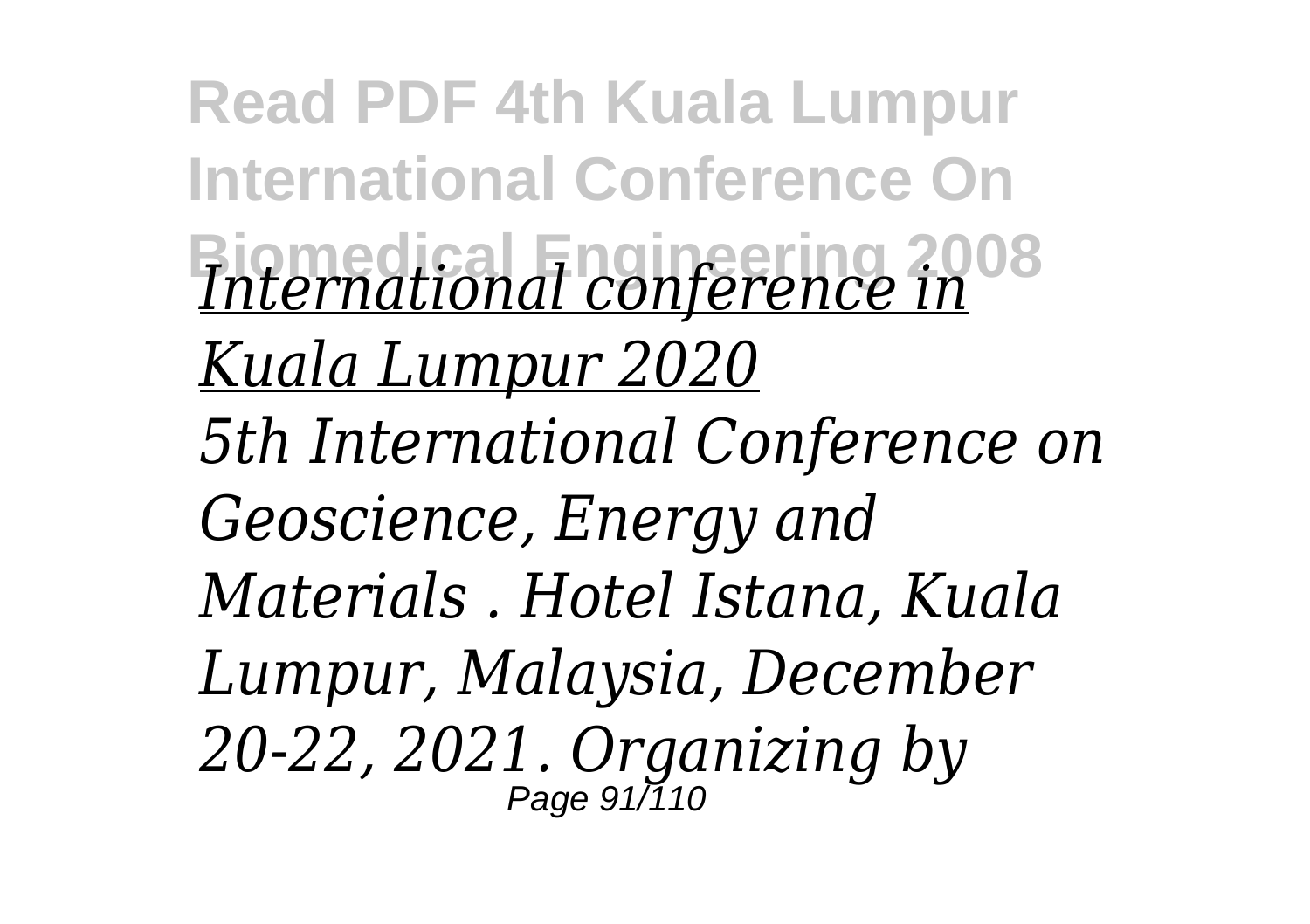**Read PDF 4th Kuala Lumpur International Conference On Biomedical Engineering 2008** *Huaiyin Institute of Technology, China & Ton Duc Thang University, Vietnam . ... Published link for 4th International Conference on Geoscience, ...*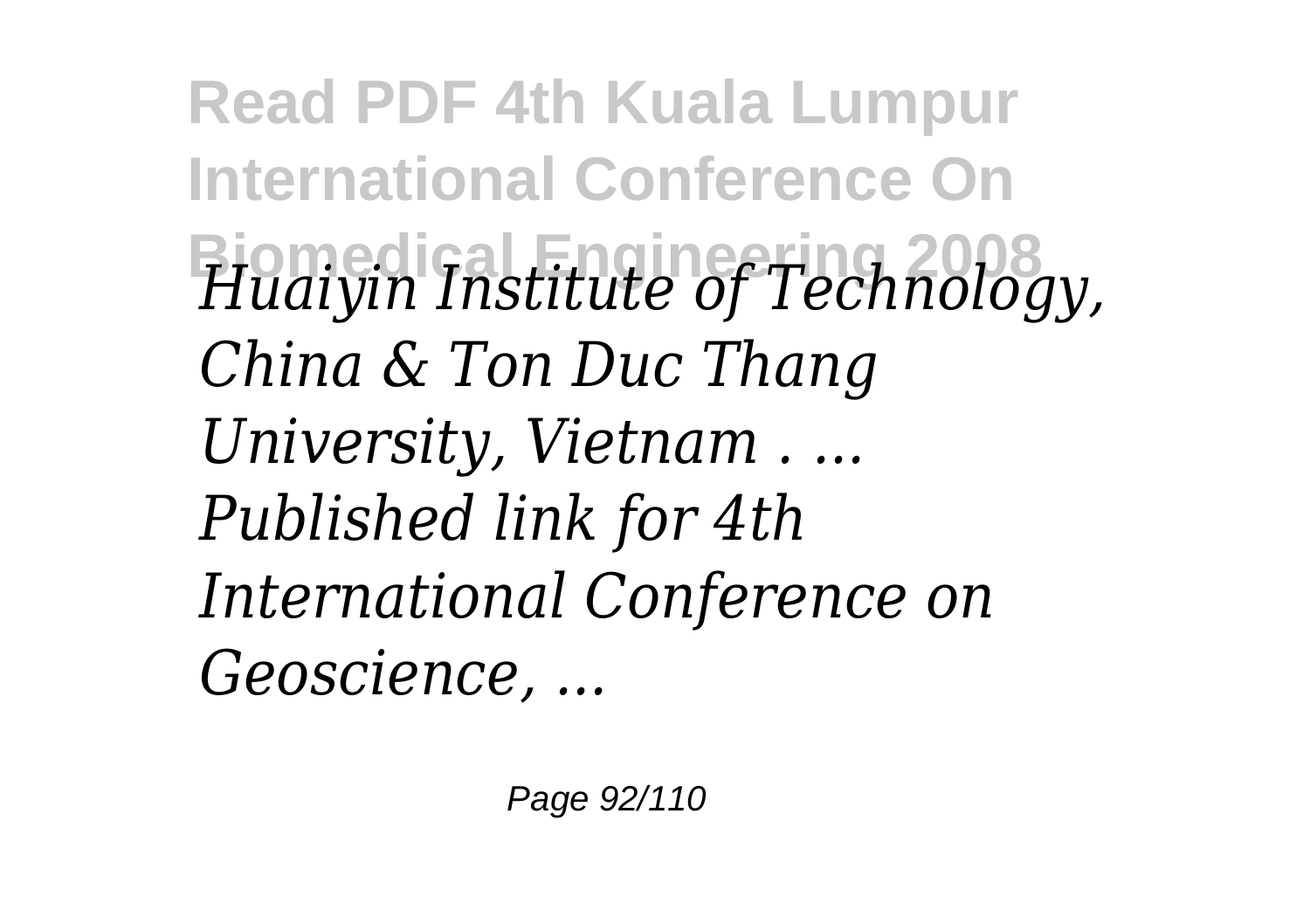**Read PDF 4th Kuala Lumpur International Conference On Biomedical Engineering 2008** *5th International Conference on Geoscience, Energy and ... 4th International Conference on Earth Science and Global Geology, hosted by the Madridge Conferences was held during December 02-03, 2019* Page 93/110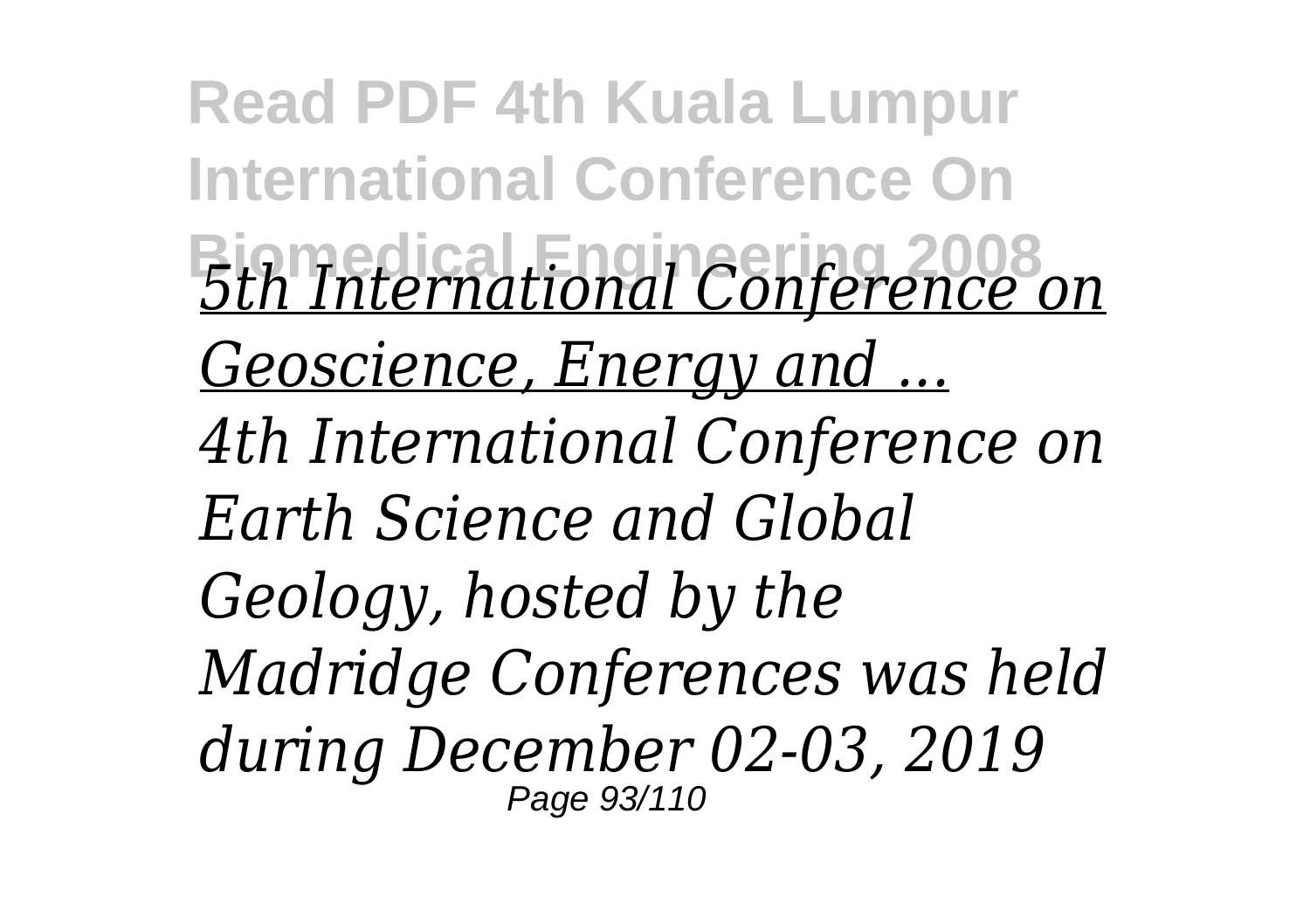**Read PDF 4th Kuala Lumpur International Conference On Biomedical Engineering 2008** *at Kuala Lumpur, Malaysia got magnificent response.*

*4th International Earth Science & Global Geology Conference Conference Name: 4th ICSTR Kuala Lumpur – International* Page 94/110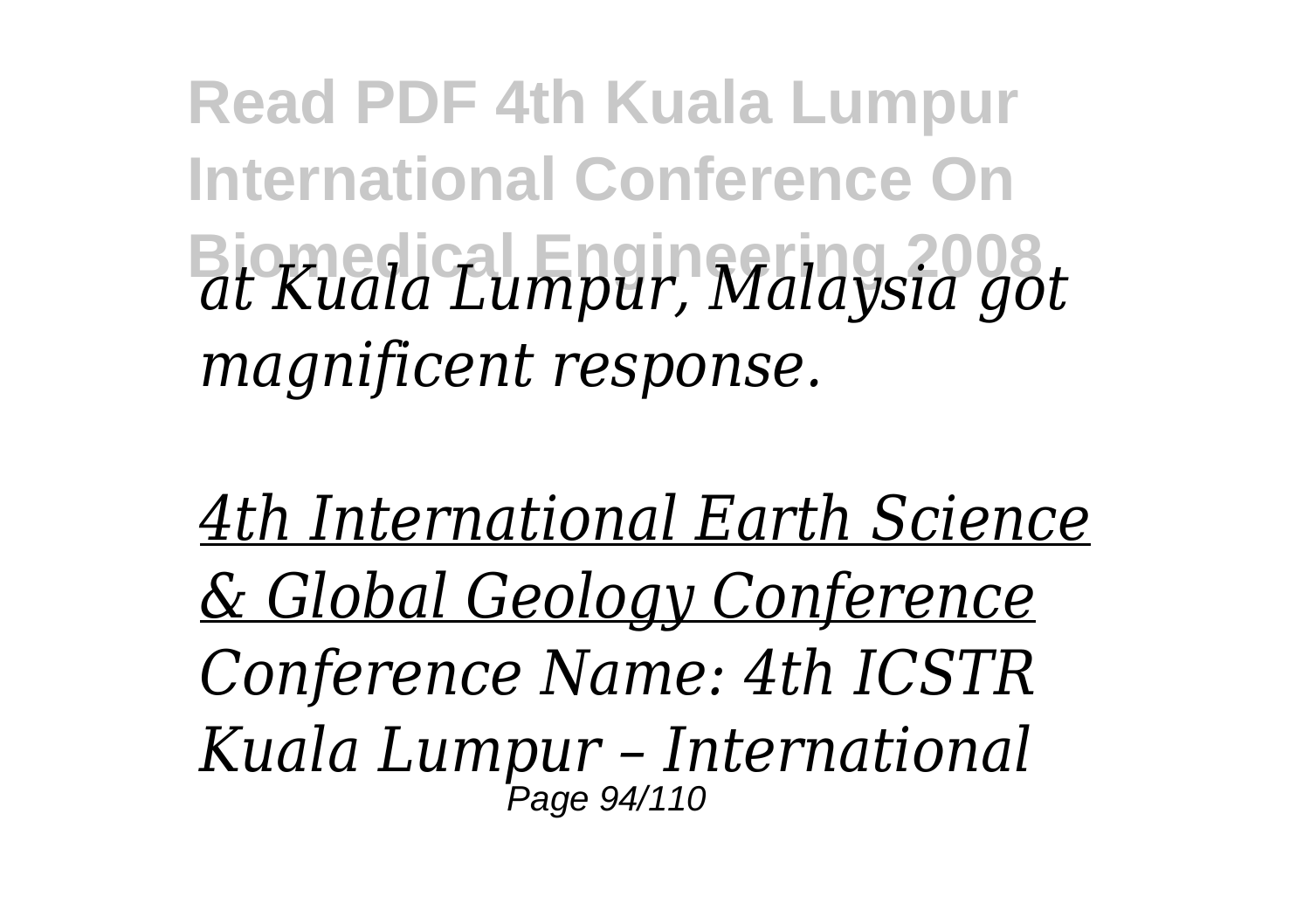**Read PDF 4th Kuala Lumpur International Conference On Biomedical Engineering 2008** *Conference on Science & Technology Research, 14-15 May 2020 Conference Dates: 14-15 May 2020 Conference Venue: The Regency Scholar's Hotel, Universiti Teknologi Malaysia (UTM), Kuala Lumpur,* Page 95/110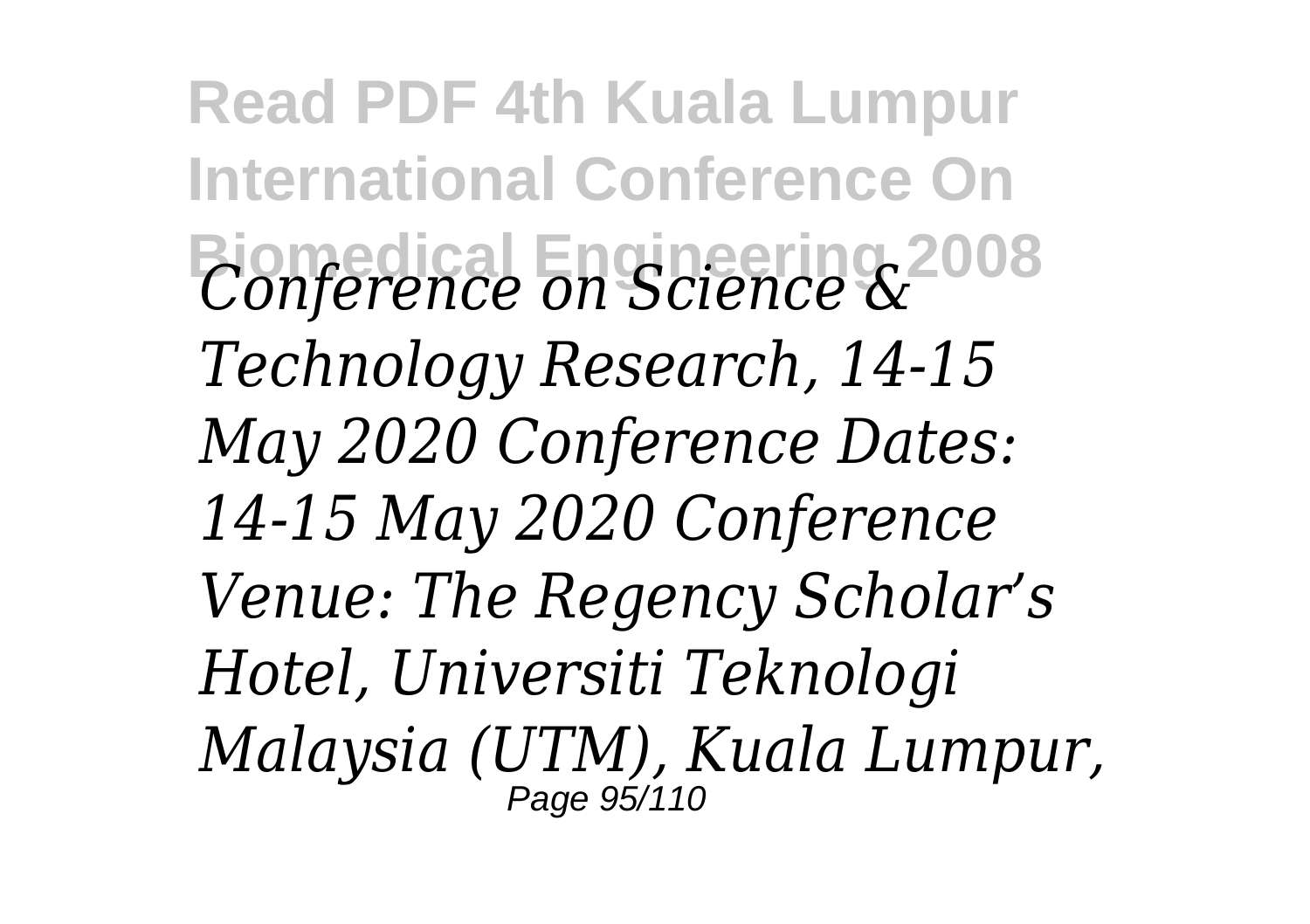**Read PDF 4th Kuala Lumpur International Conference On Biomedical Engineering 2008** *Malaysia*

*4th ICSTR Kuala Lumpur – International Conference on ... 4th ICRTEL 2018 –International Conference on Research in Teaching, Education &* Page 96/110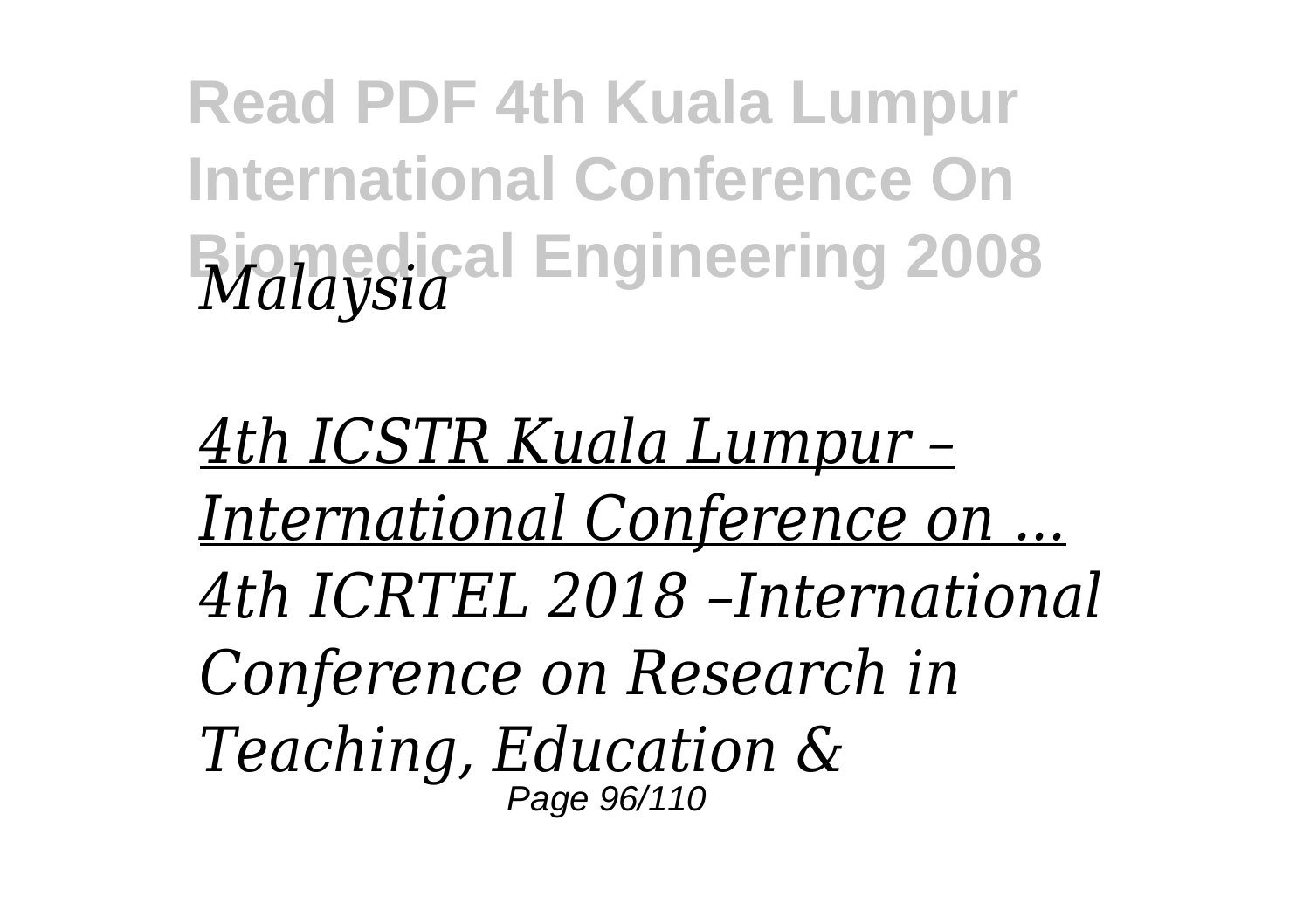**Read PDF 4th Kuala Lumpur International Conference On Biomedical Engineering 2008** *Learning, Kuala Lumpur, Malaysia The Regency Scholar's Inn @ UTM, Universiti Teknologi Malaysia, Jalan Semarak, 54100, Kuala Lumpur, Malaysia 9 (oppressed, exploited, and victimized) by* Page 97/110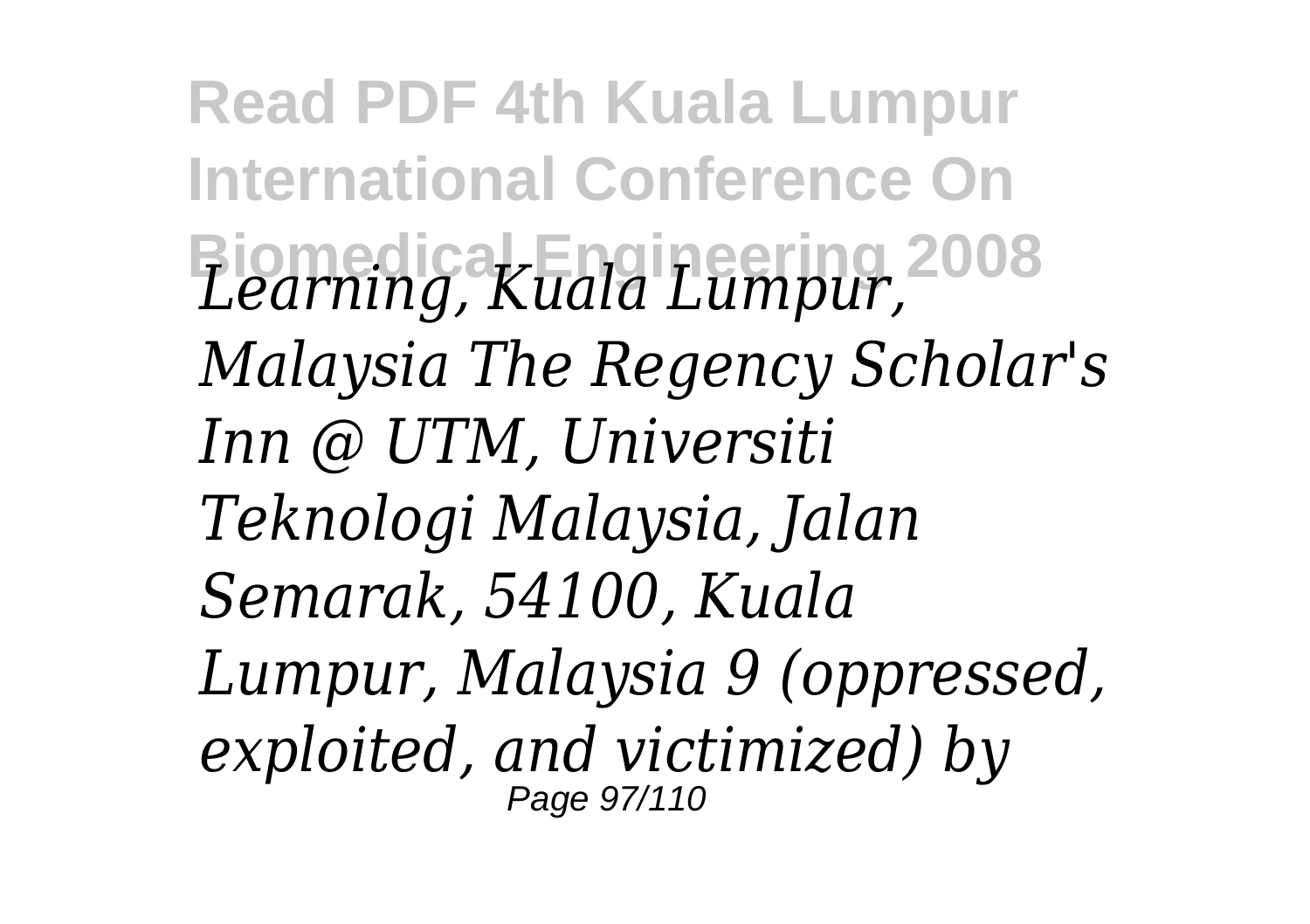**Read PDF 4th Kuala Lumpur International Conference On Biomedical Engineering 2008** *their leaders for decades, and have equally defrauded the state for so long.*

*Conference Proceedings - TERA 4th International Conference on Food Chemistry and* Page 98/110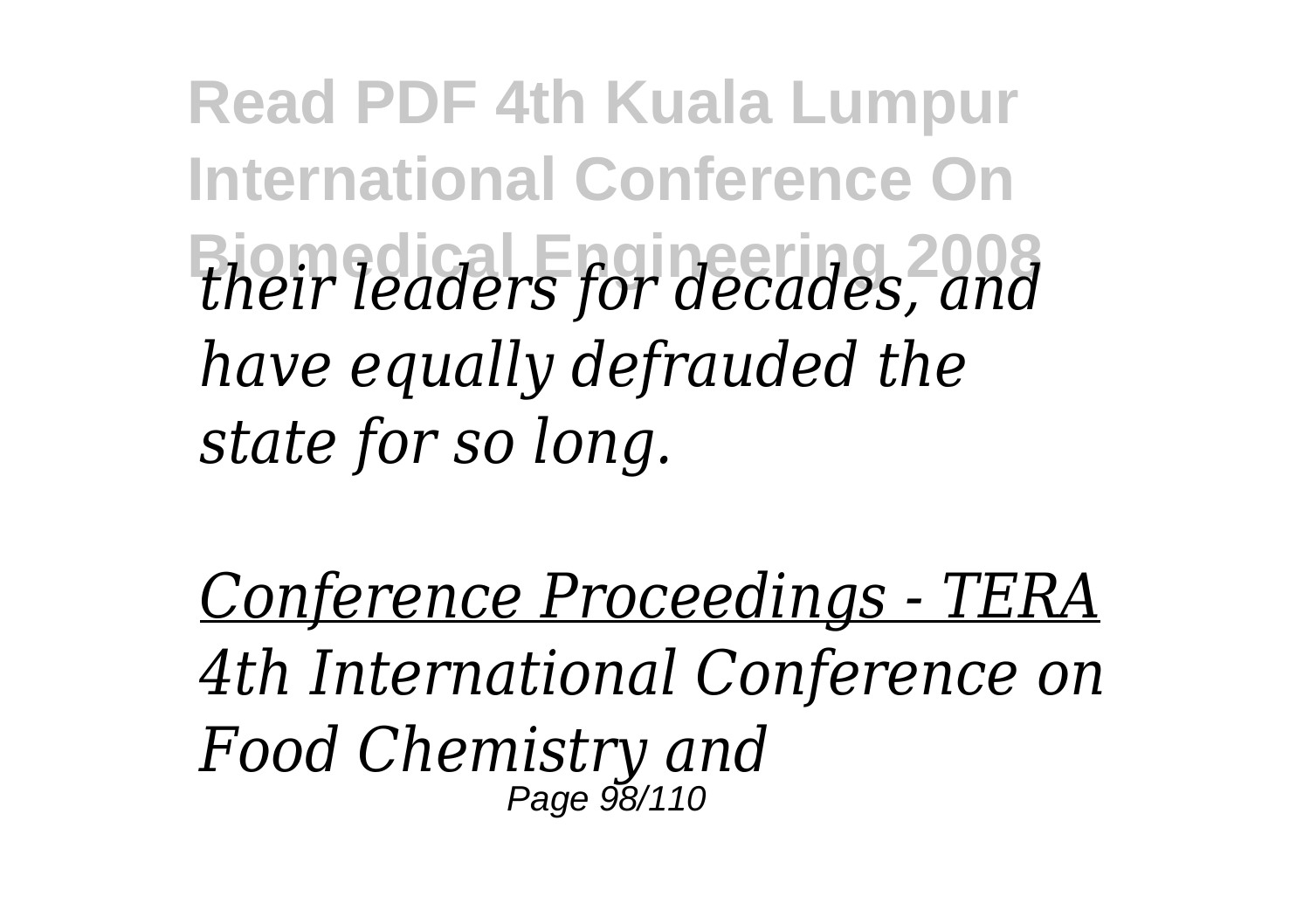**Read PDF 4th Kuala Lumpur International Conference On Biomedical Engineering 2008** *Technology. Allied Academies takes the benefit to welcome Speakers, Delegates and Exhibitors from over the globe to its lead meeting, 4th International Conference on Food Chemistry and* Page 99/110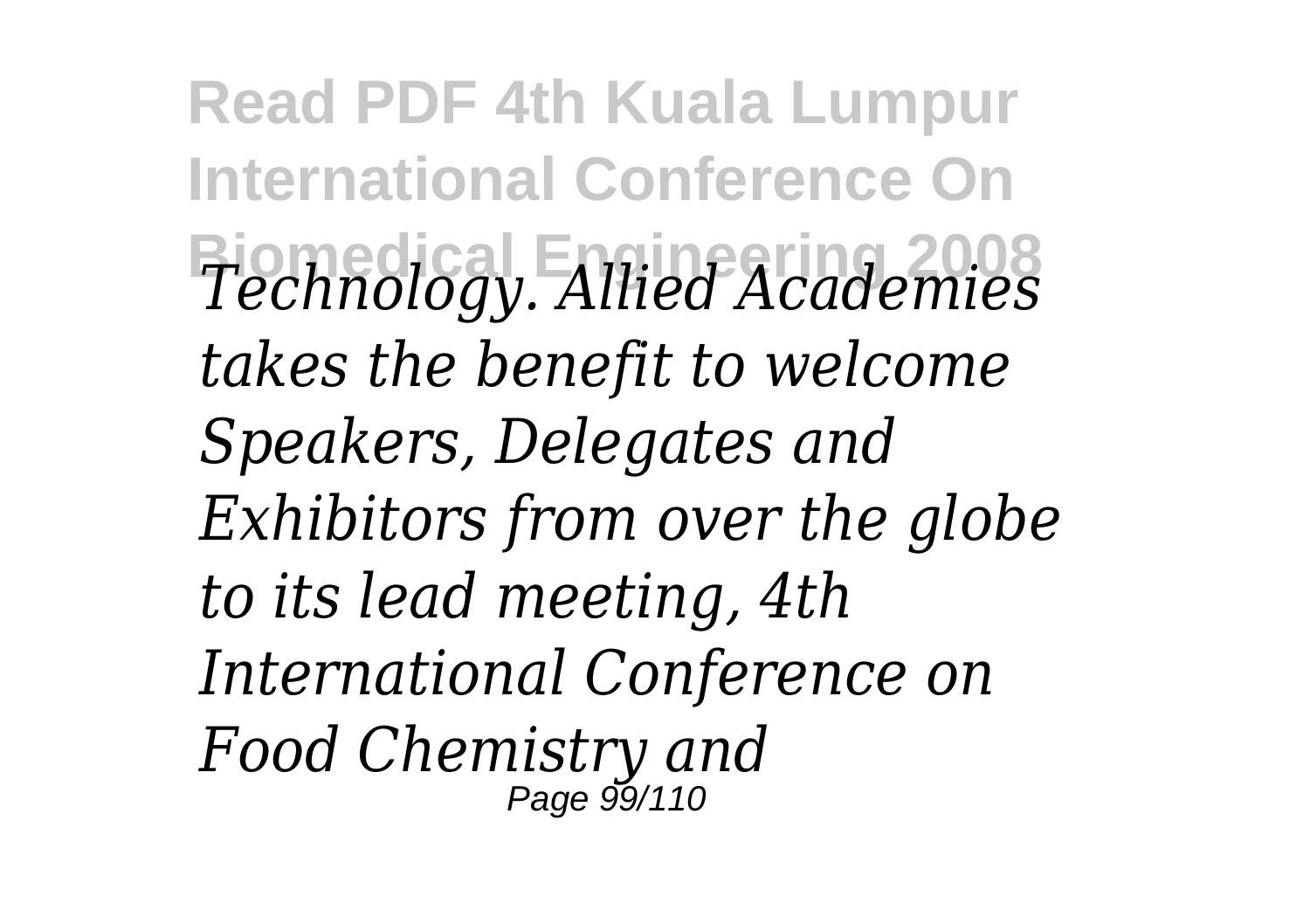**Read PDF 4th Kuala Lumpur International Conference On Biomedical Engineering 2008** *Technology to be held during February 24-25, 2020 in Kuala Lumpur, Malaysia*

*4th International Conference on Food Chemistry and ... Conference Name: 2020 – 25th* Page 100/110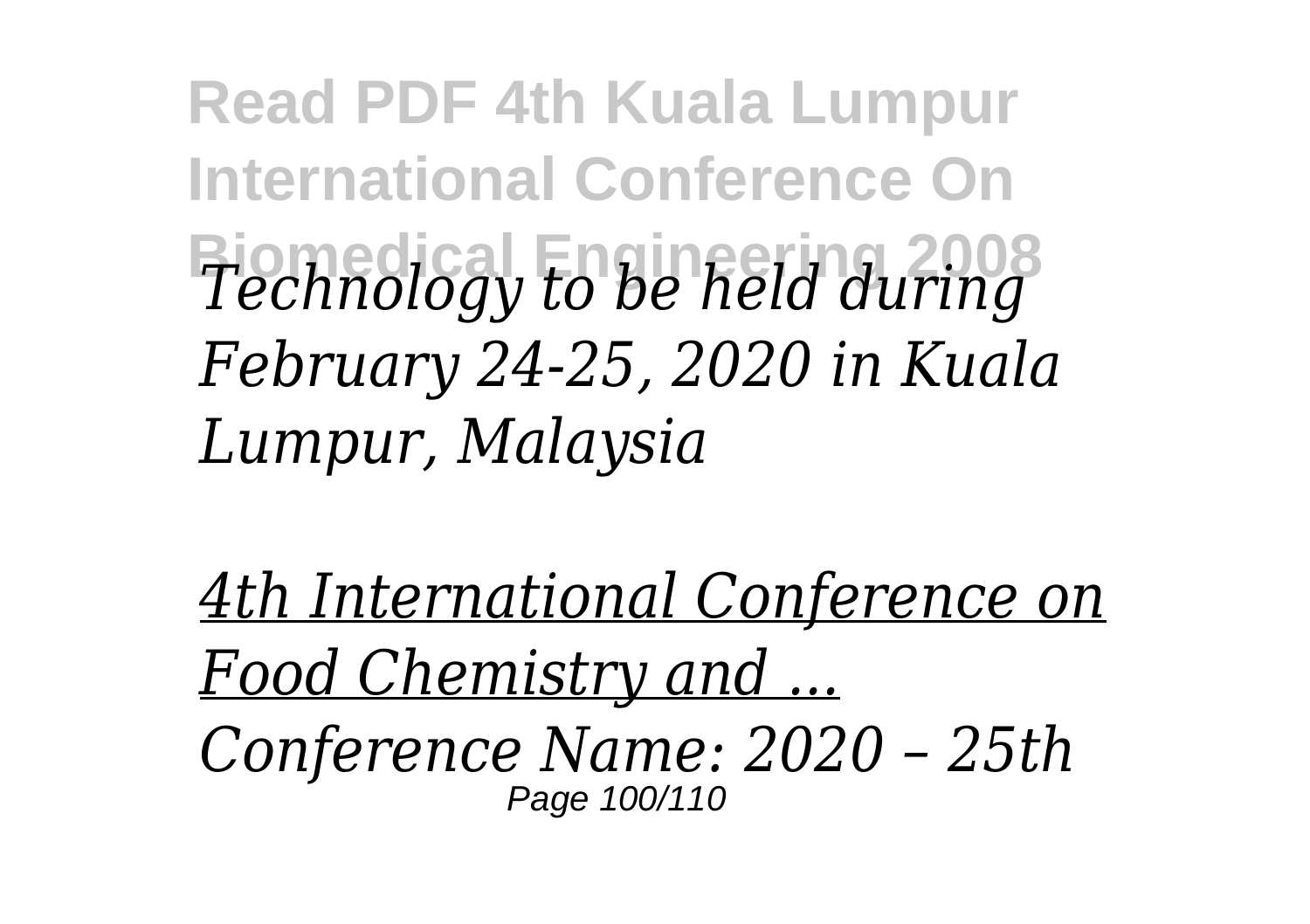**Read PDF 4th Kuala Lumpur International Conference On Biomedical Engineering 2008** *International Conference on Research in Life-Sciences & Healthcare (ICRLSH), 26-27 November, Kuala Lumpur Due to COVID-19 Pandemic, the conference will be conducted online on Zoom. Conference* Page 101/110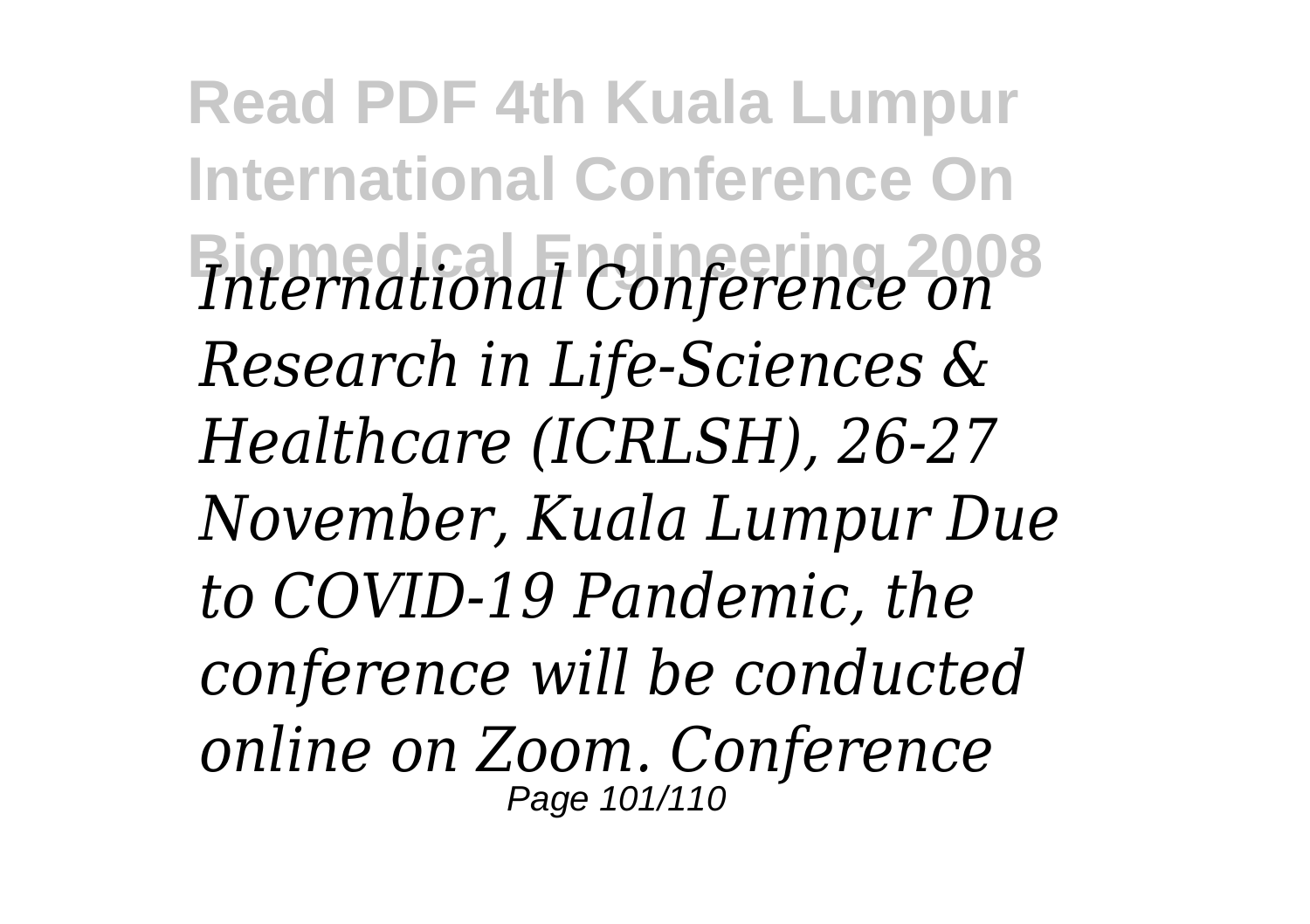**Read PDF 4th Kuala Lumpur International Conference On Biomedical Engineering 2008** *Dates: 26-27 November 2020 Conference Venue: The Regency Scholar's Hotel, Universiti Teknologi Malaysia (UTM), Kuala Lumpur, Malaysia*

*2020 – 25th International* Page 102/110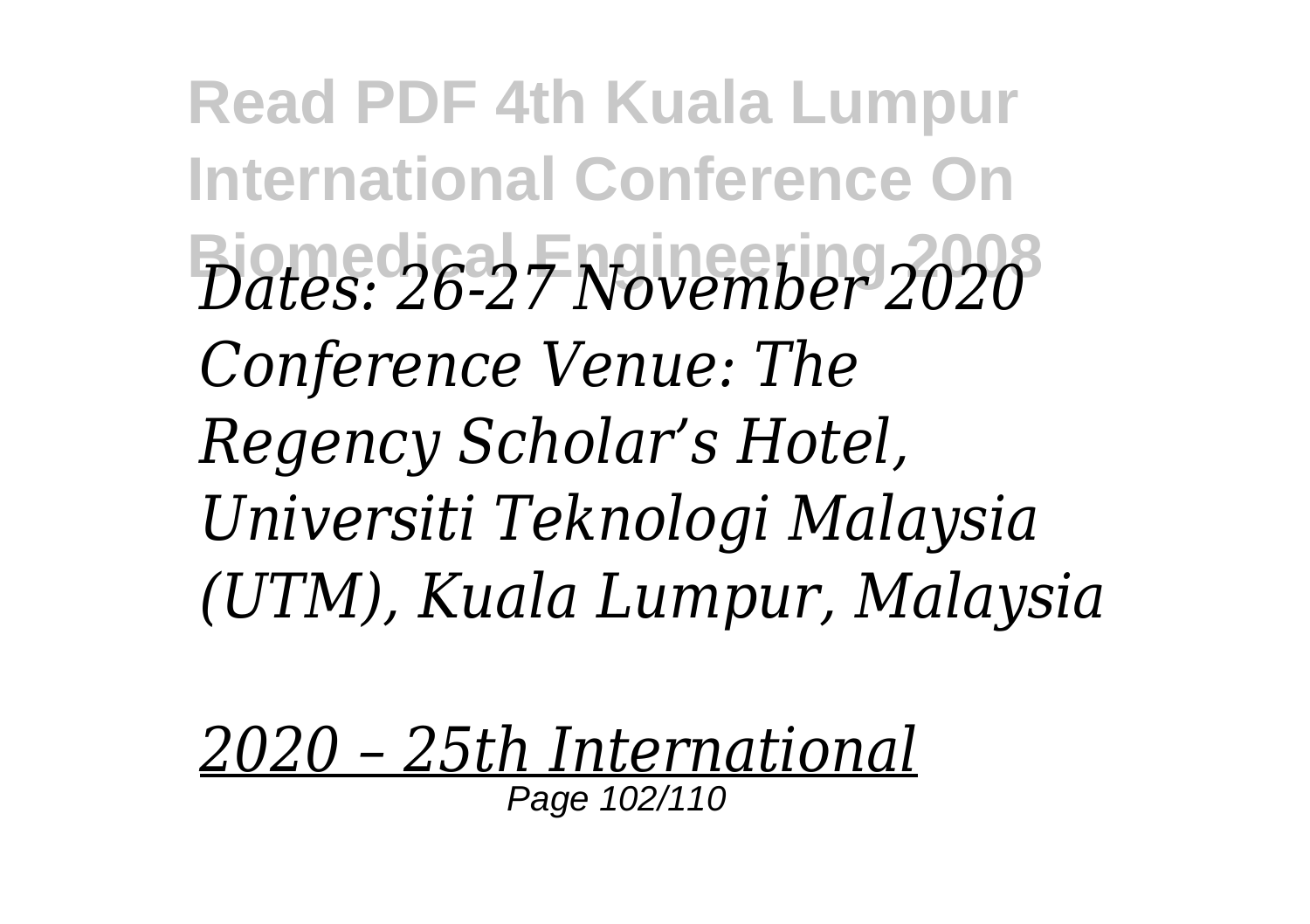## **Read PDF 4th Kuala Lumpur International Conference On Biomedical Engineering 2008** *Conference on Research in Life*

*...*

*The Regency Scholar's Hotel, Universiti Teknologi Malaysia (UTM), Kuala Lumpur, Malaysia • Kuala Lumpur, Kuala Lumpur Share 2020 – 25th International* Page 103/110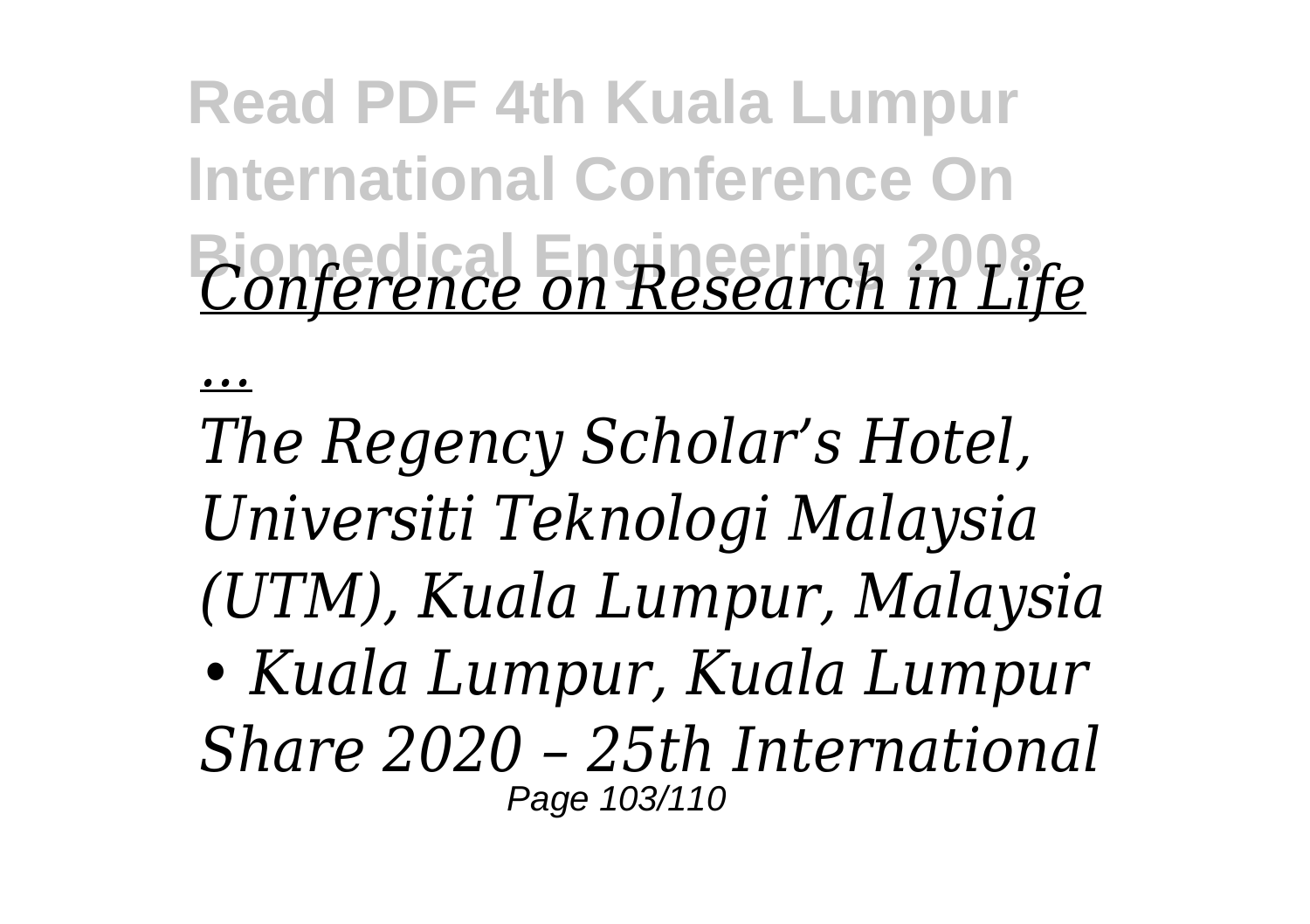**Read PDF 4th Kuala Lumpur International Conference On Biomedical Engineering 2008** *Conference on Research in Life-Sciences & Health with your friends.*

*Kuala Lumpur Conferences | Eventbrite*

*4th Kuala Lumpur International* Page 104/110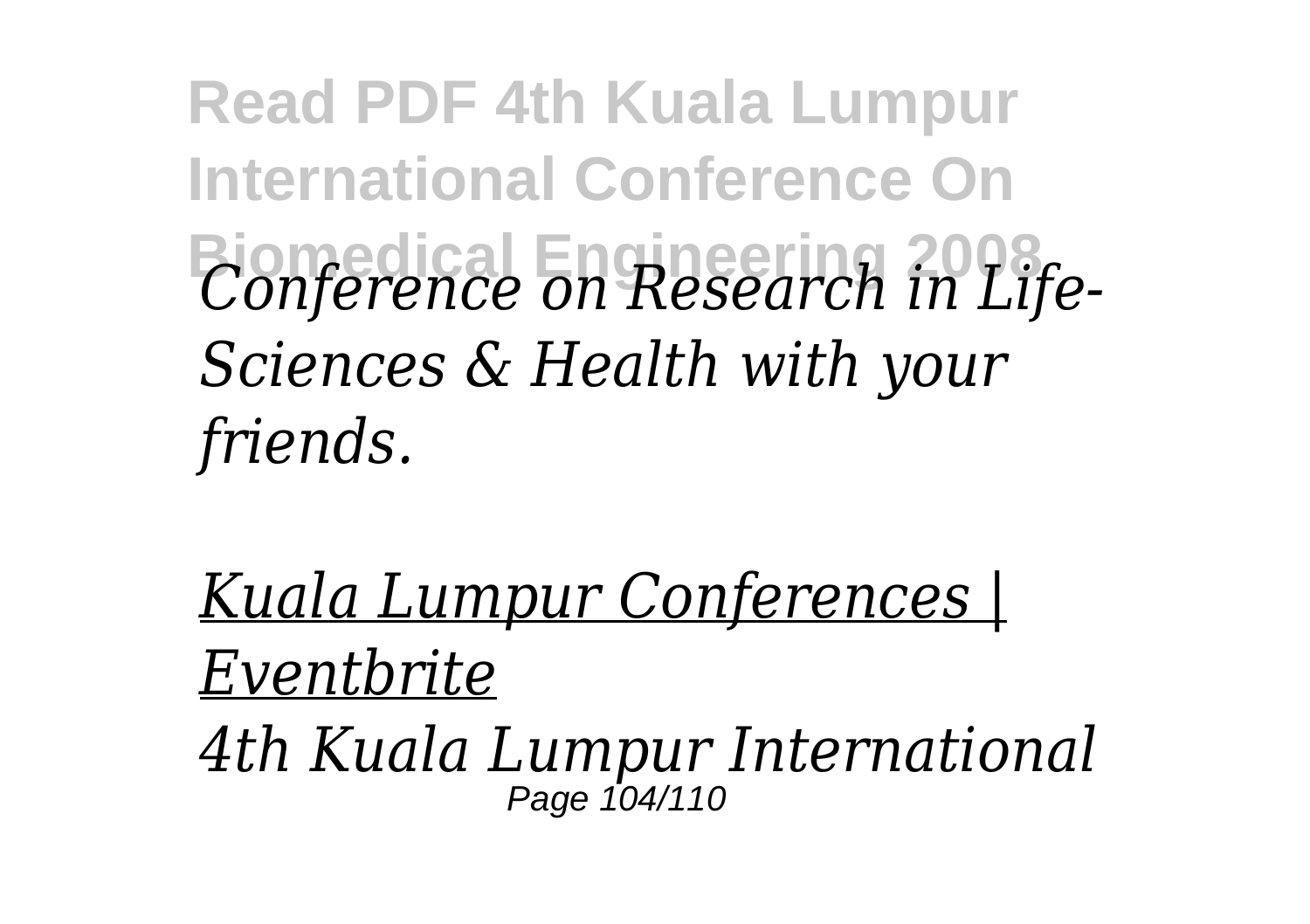**Read PDF 4th Kuala Lumpur International Conference On Biomedical Engineering 2008** *Conference on Social Science & Humanities (ICSSH), 02-03 May 2018, Malaysia Scholar's Inn, Universiti Teknologi Malaysia (UTM), Kuala Lumpur, Malaysia 7 country that is why determining their preference* Page 105/110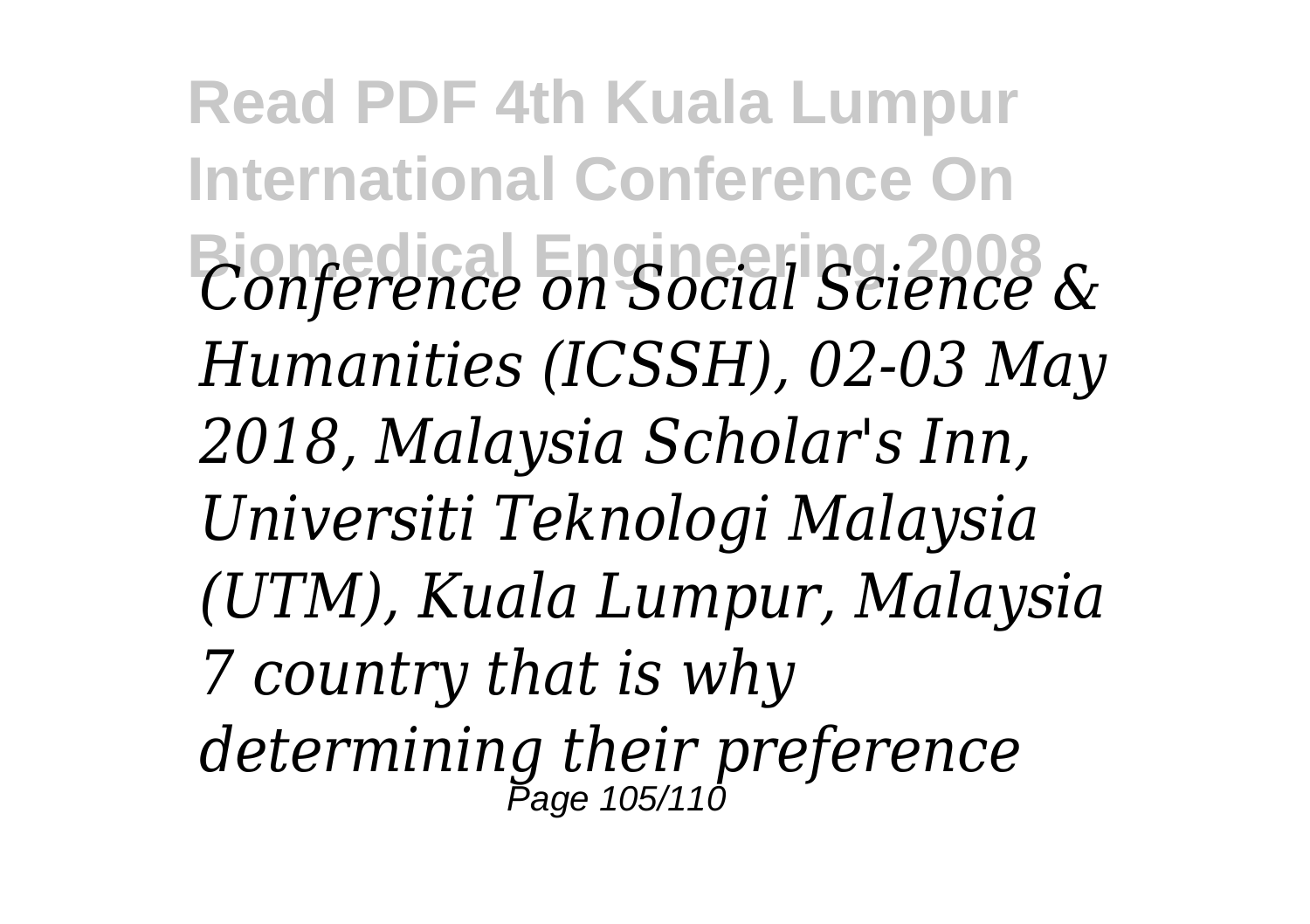**Read PDF 4th Kuala Lumpur International Conference On Biomedical Engineering 2008** *for the winnability of a certain presidential candidate is very significant.*

*CONFERENCE PROCEEDINGS - SSHRA* 4th 5th ICTEL 2021  $\hat{d}\epsilon$ " Page 106/110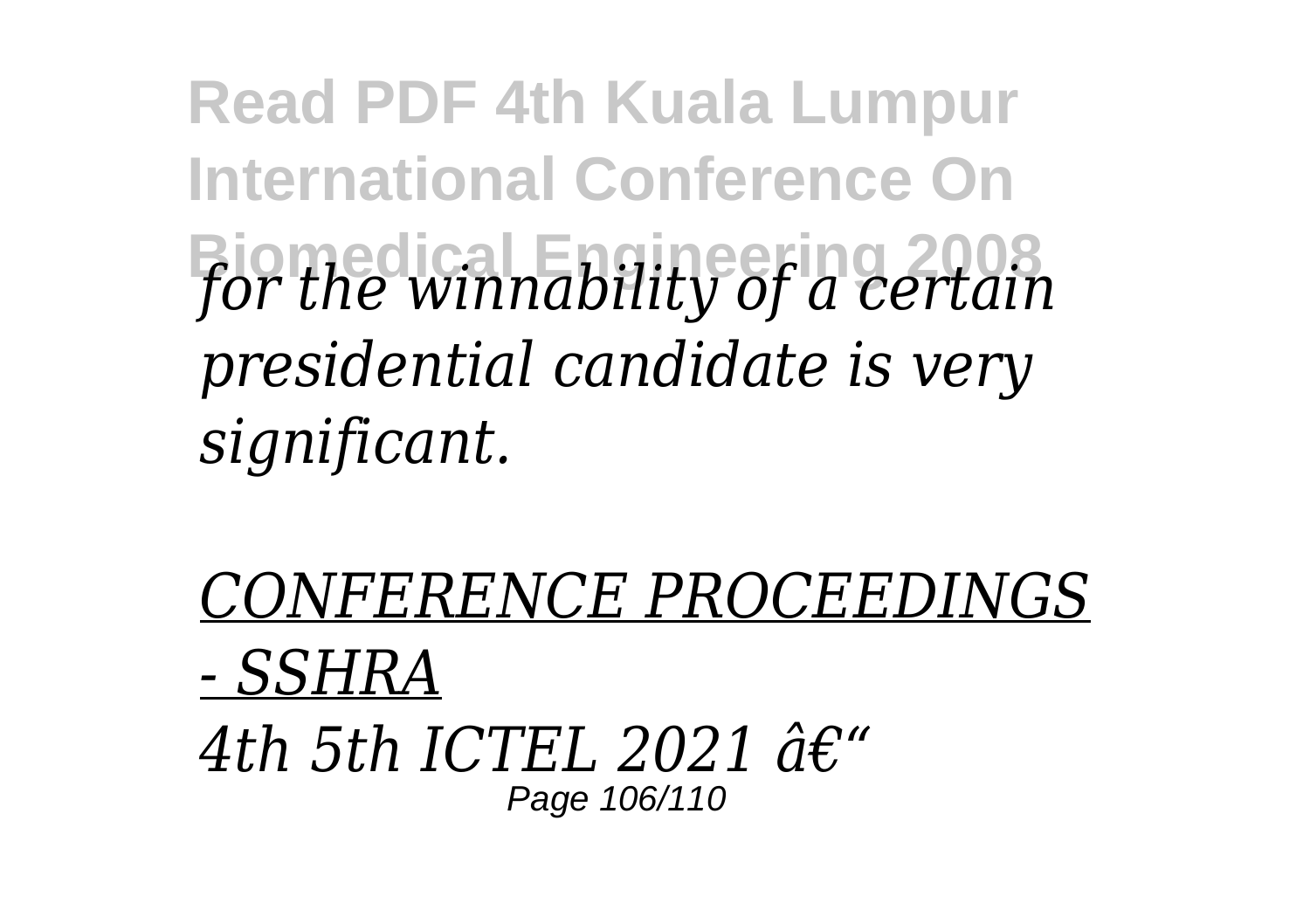**Read PDF 4th Kuala Lumpur International Conference On Biomedical Engineering 2008** *International Conference on Teaching, Education & Learning, 04-05 May, Kuala Lumpur,Kuala Lumpur, Malaysia . 5th 6th Kuala Lumpur*  $\hat{a}\epsilon$ *" International Conference on Social Science &* Page 107/110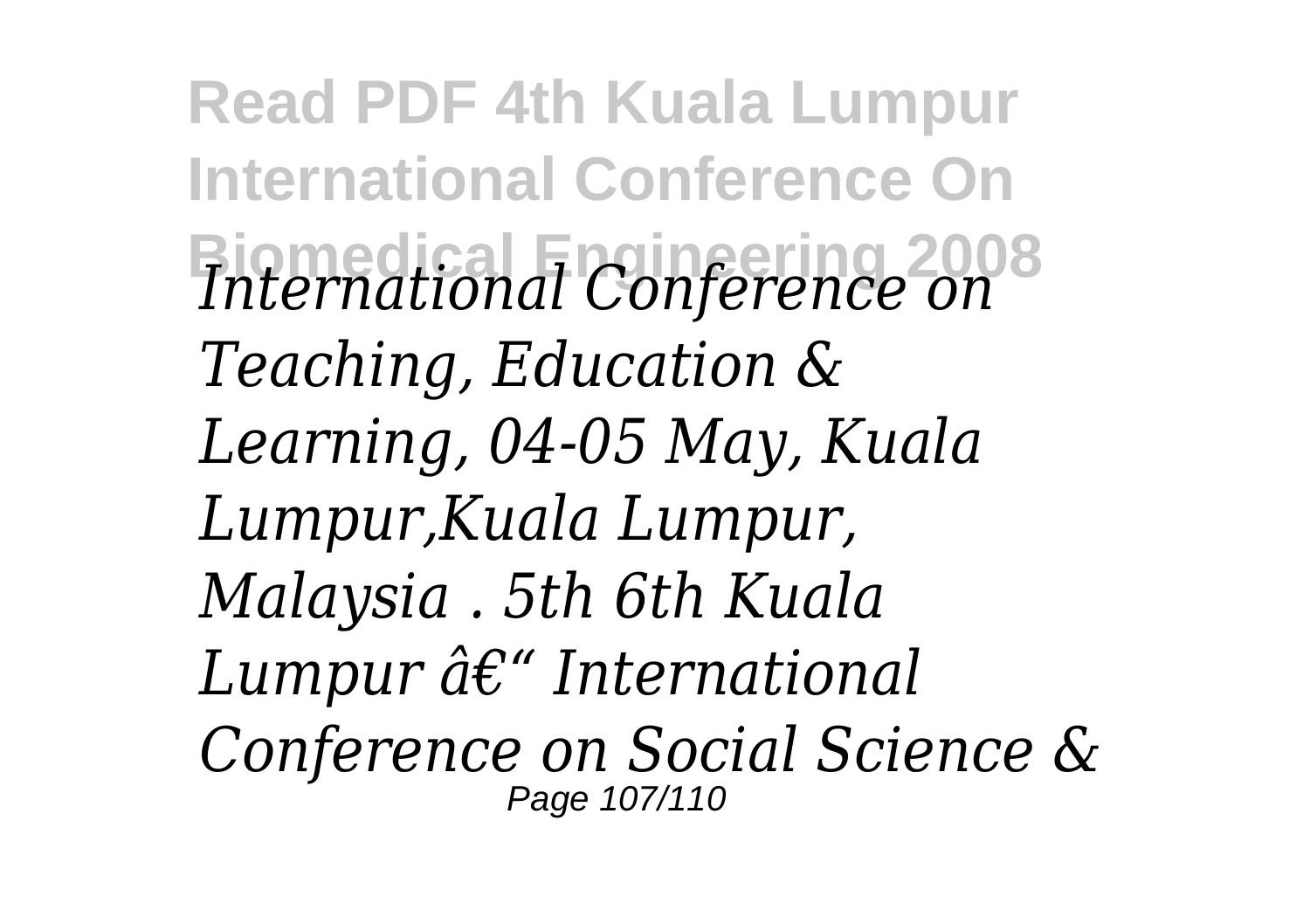**Read PDF 4th Kuala Lumpur International Conference On Biomedical Engineering 2008** *Humanities (ICSSH), 05-06 May 2021,Kuala Lumpur, Malaysia .*  $6th$  2021  $\hat{a}\epsilon$ " Vth International *Conference on Business, Economics, Law, Language & Psychology (ICBELLP), 06-07 May ...*

Page 108/110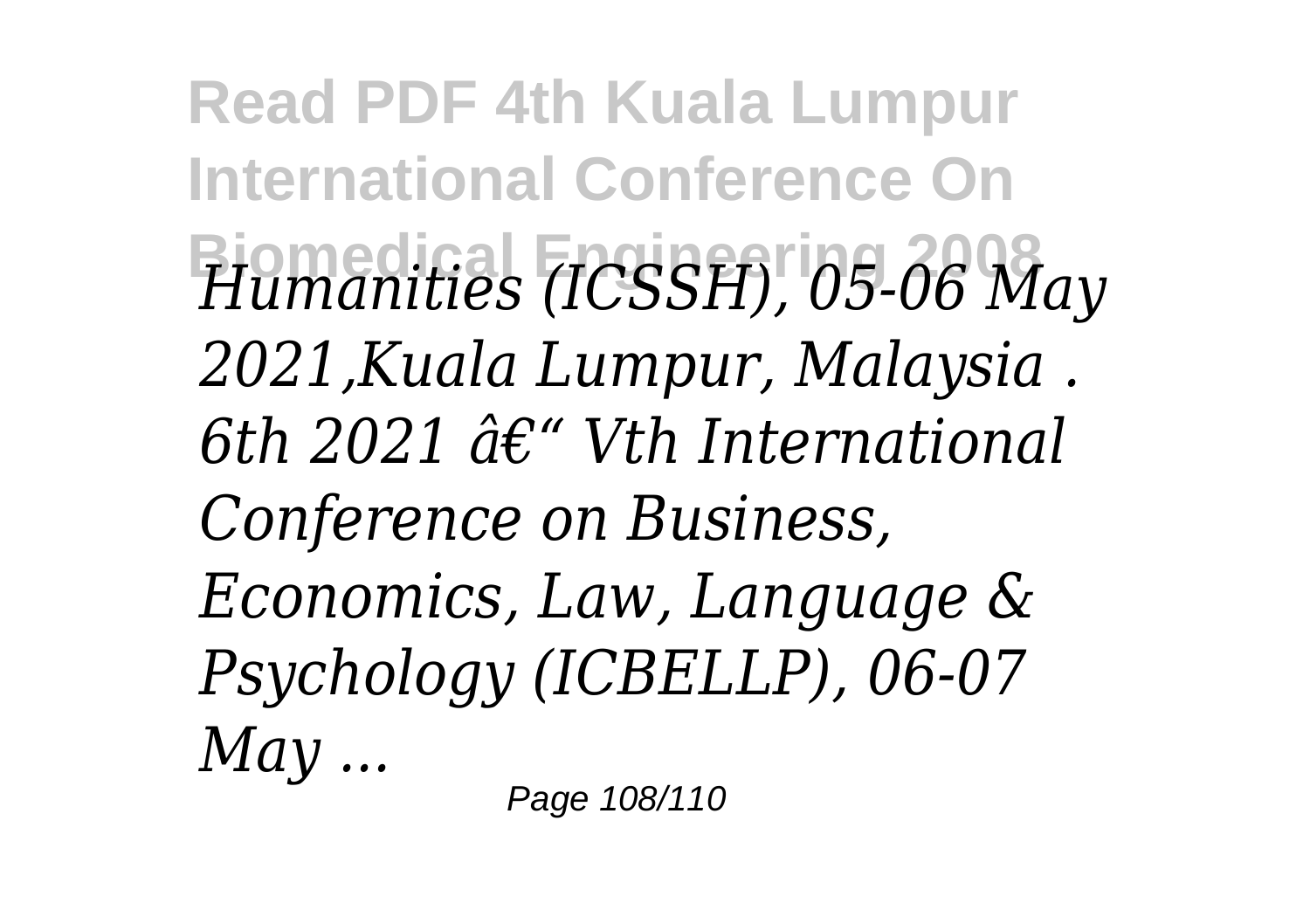**Read PDF 4th Kuala Lumpur International Conference On Biomedical Engineering 2008**

*Conferences in Malaysia - Conference Alerts 2019 This conference will be jointly organized by the Urban Data Management Society, ISPRS IV/10 and the Universiti* Page 109/110